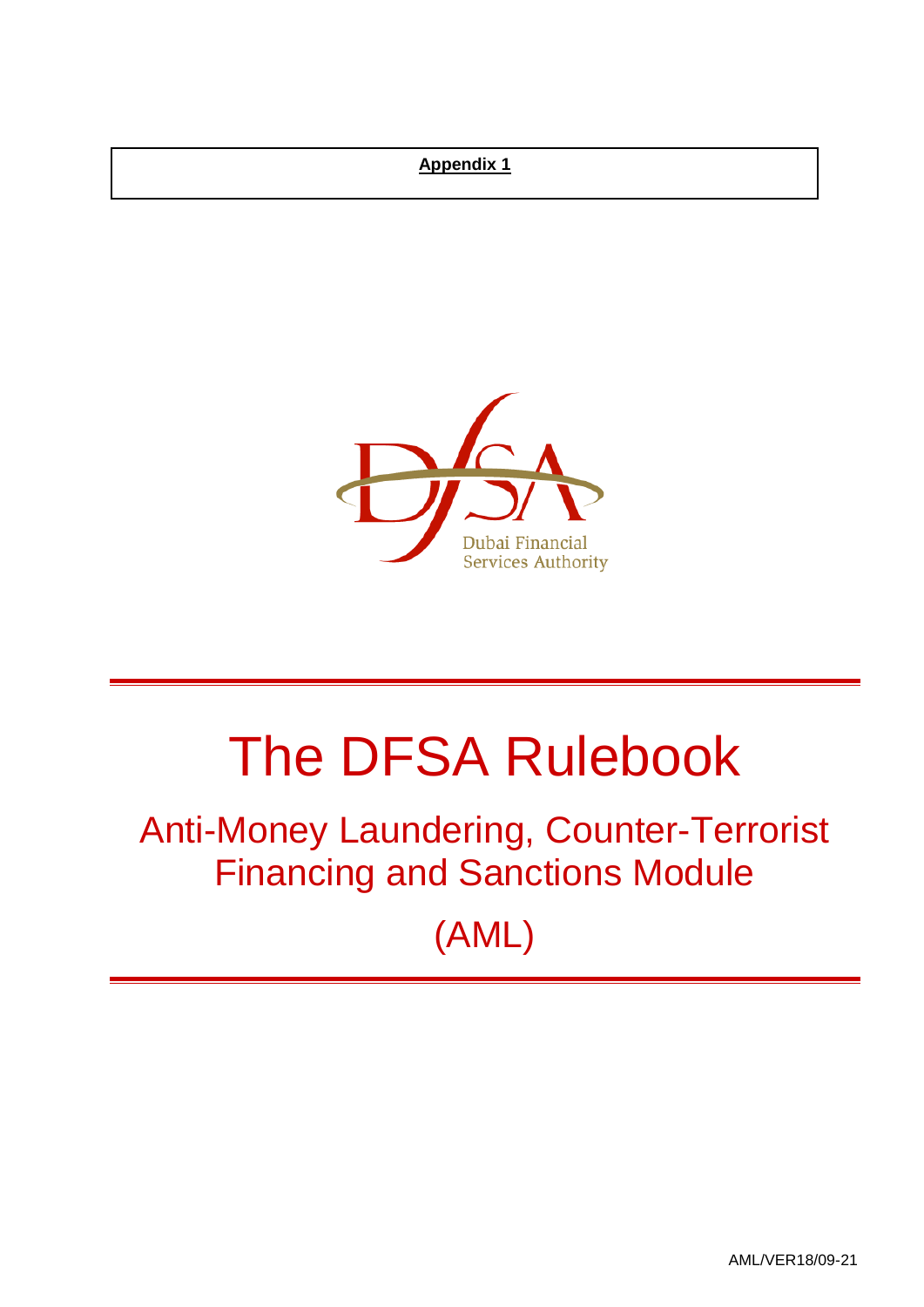

## **Contents**

The contents of this module are divided into the following chapters, sections and appendices:

| 1                                             |                                                         |  |
|-----------------------------------------------|---------------------------------------------------------|--|
| 1.1<br>1.2<br>1.3                             |                                                         |  |
| $\overline{2}$                                |                                                         |  |
| 3                                             |                                                         |  |
| 3.1<br>3.2                                    |                                                         |  |
| 4                                             |                                                         |  |
| 4.1                                           |                                                         |  |
| 5                                             |                                                         |  |
| 5.1<br>5.2                                    |                                                         |  |
| 6                                             |                                                         |  |
| 6.1                                           |                                                         |  |
| $\overline{7}$                                |                                                         |  |
| 7.1<br>7.2<br>7.3<br>7.4<br>7.5<br>7.6<br>7.7 |                                                         |  |
| 8                                             |                                                         |  |
| 8.1<br>8.2<br>8.3                             |                                                         |  |
| 9                                             | <b>CORRESPONDENT BANKING, ELECTRONIC FUND TRANSFERS</b> |  |
| 9.1<br>9.2<br>9.3<br>9.4                      |                                                         |  |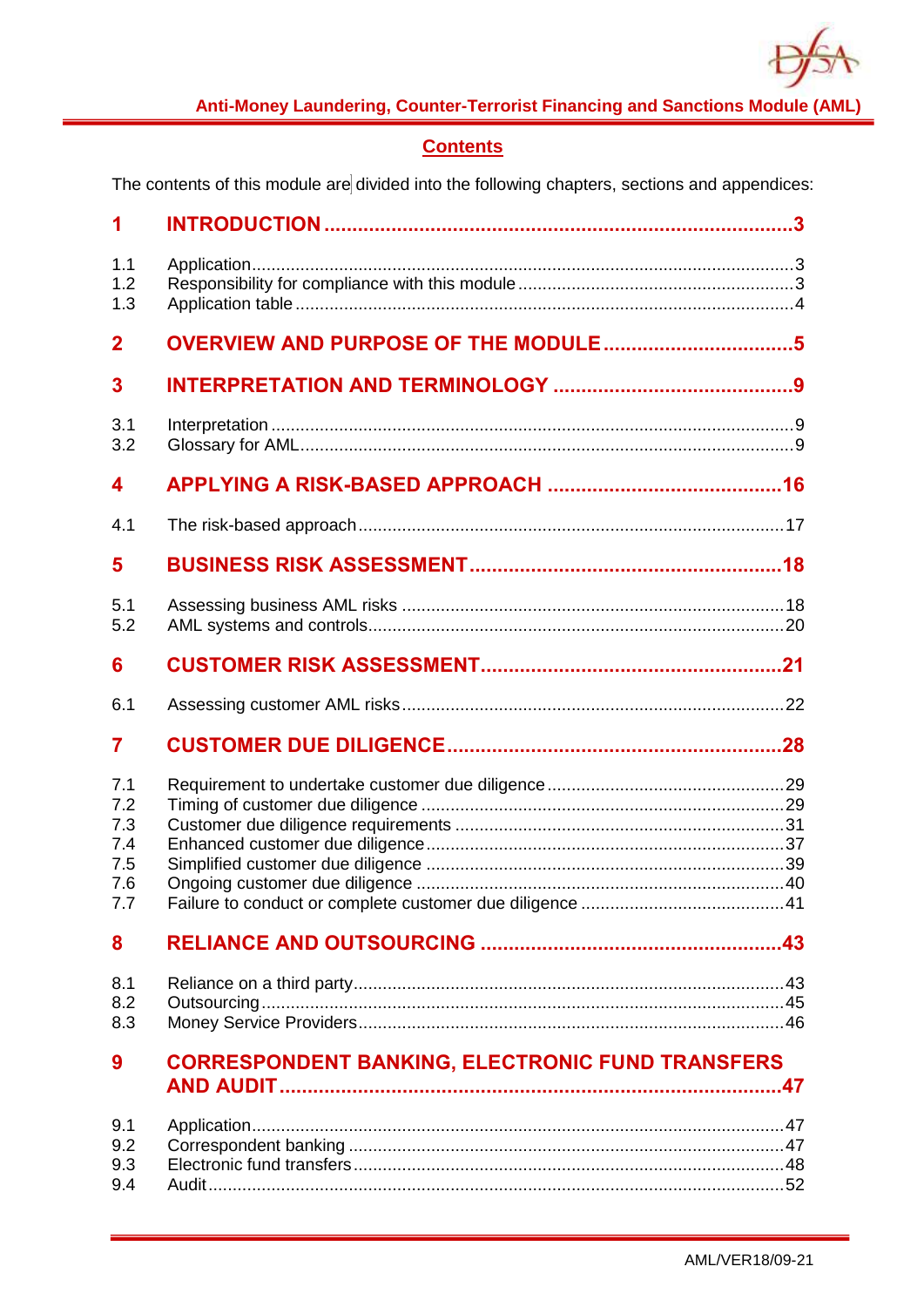

| 10                                                           | <b>SANCTIONS AND OTHER INTERNATIONAL OBLIGATIONS 53</b> |  |
|--------------------------------------------------------------|---------------------------------------------------------|--|
| 10.1<br>10.2<br>10.3                                         |                                                         |  |
| 11                                                           | MONEY LAUNDERING REPORTING OFFICER 57                   |  |
| 11.1<br>11.2<br>11.3<br>11.4                                 |                                                         |  |
| 12                                                           |                                                         |  |
| 12.1                                                         |                                                         |  |
| 13                                                           |                                                         |  |
| 13.1<br>13.2<br>13.3<br>13.4<br>13.5                         |                                                         |  |
| 14                                                           |                                                         |  |
| 14.1<br>14.2<br>14.3<br>14.4<br>14.5<br>14.6<br>14.7<br>14.8 |                                                         |  |
| 15                                                           |                                                         |  |
| 15.1<br>15.2<br>15.3<br>15.4                                 |                                                         |  |
| 16                                                           |                                                         |  |
| 16.1<br>16.2<br>16.3                                         |                                                         |  |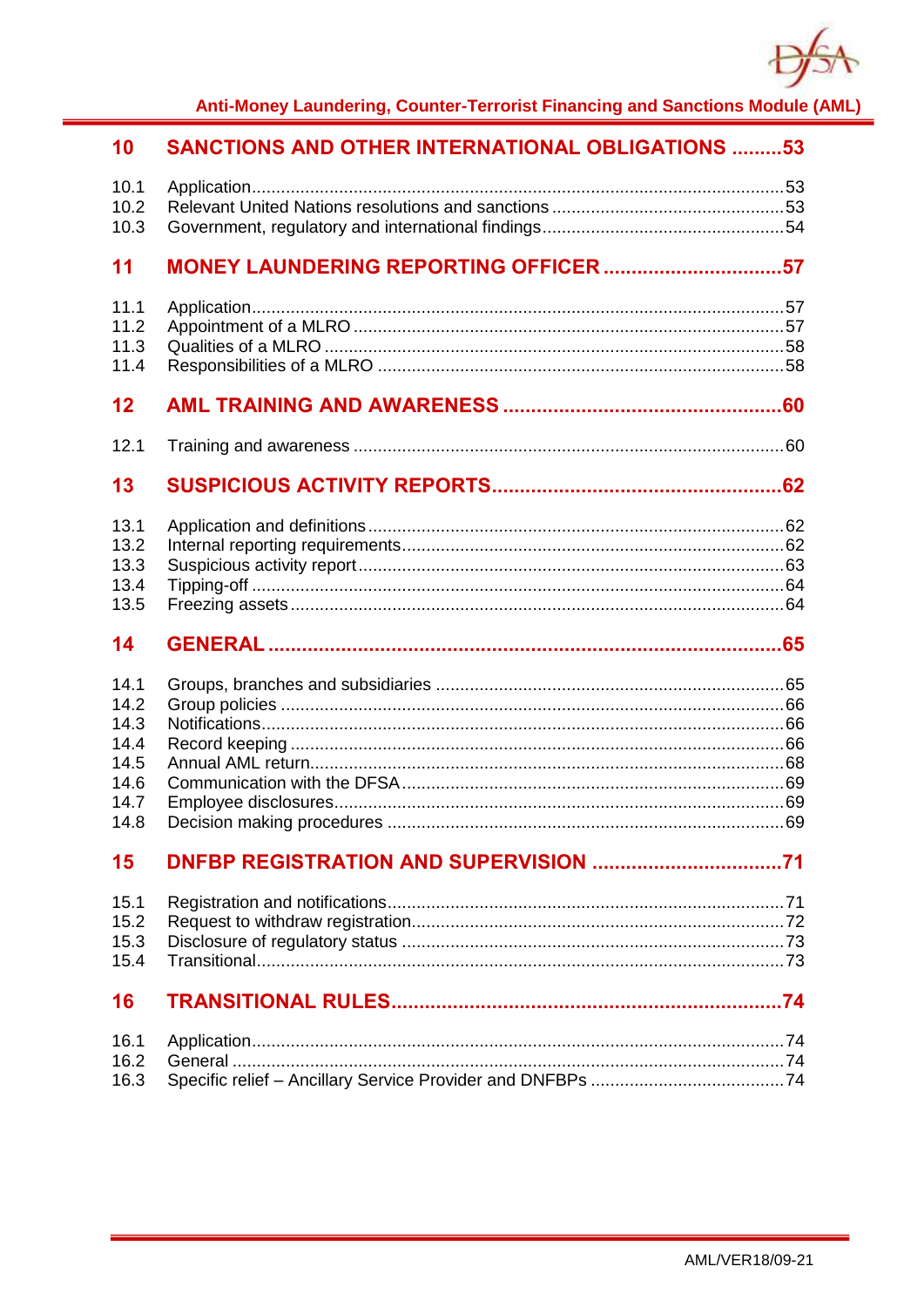

## <span id="page-3-1"></span><span id="page-3-0"></span>**1 INTRODUCTION**

## **1.1 Application**

- **1.1.1** This module (AML) applies to:
	- (a) every Relevant Person in respect of all its activities carried on in or from the DIFC;
	- (b) the persons specified in Rule 1.2.1 as being responsible for a Relevant Person's compliance with this module; and
	- (c) a Relevant Person, which is a DIFC entity, to the extent required by Rule 14.1.

except to the extent that a provision of AML provides for a narrower application.

- **1.1.2** For the purposes of these Rules, a Relevant Person means:
	- (a) an Authorised Firm other than a Credit Rating Agency;
	- (b) an Authorised Market Institution;
	- (c) a DNFBP; or
	- (d) a Registered Auditor.

## <span id="page-3-2"></span>**1.2 Responsibility for compliance with this module**

- **1.2.1** (1) Responsibility for a Relevant Person's compliance with this module lies with every member of its senior management.
	- (2) In carrying out their responsibilities under this module every member of a Relevant Person's senior management must exercise due skill, care and diligence.
	- (3) Nothing in this Rule precludes the DFSA from taking enforcement action against any person including any one or more of the following persons in respect of a breach of any Rule in this module:
		- (a) a Relevant Person;
		- (b) members of a Relevant Person's senior management; or
		- (c) an Employee of a Relevant Person.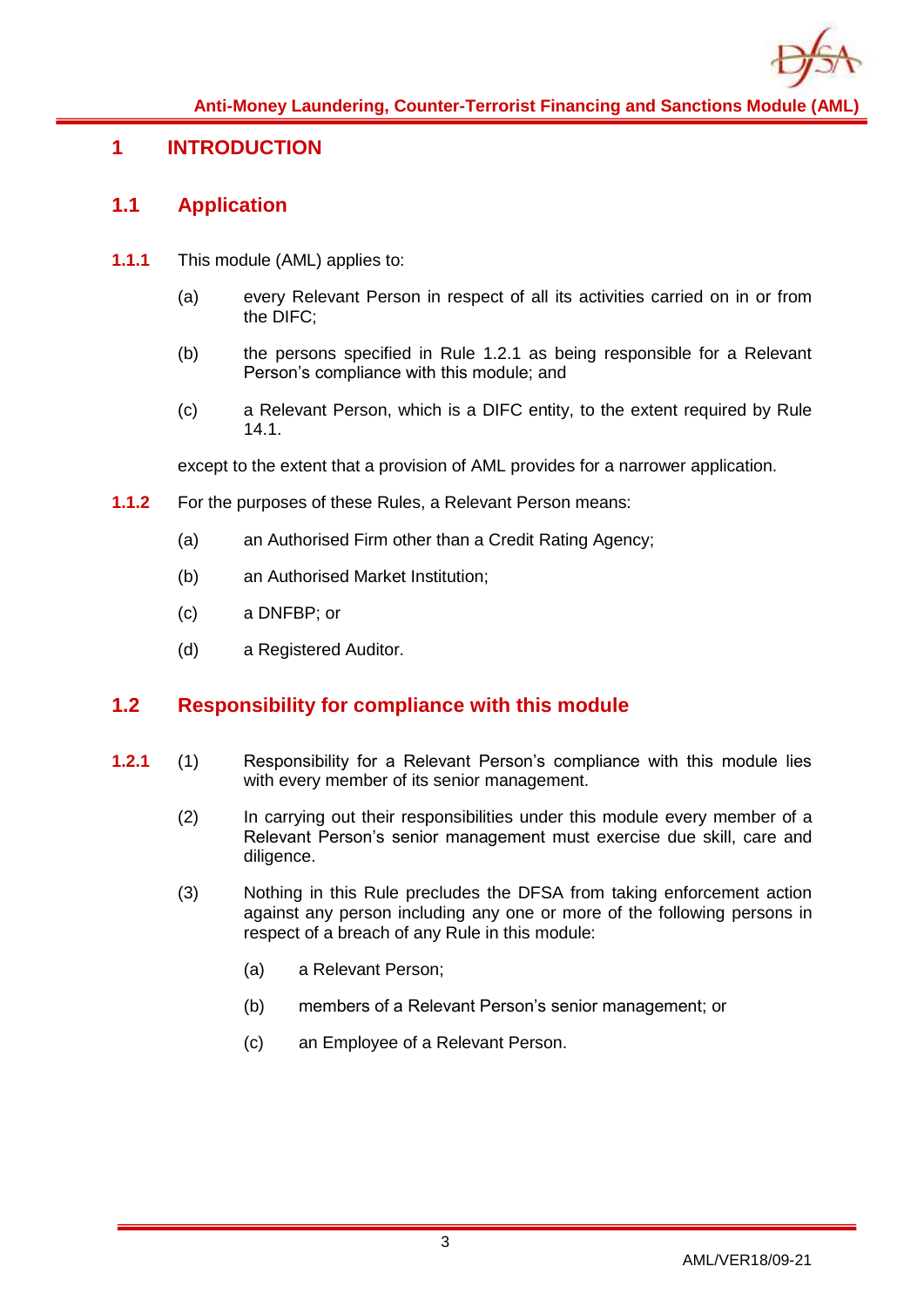## <span id="page-4-0"></span>**1.3 Application table**

#### **Guidance**

| <b>Relevant Person</b><br><b>Applicable Chapters</b> |           |           |  |  |
|------------------------------------------------------|-----------|-----------|--|--|
| <b>Authorised Person</b>                             | $1 - 14$  |           |  |  |
| <b>Representative Office</b>                         | $1 - 5^*$ | $10 - 14$ |  |  |
| <b>Registered Auditor</b>                            | $1 - 8$   | $10 - 14$ |  |  |
| <b>DNFBP</b>                                         | $1 - 8$   | $10 - 15$ |  |  |

\* Chapters 6 – 9 are unlikely to apply to a Representative Office as such an office is only permitted to carry on limited activities in the DIFC and therefore must not have Customers.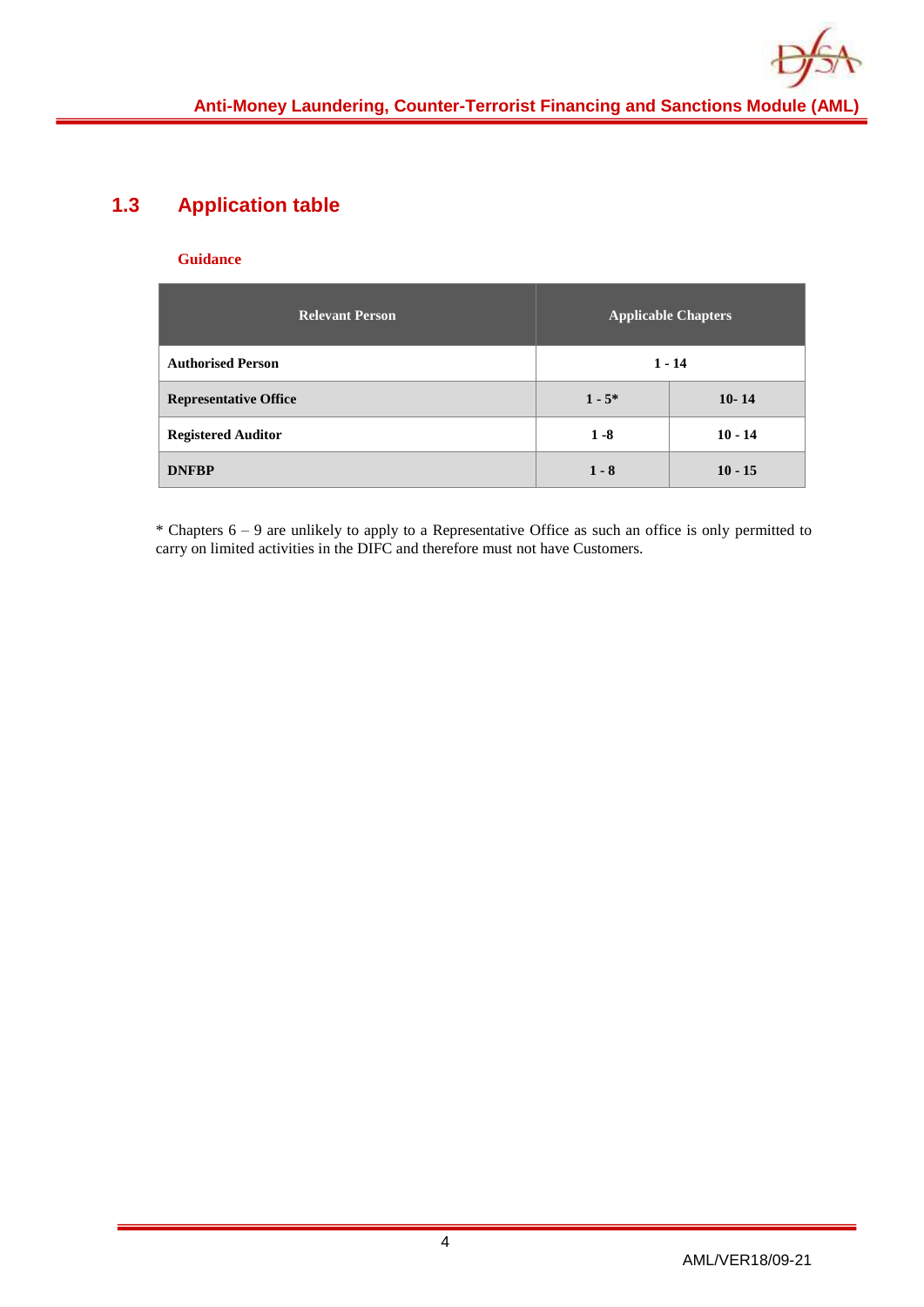

## <span id="page-5-0"></span>**2 OVERVIEW AND PURPOSE OF THE MODULE**

#### **Guidance**

1. In this module, for simplicity, a reference to "money laundering" also includes terrorist financing and the financing of illegal organisations (see Rule 3.1.1).

#### **Overview of the DIFC's AML regime**

- 2. The DIFC is governed by two separate and complementary regimes in relation to AML regulation, both administered by the DFSA:
	- a. The Federal regime: Under Article 3 of Federal Law No. 8 of 2004, the provisions of Federal Law No. 20 of 2018 on Anti-Money Laundering and Combating the Financing of Terrorism and Illegal Organisations and Federal Law No. 7 of 2014 on Combating Terrorism Offences and the implementing regulations under those laws apply in the DIFC. The DFSA, as the DIFC's supervisory authority for Relevant Persons for the purposes of those laws, is obliged to supervise and monitor Relevant Persons for compliance with provisions of the Federal laws and regulations. The DFSA may also impose administrative penalties for breaches of those laws and the implementing regulations. See Article 14 of Federal Law No. 20 of 2018, Article 44 of Cabinet Decision No. 10 of 2019, and Article 20 of Cabinet Decision No. 20 of 2019; and
	- b. The DIFC regime: Under Article 70(3) of the DIFC Regulatory Law 2004 (the "Regulatory Law"), the DFSA has jurisdiction for the regulation of anti-money laundering in the DIFC relating to Relevant Persons (see para 4 below) and their officers, employees and agents. The DIFC specific regime is contained in Chapter 2 of Part 4 of the Regulatory Law and any DFSA Rules made in connection with antimoney laundering measures, policies and procedures.
- 3. Note that under Article 71(1) of the Regulatory Law, the DIFC regime requires compliance with the Federal regime. It follows that a failure to comply with a provision of Federal Law No. 20 of 2018 on Anti-Money Laundering and Combating the Financing of Terrorism and Illegal Organisations or Federal Law No. 7 of 2014 on Combating Terrorism Offences or the implementing regulations under those laws may also provide evidence of failure to comply with Article 71(1), which may then be addressed under the disciplinary and remedial provisions of the Regulatory Law and DFSA Rules.

#### **Purpose of the AML module**

- 4. The AML module has been designed to provide a single reference point for all persons and entities (collectively called Relevant Persons) referred to in Rule 1.1.2 who are supervised by the DFSA for Anti-Money Laundering (AML), Counter-Terrorist Financing (CTF) and sanctions compliance. Accordingly it applies to Authorised Firms (other than Credit Rating Agencies), Authorised Market Institutions, Designated Non-Financial Businesses and Professions (DNFBPs), and Registered Auditors. The AML module takes into consideration the fact that Relevant Persons have differing AML risk profiles. A Relevant Person should familiarise itself with this module, and assess the extent to which the chapters and sections apply to it.
- 5. The AML module cannot be read in isolation from other relevant U.A.E. legislation or developments in international policy and best practice and, to the extent applicable, Relevant Persons need to be aware of, and take into account, how these aforementioned matters may impact on the Relevant Person's day to day operations. This is particularly relevant when considering the list of persons and terrorist organisations issued under Cabinet Decision No. 20 of 2019 and the United Nations Security Council Resolutions (UNSCRs) which apply in the DIFC, and unilateral sanctions imposed by other jurisdictions which may apply to a Relevant Person depending on the Relevant Person's jurisdiction of origin, its business and/or customer base.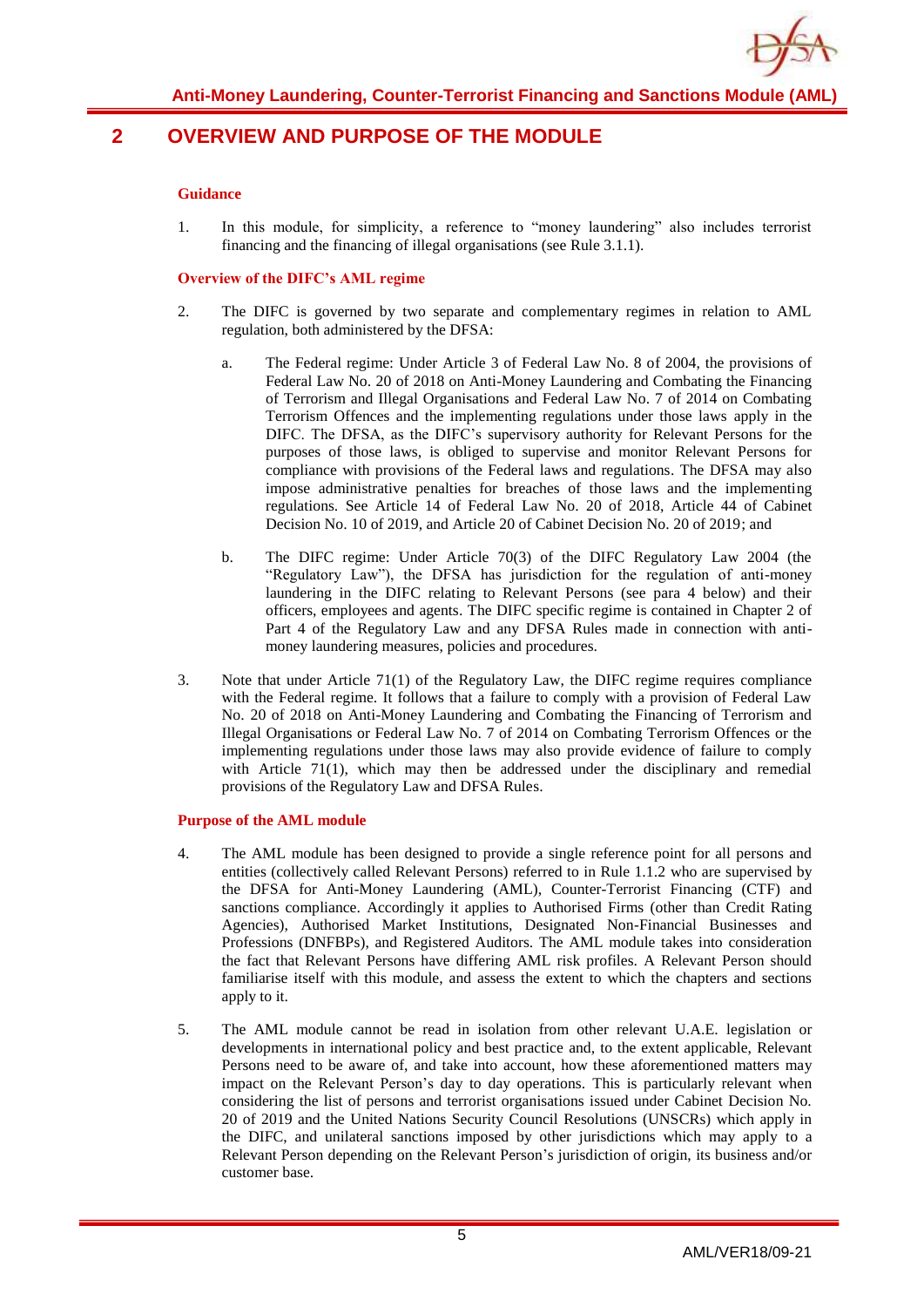#### **Structure of the AML module**

- 6. Chapter 1 of this module contains an application table which should assist a Relevant Person to navigate through the module and to determine which chapters are applicable to it. Chapter 1 also specifies who is ultimately responsible for a Relevant Person's compliance with the AML module. The DFSA expects the senior management of a Relevant Person to establish a robust and effective AML/CTF and sanctions compliance culture for the business.
- 7. Chapter 2 provides an overview of the AML module and chapter 3 sets out the key definitions in the module. Note that not all definitions used in this module are capitalised.
- 8. Chapter 4 explains the meaning of the risk-based approach (RBA), which should be applied when complying with this module. The RBA requires a risk-based assessment of a Relevant Person's business (in chapter 5) and its customers (in chapter 6). A risk-based assessment should be a dynamic process involving regular review, and the use of these reviews to establish the appropriate processes to match the levels of risk. No two Relevant Persons will have the same approach, and implementation of the RBA and the AML module permits a Relevant Person to design and implement systems that should be appropriate to their business and customers, with the obvious caveat being that such systems should be reasonable and proportionate in light of the AML risks. The DFSA expects the RBA to determine the breadth and depth of the Customer Due Diligence (CDD) which is undertaken for a particular customer under chapter 7, though the DFSA understands that there is an inevitable overlap between the risk-based assessment of the customer in chapter 6 and CDD in chapter 7. This overlap may occur at the initial stages of customer on-boarding but may also occur when undertaking on-going CDD.
- 9. Chapter 8 sets out when and how a Relevant Person may rely on a third party to undertake all or some of its CDD obligations. Reliance on a third-party CDD reduces the need to duplicate CDD already performed for a customer. Alternatively, a Relevant Person may outsource some or all of its CDD obligations to a service provider.
- 10. Chapter 9 sets out certain obligations in relation to correspondent banking, wire transfers and other matters which apply to Authorised Persons, and, in particular, to banks.
- 11. Chapter 10 sets out a Relevant Person's obligations in relation to United Nations Security Council resolutions and sanctions, and government, regulatory and international findings (in relation to AML, terrorist financing and the financing of weapons of mass destruction).
- 12. Chapter 11 sets out the obligation for a Relevant Person to appoint a Money Laundering Reporting Officer (MLRO) and the responsibilities of such a person.
- 13. Chapter 12 sets out the requirements for AML training and awareness. A Relevant Person should adopt the RBA when complying with chapter 12, so as to make its training and awareness proportionate to the AML risks of the business and the employee role.
- 14. Chapter 13 contains the obligations applying to all Relevant Persons concerning Suspicious Activity Reports, which are required to be made under Federal Law No. 20 of 2018 on Anti-Money Laundering and Combating the Financing of Terrorism and Illegal Organisations.
- 15. Chapter 14 contains the general obligations applying to all Relevant Persons, including Group policies, notifications, record-keeping requirements and the annual AML Return.
- 16. Chapter 15 sets out specific Rules applying to DNFBPs, including the requirement to register with the DFSA, and Chapter 16 contains certain transitional Rules.

#### **The U.A.E. criminal law**

17. The U.A.E. criminal law applies in the DIFC and, therefore, persons in the DIFC must be aware of their obligations in respect of the criminal law as well as these Rules. Relevant U.A.E. criminal laws include Federal Law No. 20 of 2018 on Anti-Money Laundering and Combating the Financing of Terrorism and Illegal Organisations, Federal Law No. 7 of 2014 on Combating Terrorism Offences and the Penal Code of the U.A.E.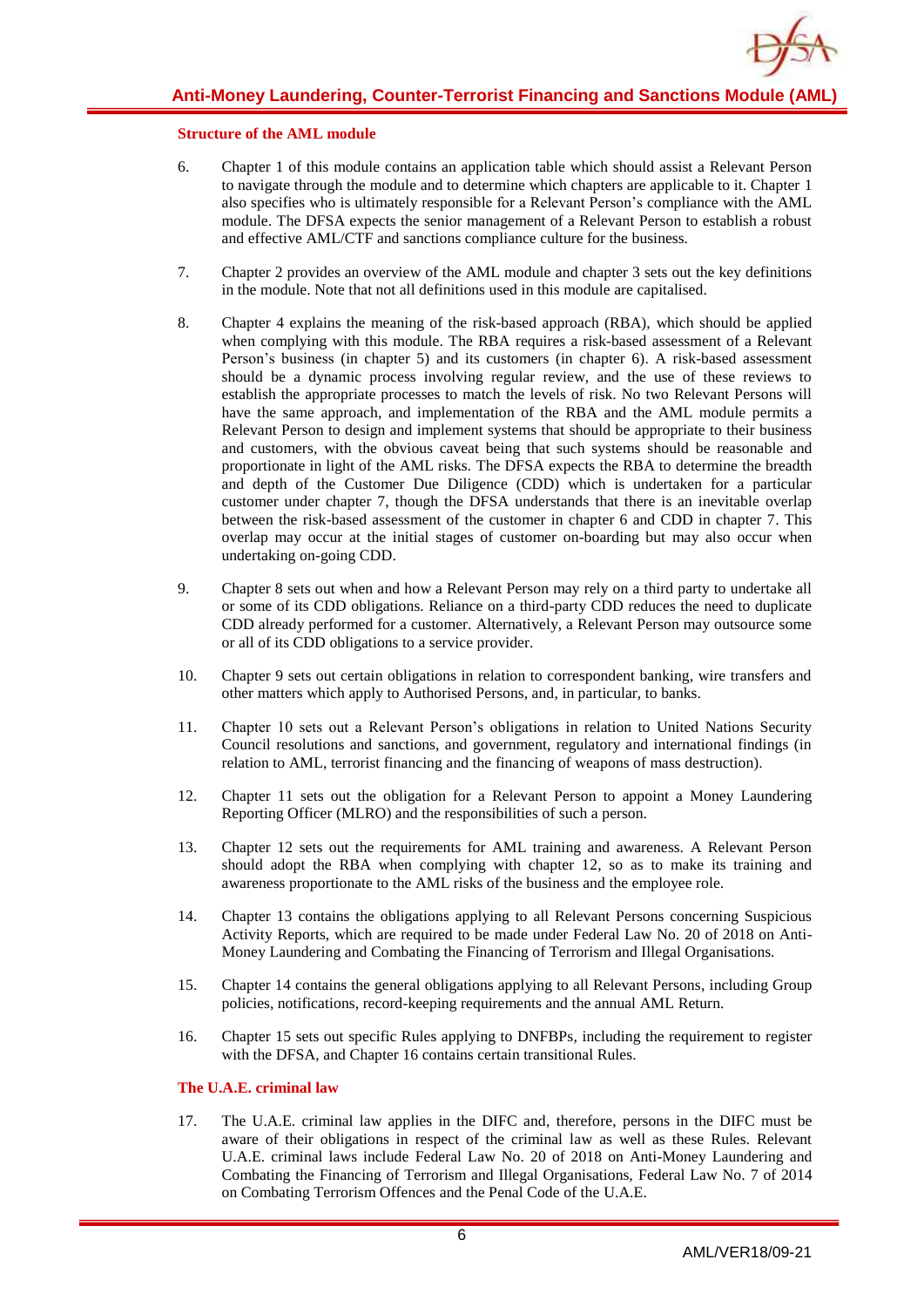

- 18. Under Federal AML legislation a Person may be criminally liable for certain conduct, such as:
	- a. money laundering;
	- b. financing terrorism;
	- c. financing illegal organisations;
	- d. 'tipping off';
	- e. violation of sanctions;
	- f. failure to declare currency or precious metals brought into or taken out of the U.A.E.
- 19. The U.A.E Central Bank has the power under Federal AML legislation to freeze funds or other assets suspected of relating to money laundering, terrorist financing or the financing of illegal organisations. Other Federal authorities also have powers to apply for the freezing or confiscation of funds or other assets that have been used for such purposes.
- 20. In a number of places in this module, Guidance cross-refers to specific requirements in Federal AML legislation. Rules or Guidance in this module should not be relied upon to interpret or determine the application of the Federal AML legislation. Relevant Persons should refer to the guidelines issued under the Federal AML legislation to understand their obligations under that legislation.

#### **Financial Action Task Force**

- 21. The Financial Action Task Force (FATF) is an inter-governmental body whose purpose is the development and promotion of international standards to combat money laundering and terrorist financing.
- 22. The DFSA has had regard to the FATF Recommendations in making these Rules. A Relevant Person may wish to refer to the FATF Recommendations and interpretive notes to assist it in complying with these Rules. However, in the event that a FATF Recommendation or interpretive note conflicts with a Rule in this module, the relevant Rule takes precedence.
- 23. A Relevant Person may also wish to refer to the FATF typology reports which may assist in identifying new money laundering threats and which provide information on money laundering and terrorist financing methods. The FATF typology reports cover many pertinent topics for Relevant Persons, including corruption, new payment methods, money laundering using trusts and company service providers, and vulnerabilities of free trade zones. These typology reports can be found on the FATF website www.fatf-gafi.org.
- 24. The U.A.E., as a member of the United Nations, is required to comply with sanctions issued and passed by the United Nations Security Council (UNSC). These UNSC obligations apply in the DIFC and their importance is emphasised by specific obligations contained in this module requiring Relevant Persons to establish and maintain effective systems and controls to comply with UNSC sanctions and resolutions (See chapter 10).
- 25. The FATF has issued guidance on a number of specific UNSC sanctions and resolutions regarding the countering of the proliferation of weapons of mass destruction. Such guidance has been issued to assist in implementing the targeted financial sanctions and activity based financial prohibitions. This guidance can be found on the FATF website www.fatf-gafi.org.
- 26. In relation to unilateral sanctions imposed in specific jurisdictions such as the European Union, the U.K. (HM Treasury) and the U.S. (Office of Foreign Assets Control), the DFSA expects a Relevant Person to consider and take positive steps to ensure compliance where required or appropriate.

#### **Tax Issues and Exchange of Information for Tax purposes**

27. The DIFC benefits from an international customer base with a growing number of customers who may be investing with financial institutions outside their country of residence. These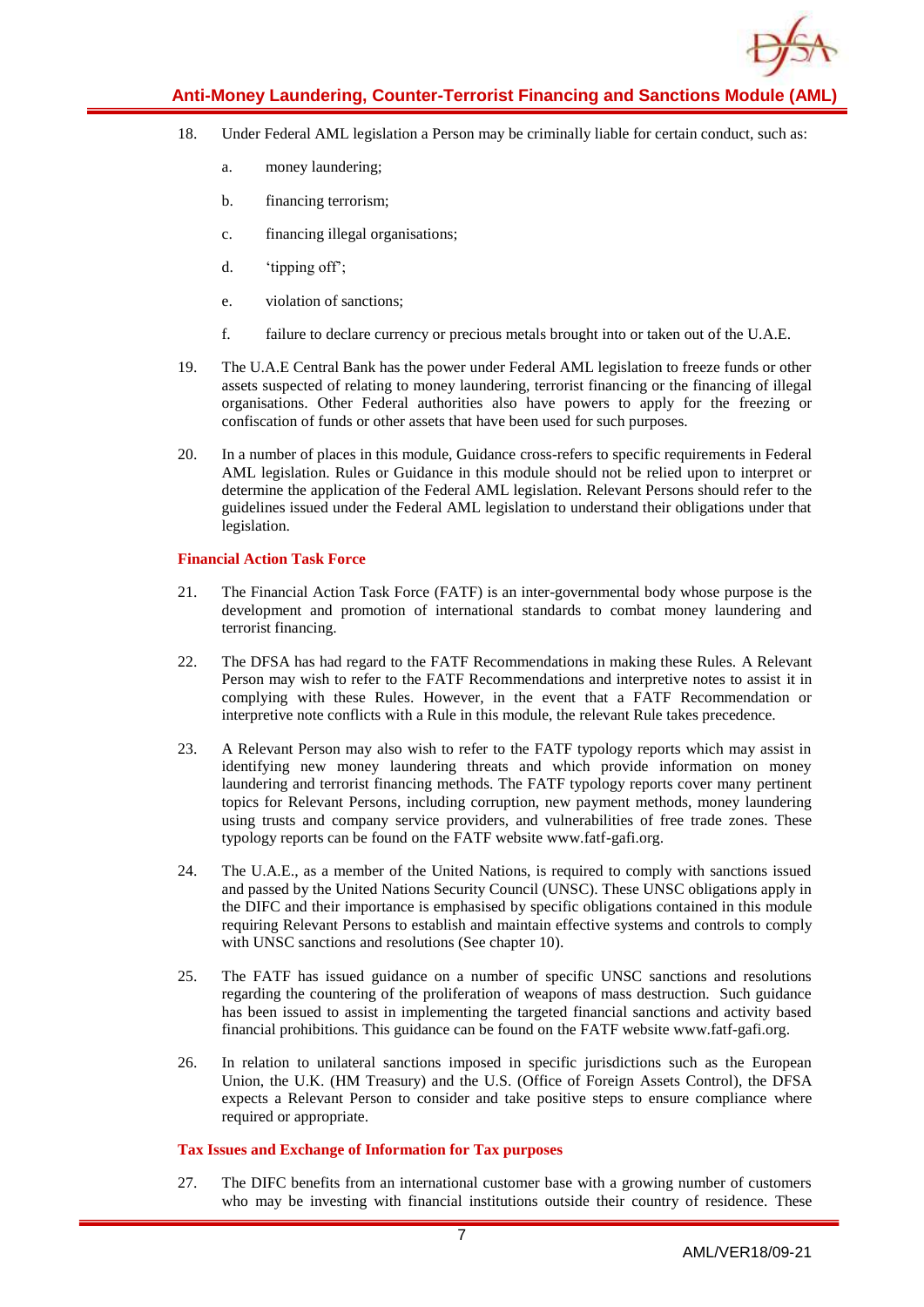

factors create a risk of the services of Relevant Persons being used to hide assets which are subject to taxation, or to launder the unlawful proceeds of tax crimes.

- 28. The DFSA is committed to protecting the DIFC from being used to facilitate tax crimes and believes that strong AML policies, procedures, systems and controls, including robust customer due diligence requirements, are needed to mitigate the risk of tax crimes.
- 29. Such measures will also ensure that a Relevant Person is able to comply with other international obligations such as the OECD Automatic Exchange of Information for Tax Purposes Programme and FATF Recommendations, which were updated in 2012 to expand the scope of money laundering predicate offences to include tax crimes (related to direct and indirect taxes).
- 30. A Relevant Person should therefore establish and maintain appropriate policies, procedures, systems and controls to enable it to detect and deter the laundering of proceeds of tax crimes. For example, as part of its risk-based approach under chapter 4, it should consider its tax risk exposure as a result of the nature of its business, customers, products, services and other relevant factors. It should also conduct appropriate customer due diligence to identify customers who may be subject to tax crime risk (see also the Guidance after Rule 6.1.4).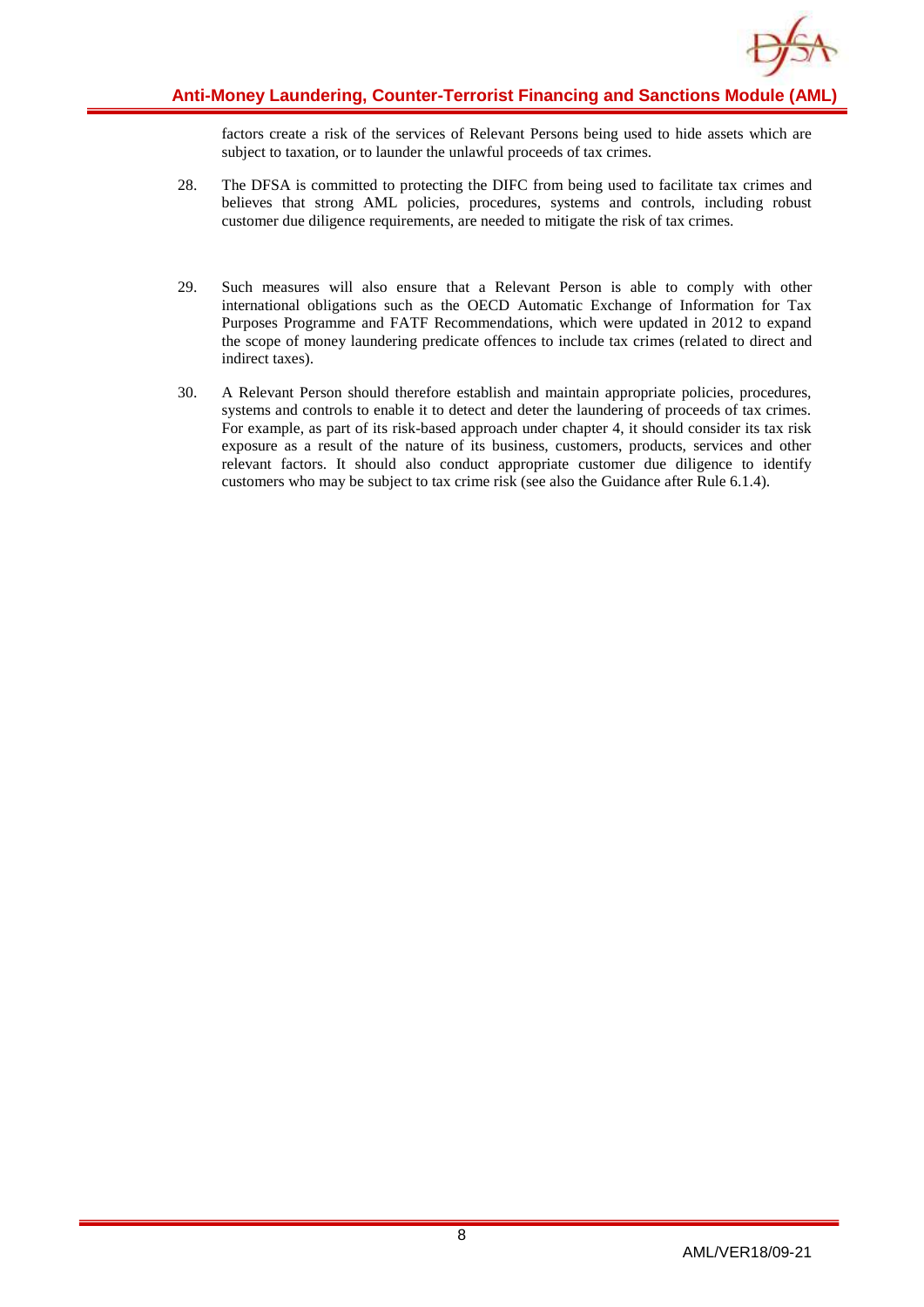

## <span id="page-9-1"></span><span id="page-9-0"></span>**3 INTERPRETATION AND TERMINOLOGY**

### **3.1 Interpretation**

**3.1.1** A reference in this module to "money laundering" in lower case includes a reference to terrorist financing and the financing of illegal organisations, unless the context provides or implies otherwise.

#### **Guidance**

Chapter 6, section 6.2, of the General (GEN) module sets out how to interpret the Rulebook, including this module.

## <span id="page-9-2"></span>**3.2 Glossary for AML**

#### **Guidance**

- 1. In order to make this module easier to read, some of the defined terms in this module have not had the initial letter of each word capitalised in the same way as in other Rulebook modules.
- 2. Some of the defined terms and abbreviations in this module may also be found in the DFSA's Glossary module (GLO). Where a defined term in this module does not appear in Rule 3.2.1, a Relevant Person should look in GLO to find the meaning. In addition, Rule 9.3.2 of this module sets out definitions relevant to section 9.3 (Electronic fund transfers).
- 3. In accordance with the interpretation provisions in the Regulatory Law, a reference to legislation includes a reference to the legislation as amended or re-enacted from time to time.

| 3.2.1 |                     |  | In this module, the terms and abbreviations listed in the table below have the |  |  |  |  |
|-------|---------------------|--|--------------------------------------------------------------------------------|--|--|--|--|
|       | following meanings: |  |                                                                                |  |  |  |  |

| AML                      | Means either "anti-money laundering" or this Anti-Money<br>Laundering, Counter-Terrorist Financing and Sanctions<br>module, depending on the context.                                                                                  |  |  |  |  |
|--------------------------|----------------------------------------------------------------------------------------------------------------------------------------------------------------------------------------------------------------------------------------|--|--|--|--|
| <b>Authorised Person</b> | Means an Authorised Firm or an Authorised Market<br>Institution.                                                                                                                                                                       |  |  |  |  |
| <b>Beneficial Owner</b>  | In relation to a customer, means a natural person who<br>(1)<br>ultimately owns or controls the customer or a natural<br>person on whose behalf a transaction is conducted or a<br>business relationship is established, and includes: |  |  |  |  |
|                          | (a) in relation to a body corporate, a person referred to<br>in Rule 7.3.3 (2) or (4);                                                                                                                                                 |  |  |  |  |
|                          | (b) in relation to a foundation, a person referred to in<br>Rule 7.3.5 (2) or (3); and                                                                                                                                                 |  |  |  |  |
|                          | (c) in relation to a trust or other similar legal<br>arrangement, a person referred to in Rule 7.3.6 (2)<br>or $(3)$ .                                                                                                                 |  |  |  |  |
|                          | (2) In relation to a beneficiary of a life insurance or other<br>similar policy, means a natural person who ultimately                                                                                                                 |  |  |  |  |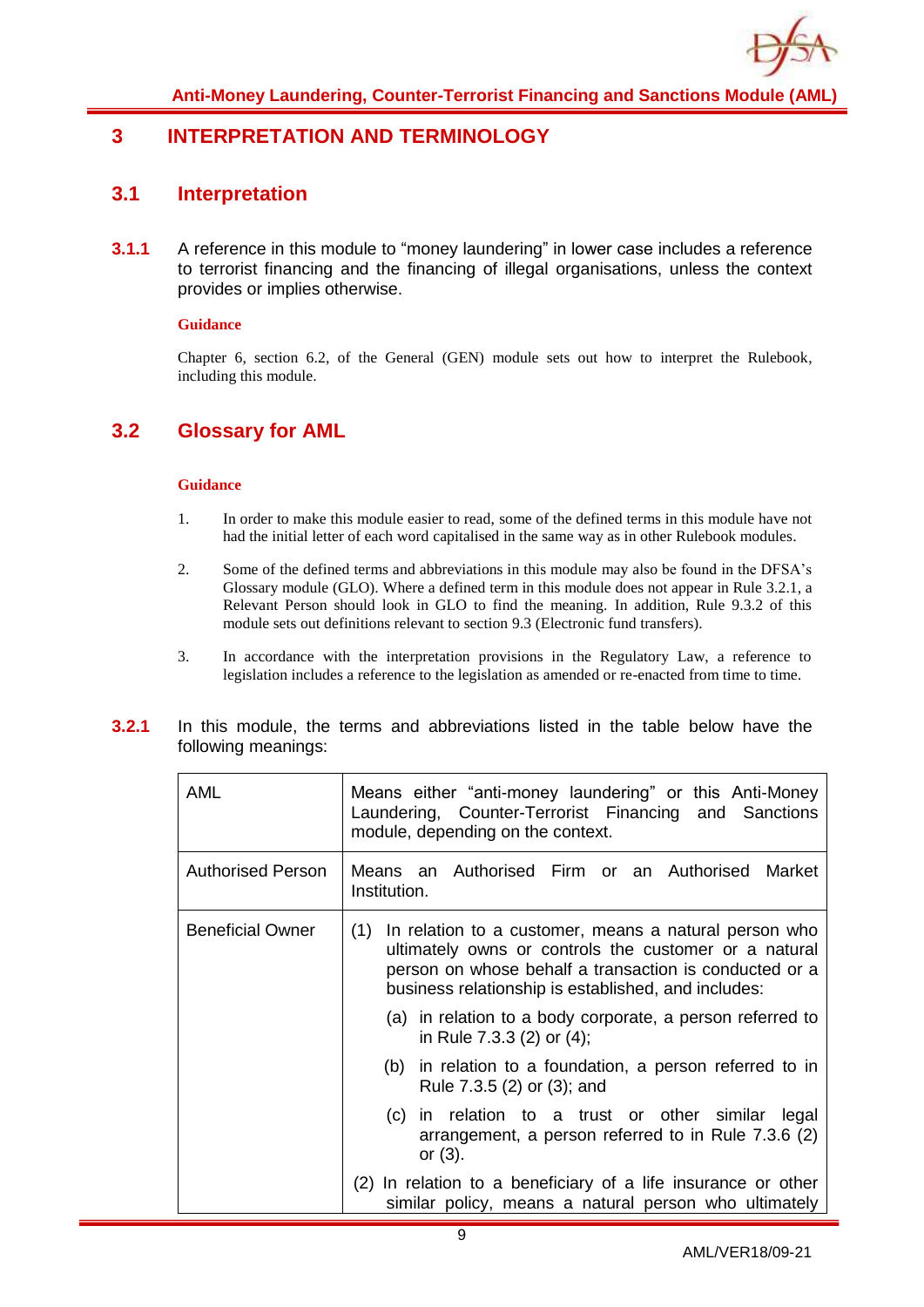

|                                           | owns or controls the beneficiary.                                                                                                                                                                                                                                                                    |
|-------------------------------------------|------------------------------------------------------------------------------------------------------------------------------------------------------------------------------------------------------------------------------------------------------------------------------------------------------|
| body corporate                            | Any body corporate, including a limited liability partnership,<br>whether constituted under the law of the DIFC, an Emirate,<br>the State or any other country or territory.                                                                                                                         |
| <b>Branch</b>                             | Means a place of business within the DIFC:                                                                                                                                                                                                                                                           |
|                                           | which has no separate legal personality;<br>(a)                                                                                                                                                                                                                                                      |
|                                           | (b)<br>which forms a legally dependant part of a Relevant<br>Person whose principal place of business and head<br>office is in a jurisdiction other than the DIFC; and                                                                                                                               |
|                                           | through which the Relevant Person carries<br>(c)<br>on.<br>business in or from the DIFC.                                                                                                                                                                                                             |
| <b>Cabinet Decision</b><br>No. 10 of 2019 | Means Federal Cabinet Decision No. 10 of 2019 on the<br>Implementing Regulations of Federal Law No. 20 of 2018.                                                                                                                                                                                      |
| <b>Cabinet Decision</b><br>No. 20 of 2019 | Means Federal Cabinet Decision No. 20 of 2019 regarding<br>Terrorism Lists Regulation and Implementation of UN<br>Security Council Resolutions on the Suppression and<br>Combating of Terrorism, Terrorist Financing and Proliferation<br>of Weapons of Mass Destruction, and Related Resolutions.   |
| Client                                    | Has the meaning in chapter 2 of the Conduct of Business<br>module.                                                                                                                                                                                                                                   |
| company service<br>provider               | Means a person, not falling into parts $(1)(a)$ to $(e)$ or $(g)$ of the<br>definition of a DNFBP that, by way of business, provides any<br>of the following services to a customer:                                                                                                                 |
|                                           | (a)<br>acting as a formation agent of legal persons;                                                                                                                                                                                                                                                 |
|                                           | (b)<br>acting as (or arranging for another person to act as) a<br>director or secretary of a company, a partner of a<br>partnership, or a similar position in relation to other<br>legal persons;                                                                                                    |
|                                           | providing a registered office, business address or<br>(c)<br>accommodation, correspondence or administrative<br>address for a company, a partnership or any other<br>legal person or arrangement; or                                                                                                 |
|                                           | (d)<br>acting as (or arranging for another person to act as) a<br>nominee shareholder for another person.                                                                                                                                                                                            |
| Contract of<br>Insurance                  | Has the meaning in GEN Rule A4.1.1.                                                                                                                                                                                                                                                                  |
| <b>CTF</b>                                | Means counter-terrorist financing.                                                                                                                                                                                                                                                                   |
| customer                                  | Unless otherwise provided, means:                                                                                                                                                                                                                                                                    |
|                                           | (a)<br>a person where, in relation to a business relationship<br>between the person and a Relevant Person, there is a<br>firm intention or commitment by each party to enter into<br>a contractual relationship or where there is a firm<br>commitment by each party to enter into a transaction, in |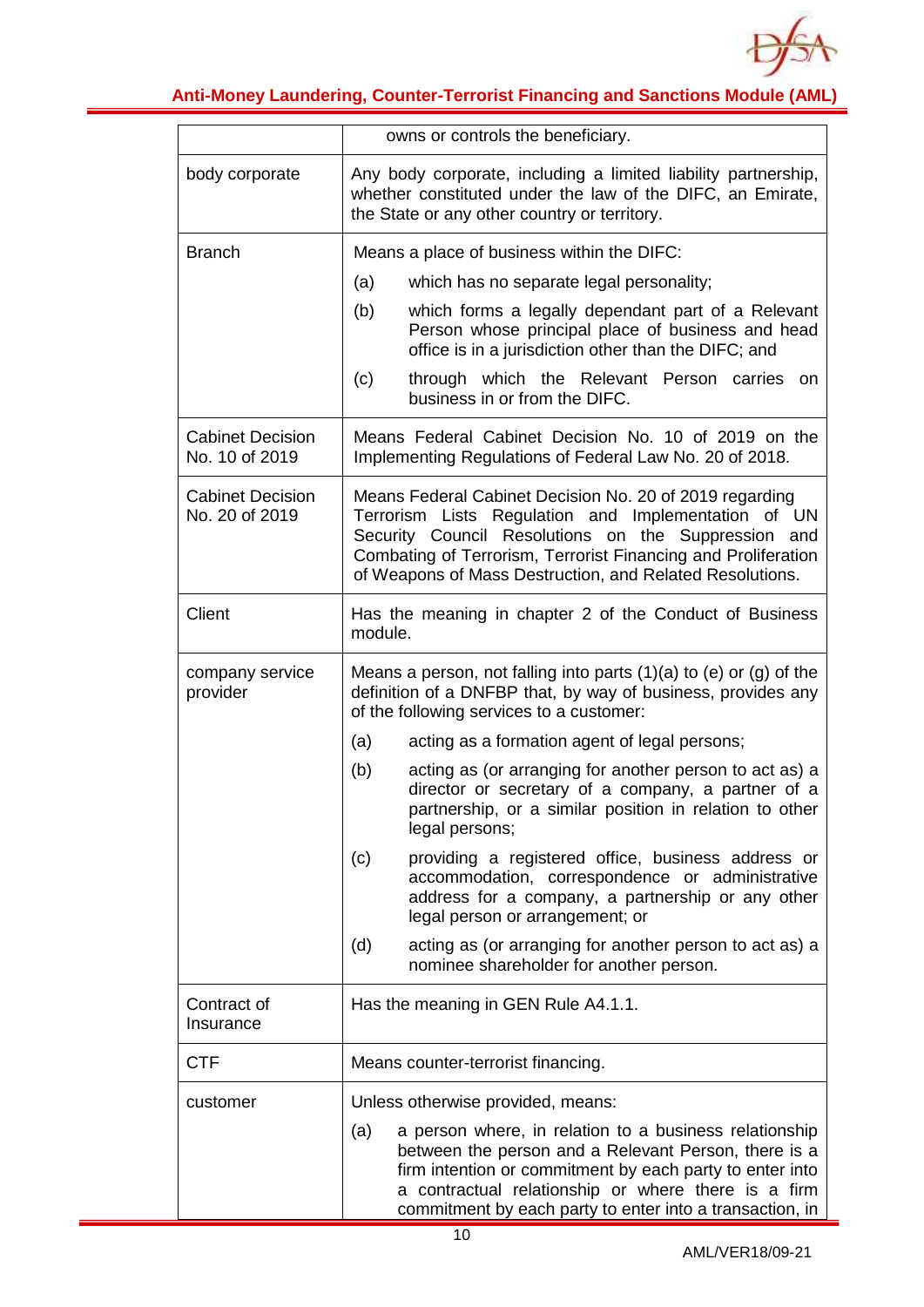

|                                                       |        | connection with a product or service provided by the<br><b>Relevant Person;</b>                                                                                   |  |  |  |
|-------------------------------------------------------|--------|-------------------------------------------------------------------------------------------------------------------------------------------------------------------|--|--|--|
|                                                       | (b)    | a Client of an Authorised Firm;                                                                                                                                   |  |  |  |
|                                                       | (c)    | a Member or prospective Member of, or an applicant<br>for admission of Securities to trading on, an Authorised<br>Market Institution;                             |  |  |  |
|                                                       | (d)    | in relation to a Single Family Office, a member of the<br>Single Family; or                                                                                       |  |  |  |
|                                                       | (e)    | a person with whom a Relevant Person is otherwise<br>establishing or has established a business relationship.                                                     |  |  |  |
| <b>Customer Due</b><br>Diligence (CDD)                |        | Means the measures referred to in section 7.3.                                                                                                                    |  |  |  |
| Designated Non-                                       | Means: |                                                                                                                                                                   |  |  |  |
| <b>Financial Business</b><br>or Profession<br>(DNFBP) | (1)    | The following class of persons whose business or<br>profession is carried on in or from the DIFC:                                                                 |  |  |  |
|                                                       |        | (a)<br>a real estate developer or agency which<br>carries out transactions with a customer<br>involving the buying or selling of real property;                   |  |  |  |
|                                                       |        | (b)<br>a dealer in precious metals or precious stones;                                                                                                            |  |  |  |
|                                                       |        | (c)<br>[deleted]                                                                                                                                                  |  |  |  |
|                                                       |        | (d)<br>a law firm, notary firm, or other independent<br>legal business;                                                                                           |  |  |  |
|                                                       |        | (e)<br>an accounting firm, audit firm or insolvency<br>firm;                                                                                                      |  |  |  |
|                                                       |        | (f)<br>a company service provider; or                                                                                                                             |  |  |  |
|                                                       |        | a Single Family Office.<br>(g)                                                                                                                                    |  |  |  |
|                                                       | (2)    | A person who is an Authorised Person or a<br>Registered Auditor is not a DNFBP.                                                                                   |  |  |  |
| <b>DIFC</b> entity                                    |        | Means a legal person which is incorporated or registered in<br>the DIFC (excluding a registered Branch).                                                          |  |  |  |
| Domestic Fund                                         |        | A Fund established or domiciled in the DIFC.                                                                                                                      |  |  |  |
| Employee                                              |        | Means an individual:                                                                                                                                              |  |  |  |
|                                                       | (a)    | who is employed or appointed by a person in<br>connection with that person's business, whether<br>under a contract of service or for services or<br>otherwise; or |  |  |  |
|                                                       | (b)    | whose services, under an arrangement between that<br>person and a third party, are placed at the disposal                                                         |  |  |  |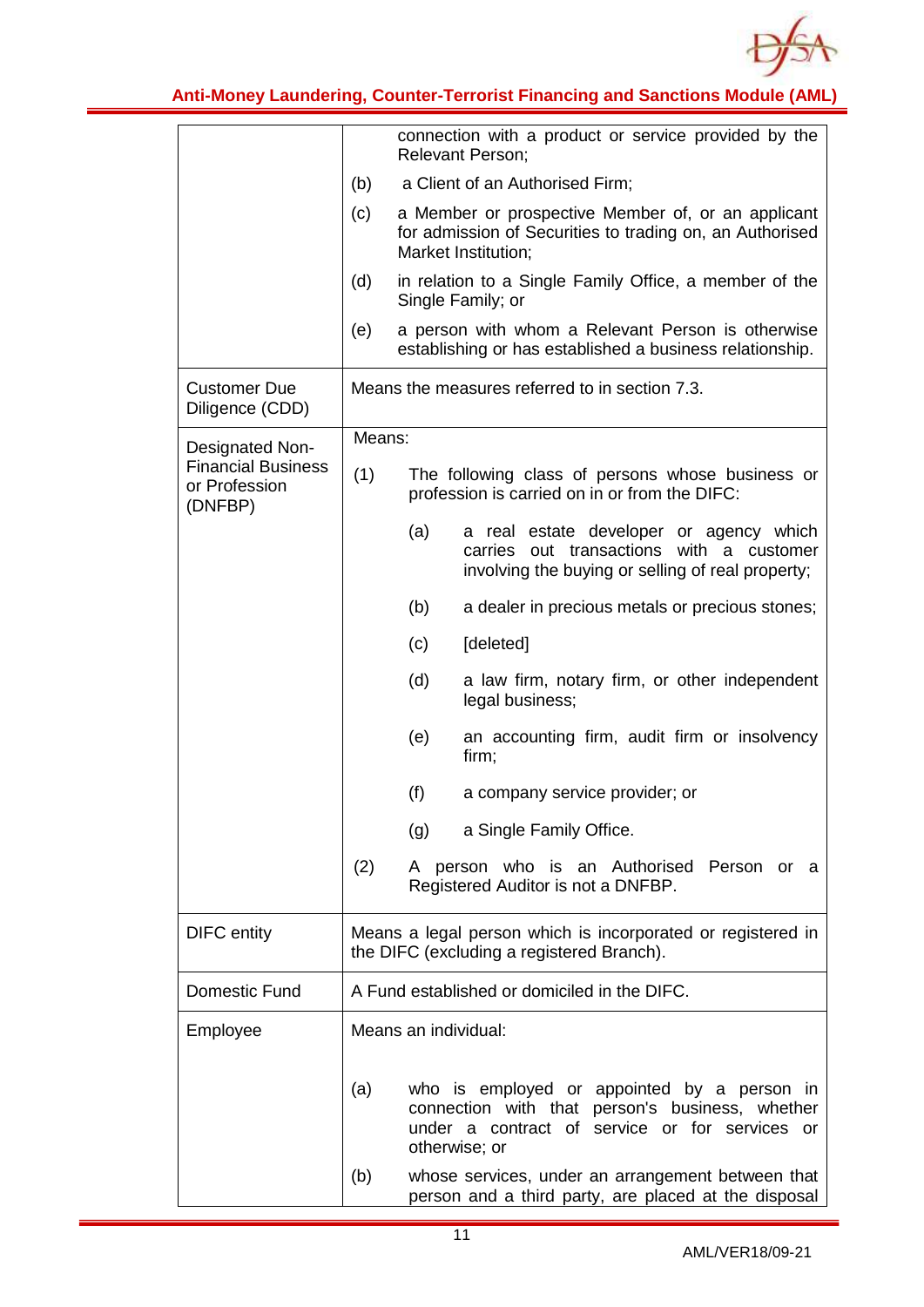

|                                                     | and under the control of that person.                                                                                                                                                                                                                                                                                                               |  |  |  |  |  |
|-----------------------------------------------------|-----------------------------------------------------------------------------------------------------------------------------------------------------------------------------------------------------------------------------------------------------------------------------------------------------------------------------------------------------|--|--|--|--|--|
| Enhanced<br><b>Customer Due</b><br><b>Diligence</b> | Means undertaking Customer Due<br>Diligence and the<br>enhanced measures under Rule 7.4.1.                                                                                                                                                                                                                                                          |  |  |  |  |  |
| <b>FATF</b>                                         | Means the Financial Action Task Force.                                                                                                                                                                                                                                                                                                              |  |  |  |  |  |
| <b>FATF</b><br><b>Recommendations</b>               | Means the publication entitled the "International Standards on<br>Combatting Money Laundering and the Financing of<br>Terrorism and Proliferation" as published and amended from<br>time to time by FATF.                                                                                                                                           |  |  |  |  |  |
| <b>Federal AML</b><br>legislation                   | Means all U.A.E Federal Laws and their implementing<br>regulations relating to money laundering, terrorist financing<br>and the financing of illegal organisations, as well as sanctions<br>compliance, including Federal Law No. 20 of 2018, Federal<br>Law No. 7 of 2014, Cabinet Decision No. 10 of 2019 and<br>Cabinet Decision No. 20 of 2019. |  |  |  |  |  |
| Federal Law No.<br>20 of 2018                       | Means U.A.E Federal Law No. 20 of 2018 on Anti-Money<br>Laundering and Combating the Financing of Terrorism and<br>Illegal Organisations.                                                                                                                                                                                                           |  |  |  |  |  |
| Federal Law No. 7<br>of 2014                        | Means U.A.E Federal Law No. 7 of 2014 on Combating<br>Terrorism Offences.                                                                                                                                                                                                                                                                           |  |  |  |  |  |
| <b>FIU</b>                                          | The Financial Intelligence Unit of the U.A.E.                                                                                                                                                                                                                                                                                                       |  |  |  |  |  |
| <b>Financial Institution</b>                        | A regulated or unregulated entity, whose activities are<br>primarily financial in nature.                                                                                                                                                                                                                                                           |  |  |  |  |  |
| <b>Financial Services</b><br>Regulator              | Means a regulator of financial services activities established<br>in a jurisdiction other than the DIFC.                                                                                                                                                                                                                                            |  |  |  |  |  |
| foundation                                          | Means a foundation established under the DIFC Foundations<br>Law 2018 or under any other law.                                                                                                                                                                                                                                                       |  |  |  |  |  |
| Governing Body                                      | Means the board of directors, partners, committee of<br>management or other governing body of:                                                                                                                                                                                                                                                      |  |  |  |  |  |
|                                                     | a Body Corporate or Partnership; or<br>(a)                                                                                                                                                                                                                                                                                                          |  |  |  |  |  |
|                                                     | (b)<br>an unincorporated association carrying on a trade or<br>business, with or without a view to profit.                                                                                                                                                                                                                                          |  |  |  |  |  |
| Group                                               | Means a Group of entities which includes an entity (the 'first<br>entity') and:                                                                                                                                                                                                                                                                     |  |  |  |  |  |
|                                                     | any parent of the first entity; and<br>(a)                                                                                                                                                                                                                                                                                                          |  |  |  |  |  |
|                                                     | (b)<br>any subsidiaries (direct or indirect) of the parent or<br>parents in (a) or the first entity; or                                                                                                                                                                                                                                             |  |  |  |  |  |
|                                                     | for a legal person which is not a body corporate,<br>(c)<br>refers to that person and any other associated legal<br>persons who are in an equivalent relationship to that<br>in $(a)$ and $(b)$ .                                                                                                                                                   |  |  |  |  |  |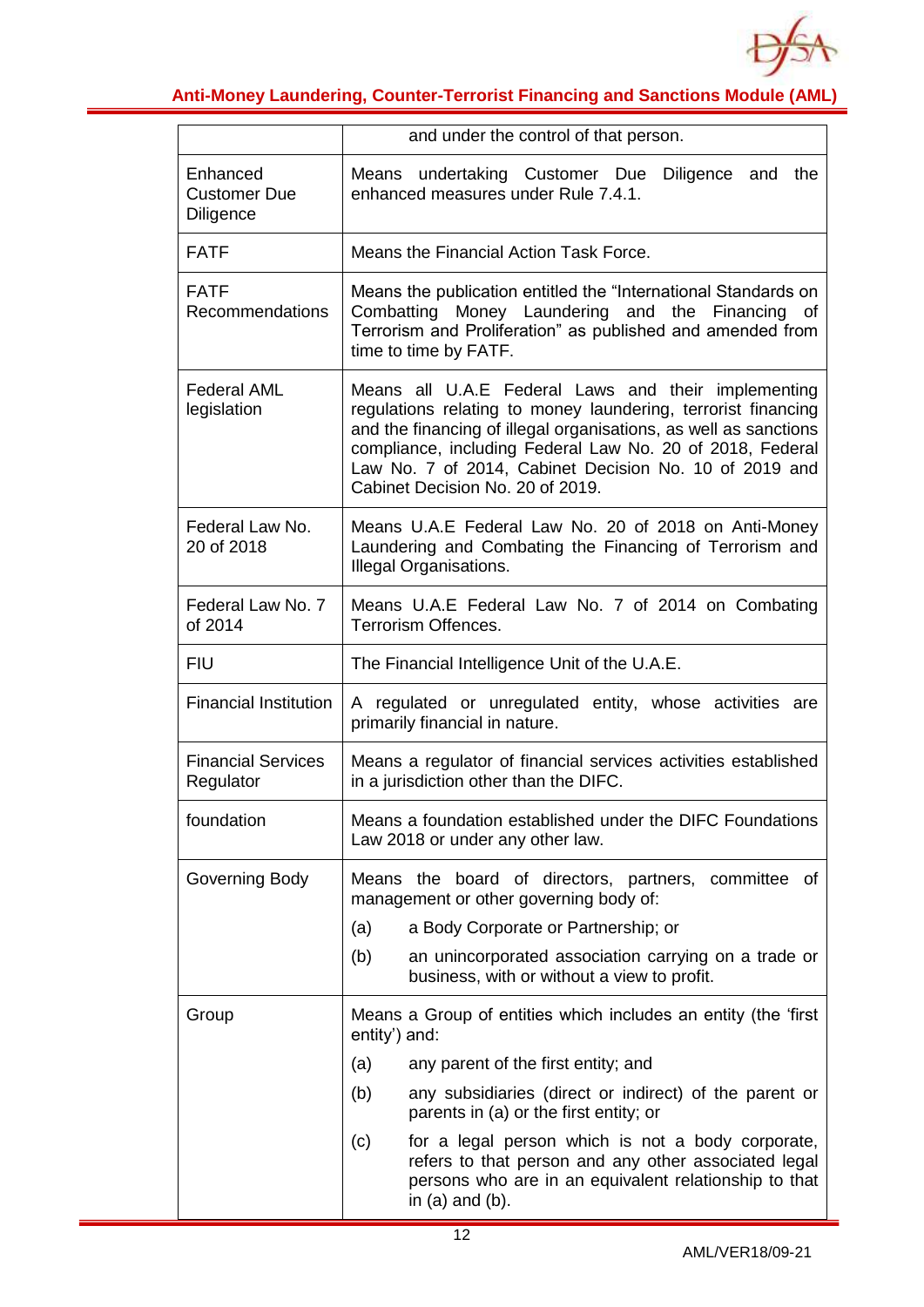

| <b>Illegal Organisation</b>                            | An organisation the establishment or activities of which have<br>been declared to be criminal under Federal AML legislation.                                                                                                                                                                                                                                                                                                                                                                                                                                                                                                                                                                                                                                        |
|--------------------------------------------------------|---------------------------------------------------------------------------------------------------------------------------------------------------------------------------------------------------------------------------------------------------------------------------------------------------------------------------------------------------------------------------------------------------------------------------------------------------------------------------------------------------------------------------------------------------------------------------------------------------------------------------------------------------------------------------------------------------------------------------------------------------------------------|
| <b>IMF</b>                                             | The International Monetary Fund.                                                                                                                                                                                                                                                                                                                                                                                                                                                                                                                                                                                                                                                                                                                                    |
| International<br>Organisation                          | organisation established by formal political<br>Means<br>an<br>agreement between member countries, where the agreement<br>has the status of an international treaty, and the organisation<br>is recognised in the law of countries which are members.                                                                                                                                                                                                                                                                                                                                                                                                                                                                                                               |
| Law                                                    | Means the Regulatory Law.                                                                                                                                                                                                                                                                                                                                                                                                                                                                                                                                                                                                                                                                                                                                           |
| legal arrangement                                      | Means<br>express trust or any other similar<br>legal<br>an<br>arrangement.                                                                                                                                                                                                                                                                                                                                                                                                                                                                                                                                                                                                                                                                                          |
| legal person                                           | Means any entity other than a natural person that can<br>establish a customer relationship with a Relevant Person or<br>otherwise own property. This can include companies, bodies<br>unincorporate, foundations,<br>corporate<br>anstalten,<br>or<br>partnerships, associations, states and governments and other<br>relevantly similar entities.                                                                                                                                                                                                                                                                                                                                                                                                                  |
| Member                                                 | A person admitted as a member of an Authorised Market<br>Institution in accordance with its Business Rules.                                                                                                                                                                                                                                                                                                                                                                                                                                                                                                                                                                                                                                                         |
| <b>MENAFATF</b>                                        | The Middle East and North Africa Financial Action Task<br>Force.                                                                                                                                                                                                                                                                                                                                                                                                                                                                                                                                                                                                                                                                                                    |
| Money Laundering<br><b>Reporting Officer</b><br>(MLRO) | Means the person appointed by a Relevant Person pursuant<br>to Rule 11.2.1(1).                                                                                                                                                                                                                                                                                                                                                                                                                                                                                                                                                                                                                                                                                      |
| natural person                                         | Means an individual.                                                                                                                                                                                                                                                                                                                                                                                                                                                                                                                                                                                                                                                                                                                                                |
| <b>OECD</b>                                            | The<br>Organisation<br>for<br>Economic<br>Co-operation<br>and I<br>Development.                                                                                                                                                                                                                                                                                                                                                                                                                                                                                                                                                                                                                                                                                     |
| person                                                 | Means a natural or legal person.                                                                                                                                                                                                                                                                                                                                                                                                                                                                                                                                                                                                                                                                                                                                    |
| <b>Politically Exposed</b><br>Person (PEP)             | Means a natural person (and includes, where relevant, a<br>family member or close associate) who is or has been<br>entrusted with a prominent public function, whether in the<br>State or elsewhere, including but not limited to, a head of<br>state or of government, senior politician, senior government,<br>judicial or military official, ambassador, senior person in an<br>International Organisation, senior executive of a state owned<br>corporation, an important political party official, or a member<br>of senior management or an individual who has been<br>entrusted with similar functions such as a director or a deputy<br>director.<br>This definition does not include middle ranking or more junior<br>individuals in the above categories. |
| <b>Registered Auditor</b>                              | Has the meaning given to that term in the Regulatory Law.                                                                                                                                                                                                                                                                                                                                                                                                                                                                                                                                                                                                                                                                                                           |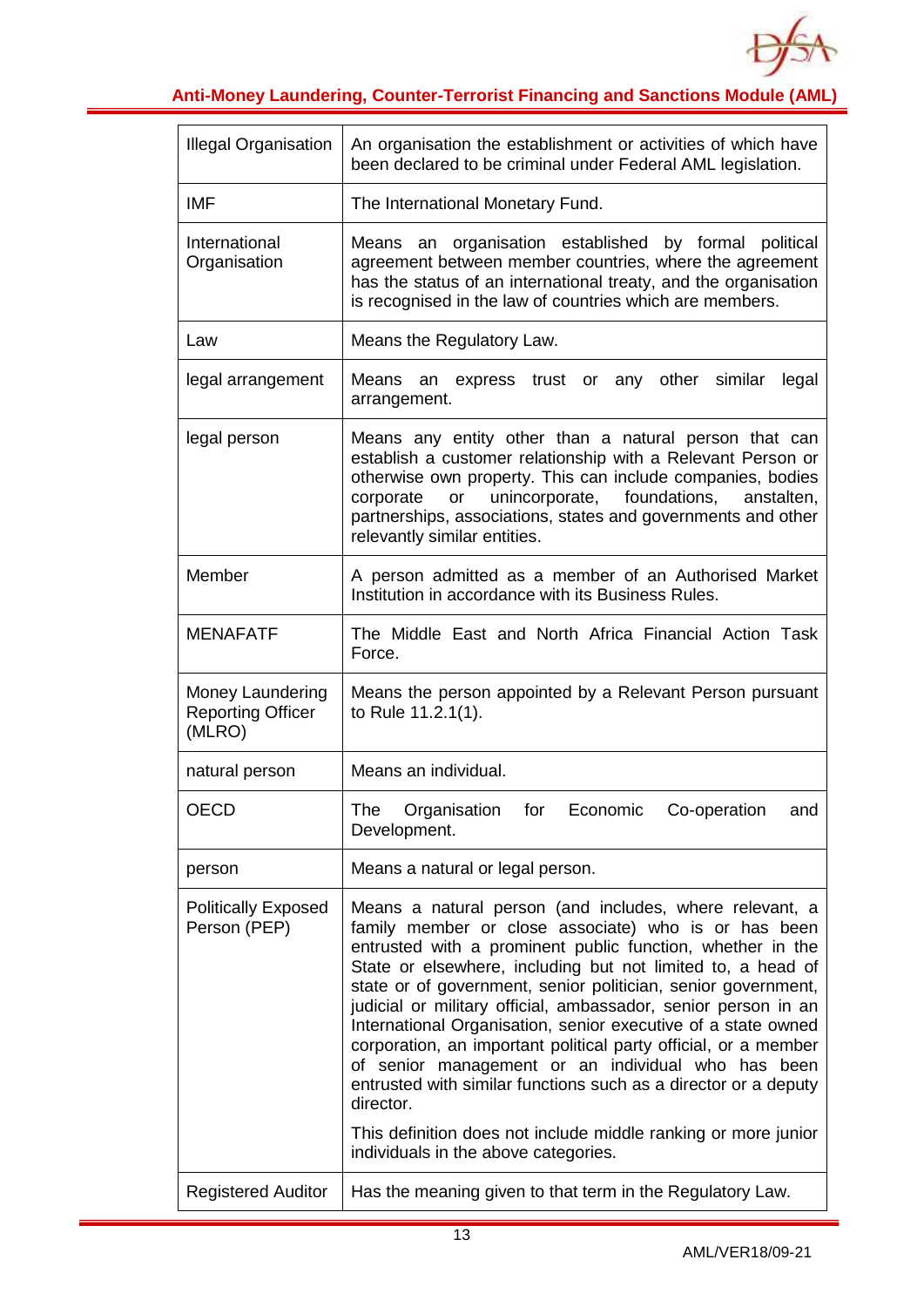

| Regulated<br>Exchange                                 | Means an exchange regulated by a Financial Services<br>Regulator.                                                                                                                                                                                                                                              |
|-------------------------------------------------------|----------------------------------------------------------------------------------------------------------------------------------------------------------------------------------------------------------------------------------------------------------------------------------------------------------------|
| Regulated<br><b>Financial Institution</b>             | A person who does not hold a Licence but who is authorised<br>in a jurisdiction other than the DIFC to carry on any financial<br>service by another Financial Services Regulator.                                                                                                                              |
| <b>Relevant Person</b>                                | Has the meaning given to that term in Rule 1.1.2.                                                                                                                                                                                                                                                              |
| senior<br>management                                  | Means:<br>(1) In relation to a Relevant Person every member of the<br>Relevant Person's executive management and includes:<br>(a) for a DIFC entity, every member of the Relevant<br>Person's Governing Body;                                                                                                  |
|                                                       | (b) for a Branch, the person or persons who control the<br>day to day operations of the Relevant Person in the<br>DIFC and would include, at a minimum, the senior<br>executive officer or equivalent officer, such as the<br>managing director; or                                                            |
|                                                       | (c) for a Registered Auditor, every member of the<br>Relevant Person's executive management in the<br>U.A.E.                                                                                                                                                                                                   |
|                                                       | In relation to a customer that is a body corporate, every<br>(2)<br>member of the body corporate's Governing Body and the<br>person or persons who control the day-to-day operations<br>of the body corporate, including its senior executive<br>officer, chief operating officer and chief financial officer. |
| <b>Shell Bank</b>                                     | A bank that has no physical presence in the country in which<br>it is incorporated or licensed and which is not affiliated with a<br>regulated financial group that is subject to<br>effective<br>consolidated supervision.                                                                                    |
| Simplified<br><b>Customer Due</b><br><b>Diligence</b> | Means Customer Due Diligence as modified under Rule<br>7.5.1.                                                                                                                                                                                                                                                  |
| Single Family                                         | Has the meaning given to that term in the DIFC Single Family<br><b>Office Regulations.</b>                                                                                                                                                                                                                     |
| Single Family<br>Office                               | Has the meaning given to that term in the DIFC Single Family<br><b>Office Regulations.</b>                                                                                                                                                                                                                     |
| source of funds                                       | Means the origin of funds which relate to a transaction or<br>service and includes how such funds are connected to the<br>source of wealth of a customer or Beneficial Owner.                                                                                                                                  |
| source of wealth                                      | Means how the global wealth or net worth of a customer or<br>Beneficial Owner is or was acquired or accumulated.                                                                                                                                                                                               |
| <b>State</b>                                          | Means the U.A.E.                                                                                                                                                                                                                                                                                               |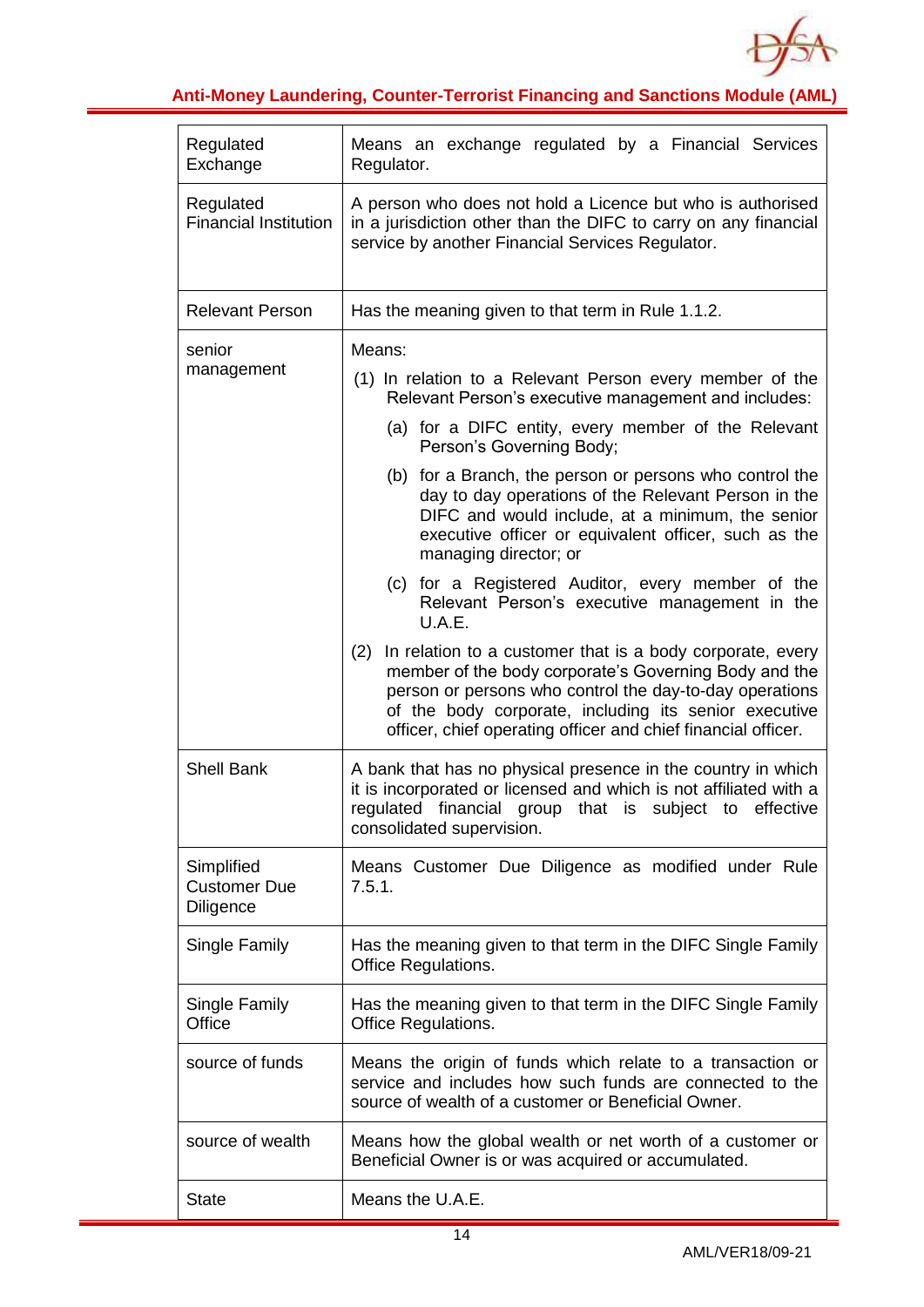

| Suspicious Activity<br>Report (SAR) | Means a report regarding suspicious activity (including a<br>suspicious transaction) made to the FIU under Federal Law<br>No. 20 of 2018 and Cabinet Decision No. 10 of 2019. |
|-------------------------------------|-------------------------------------------------------------------------------------------------------------------------------------------------------------------------------|
| transaction                         | Means any transaction undertaken by a Relevant Person for<br>or on behalf of a customer in the course of carrying on a<br>business in or from the DIFC.                       |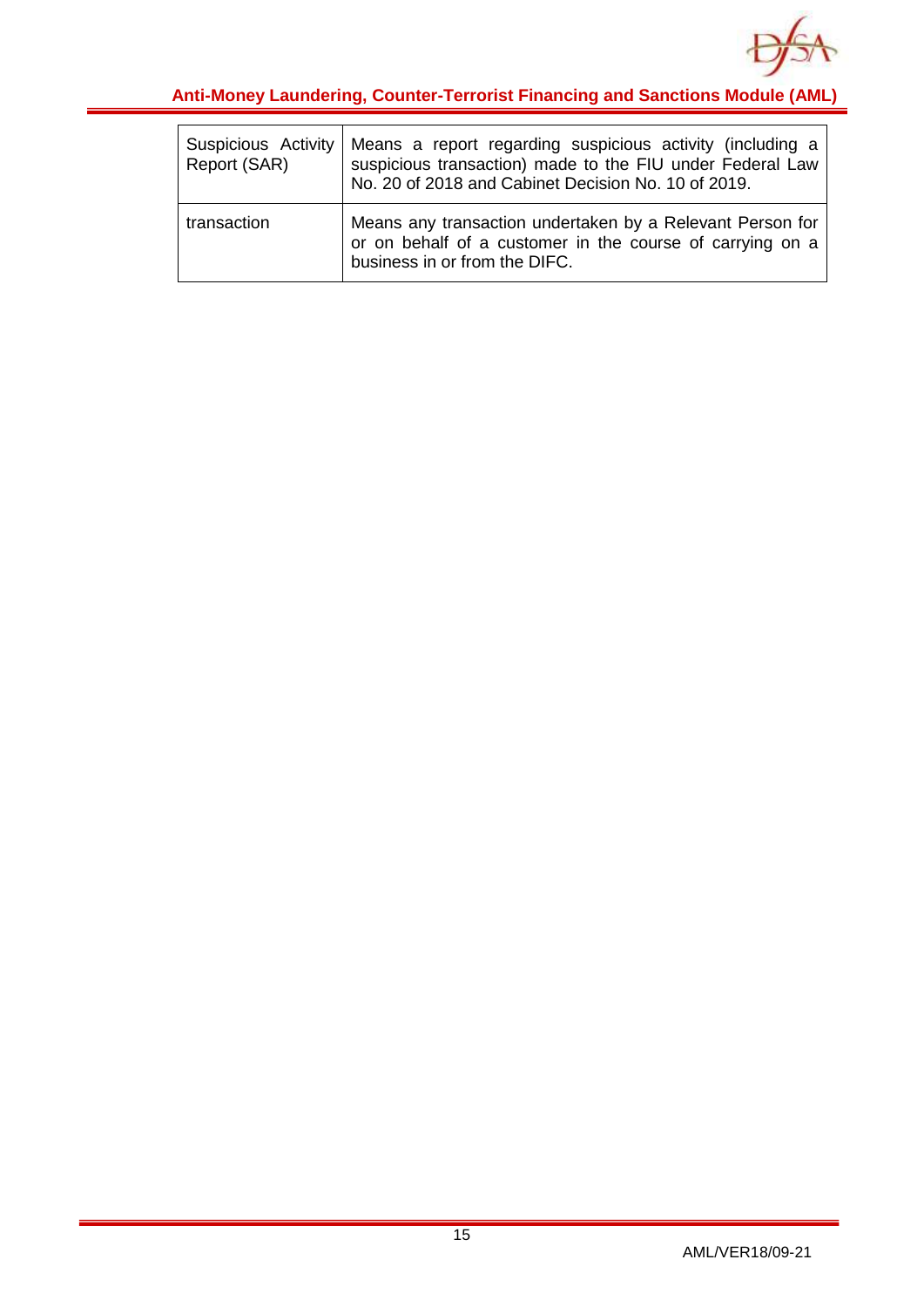

## <span id="page-16-0"></span>**4 APPLYING A RISK-BASED APPROACH**

**Figure 1. The Risk-Based Approach (RBA)**

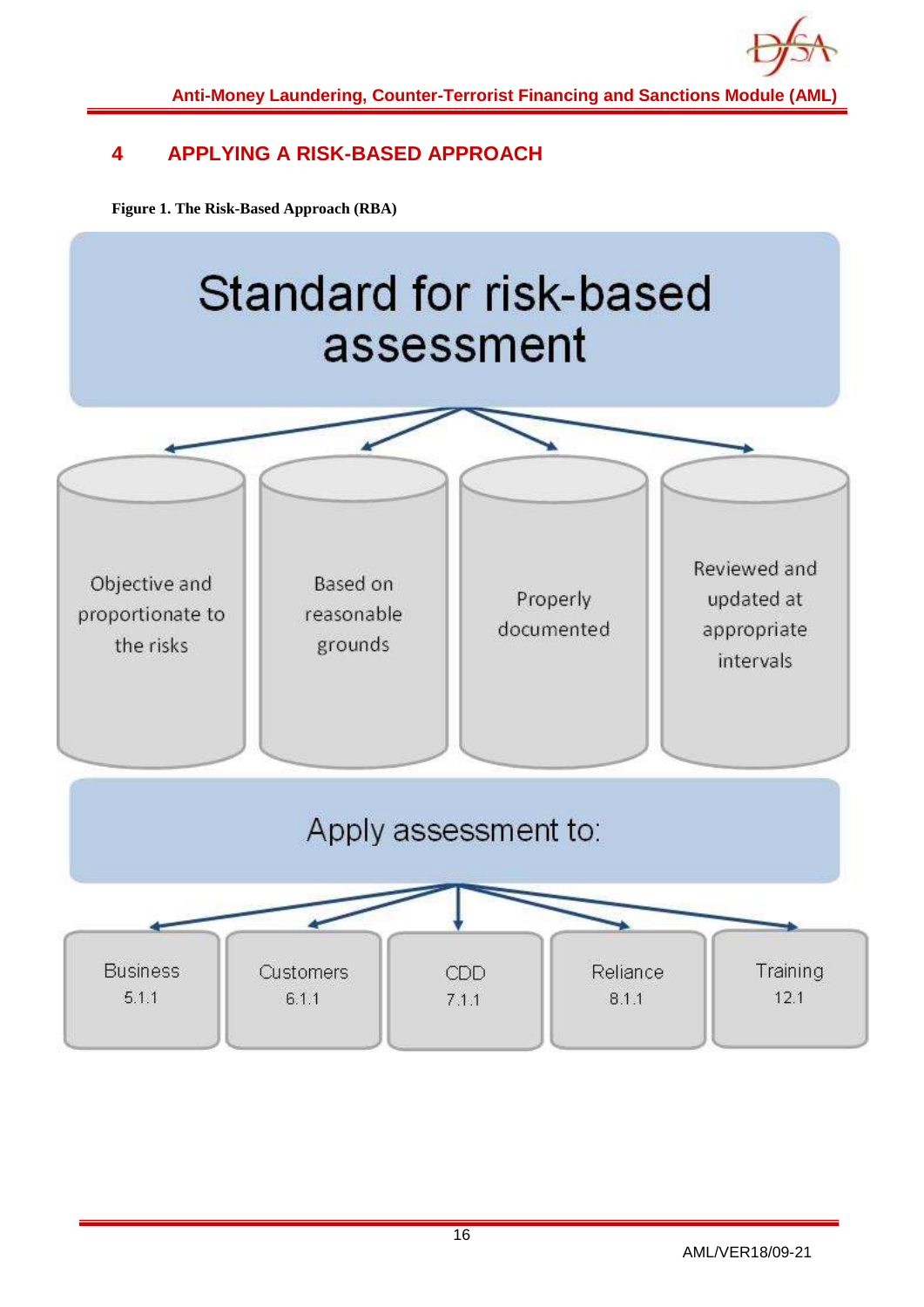## <span id="page-17-0"></span>**4.1 The risk-based approach**

- **4.1.1** A Relevant Person must:
	- (a) assess and address its AML risks under this module by reviewing the risks to which the person is exposed as a result of the nature of its business, customers, products, services and any other matters which are relevant in the context of money laundering and then adopting a proportionate approach to mitigate those risks; and
	- (b) ensure that, when undertaking any risk-based assessment for the purposes of complying with a requirement of this module, such assessment is:
		- (i) objective and proportionate to the risks;
		- (ii) based on reasonable grounds;
		- (iii) properly documented; and
		- (iv) reviewed and updated at appropriate intervals.

#### **Guidance**

- 1. Rule 4.1.1 requires a Relevant Person to adopt an approach to AML which is proportionate to the risks. This is called the "risk-based approach" ("RBA") and is illustrated in figure 1 above. The DFSA expects the RBA to be a key part of the Relevant Person's money laundering compliance culture and to cascade down from the senior management to the rest of the organisation. Embedding the RBA within its business allows a Relevant Person to make decisions and allocate AML resources in the most efficient and effective way.
- 2. In implementing the RBA, a Relevant Person is expected to have in place processes to identify and assess money laundering risks. After the risk assessment, the Relevant Person is expected to monitor, manage and mitigate the risks in a way that is proportionate to the Relevant Person's exposure to those money laundering risks. The general principle is that where there are higher risks of money laundering, a Relevant Person is required to take enhanced measures to manage and mitigate those risks, and that, correspondingly, when the risks are lower, simplified measures are permitted.
- 3. The RBA discourages a "tick-box" approach to AML. Instead a Relevant Person is required to assess relevant money laundering risks and adopt a proportionate response to such risks. The outcome of using the RBA is akin to using a sliding scale, where the type of CDD undertaken on each customer will ultimately depend on the outcome of the risk-based assessment made of such customer under this chapter.
- 4. The Rules regarding record-keeping for the purposes of this module are in section 14.4. These Rules apply in relation to Rule 4.1.1(b)(iii).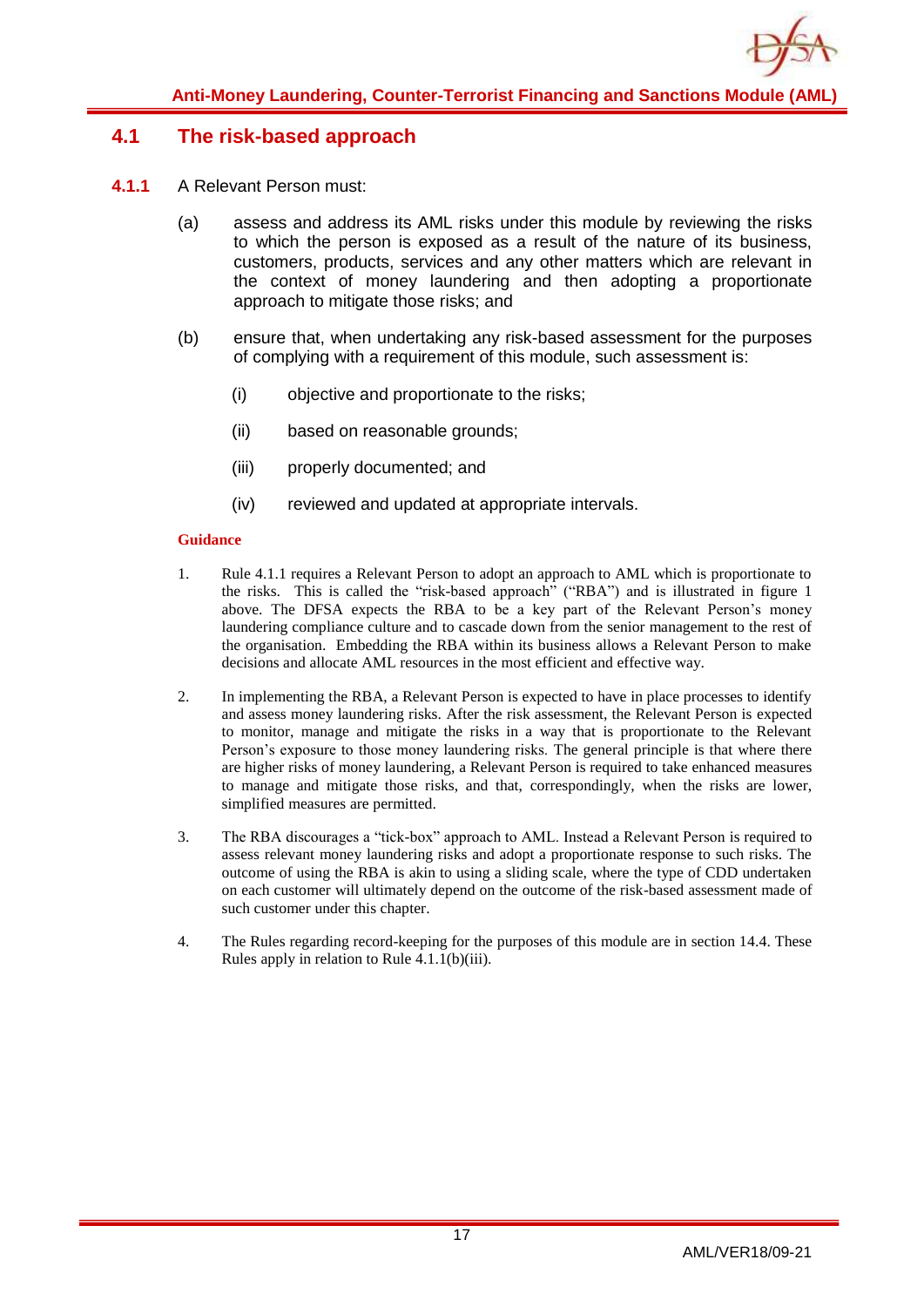

## <span id="page-18-0"></span>**5 BUSINESS RISK ASSESSMENT**

**Figure 2. Business risk-based assessment**



## <span id="page-18-1"></span>**5.1 Assessing business AML risks**

- **5.1.1** A Relevant Person must:
	- (a) take appropriate steps to identify and assess money laundering risks to which its business is exposed, taking into consideration the nature, size and complexity of its activities;
	- (b) when identifying and assessing the risks in (a), take into account, to the extent relevant, any vulnerabilities relating to:
		- $(i)$  its type of customers and their activities;
		- (ii) the countries or geographic areas in which it does business;
		- (iii) its products, services and activity profiles;
		- (iv) its distribution channels and business partners;
		- (v) the complexity and volume of its transactions;
		- (vi) the development of new products and new business practices, including new delivery mechanisms, channels and partners; and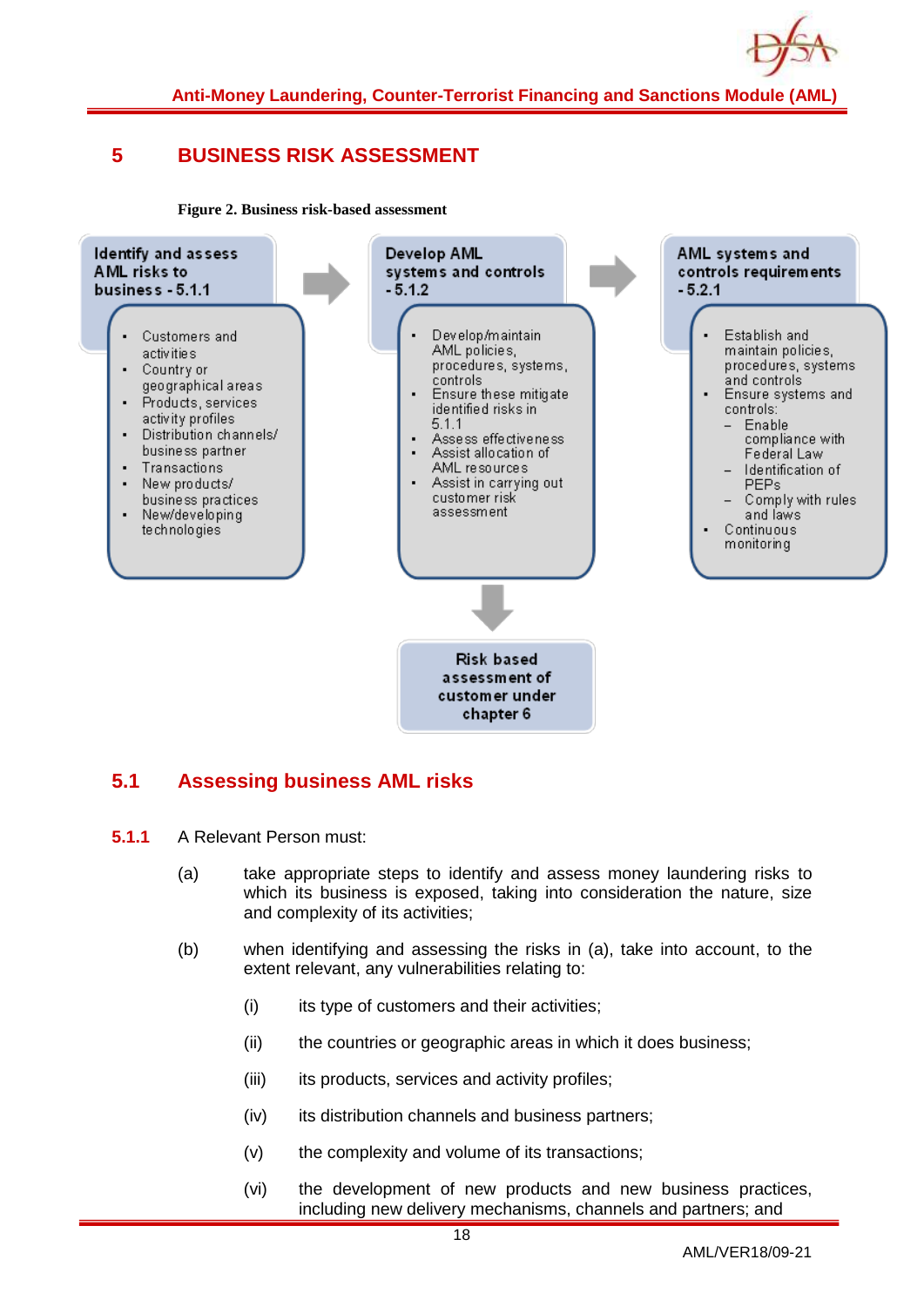

- (vii) the use of new or developing technologies for both new and preexisting products;
- (c) take appropriate measures to ensure that any risk identified as part of the assessment in (a) is taken into account in its day-to-day operations, including in relation to:
	- (i) the development of new products, business practices and technologies referred to in Rule 5.1.3;
	- (ii) the taking on of new customers; and
	- (iii) changes to its business profile.
- **5.1.2** A Relevant Person must use the information obtained in undertaking its business risk assessment to:
	- (a) develop and maintain its AML policies, procedures, systems and controls required by Rule 5.2.1;
	- (b) ensure that its AML policies, procedures, systems and controls adequately mitigate the risks identified as part of the assessment in Rule 5.1.1;
	- (c) assess the effectiveness of its AML policies, procedures, systems and controls as required by Rule 5.2.1(c);
	- (d) assist in allocation and prioritisation of AML resources; and
	- (e) assist in the carrying out of the customer risk assessment under chapter 6.

#### **New products, business practices and technologies**

- **5.1.3** (1) This Rule applies in relation to:
	- (a) the development of new products and new business practices, including new delivery mechanisms, channels and partners; and
	- (b) the use of new or developing technologies for both new and existing products.
	- (2) Without limiting Rules 5.1.1 and 5.1.2, a Relevant Person must take reasonable steps to ensure that it has:
		- (a) assessed and identified the money laundering risks relating to the product, business practice or technology; and
		- (b) taken appropriate steps to manage and mitigate the risks identified under (a),

before it launches or uses the new product, practice or technology.

#### **Guidance**

1. Unless a Relevant Person understands the money laundering risks to which it is exposed, it cannot take appropriate steps to prevent its business being used for the purposes of money laundering. Money laundering risks vary from business to business depending on the nature of the business, the type of customers a business has, and the nature of the products and services sold.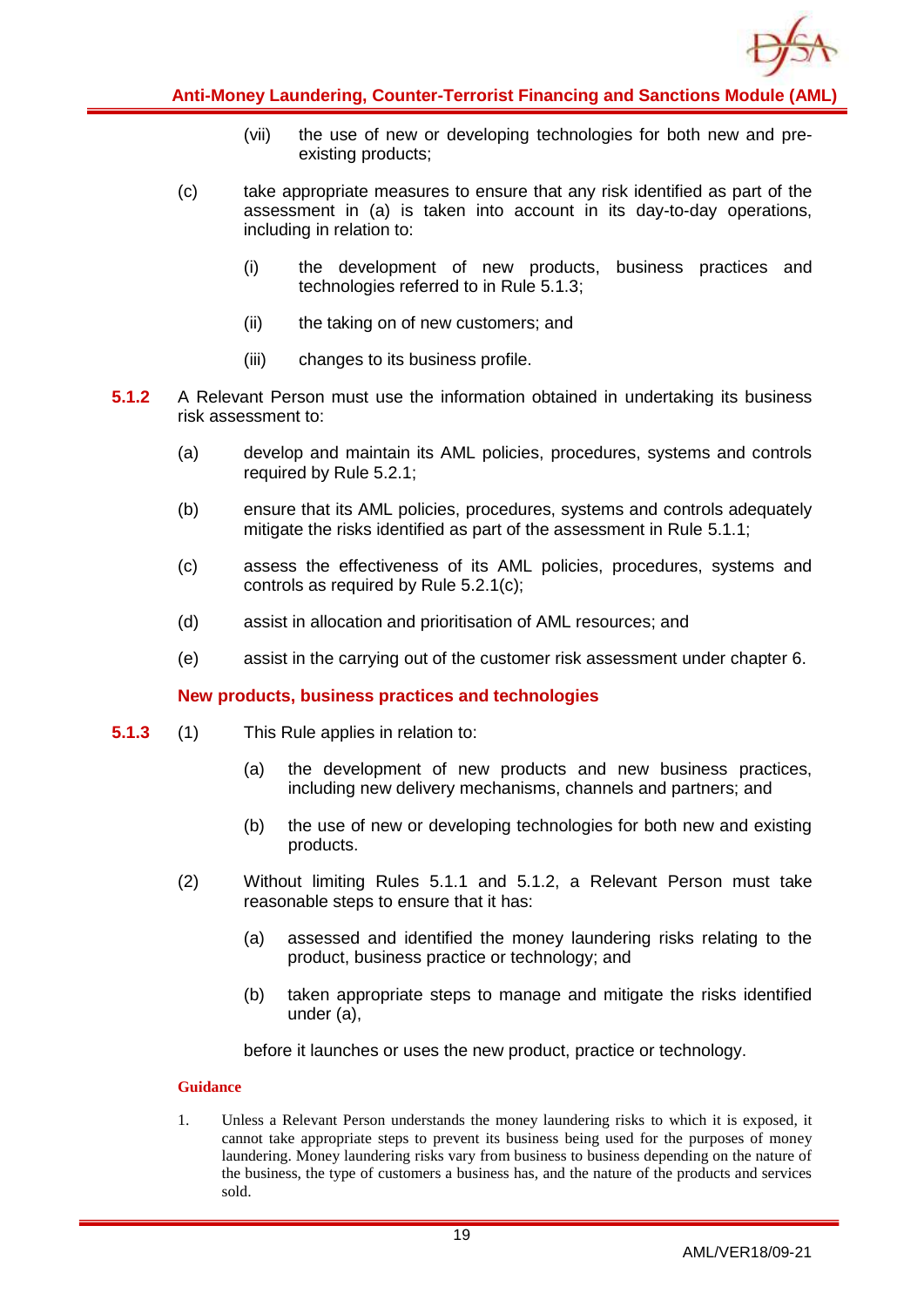

- 2. Using the RBA, a Relevant Person should assess its own vulnerabilities to money laundering and take all reasonable steps to eliminate or manage such risks. The results of this assessment will also feed into the Relevant Person's risk assessment of its customers under chapter 6.
- 3. Under Article 4 of Cabinet Decision No.10 of 2019, in assessing its money laundering risks and taking steps to mitigate those risks, a Relevant Person is required to take into consideration the results of the National Risk Assessment prepared by the National Anti-Money Laundering and Combating Financing of Terrorism Committee (NAMLCFTC).

## <span id="page-20-0"></span>**5.2 AML systems and controls**

- **5.2.1** A Relevant Person must:
	- (a) establish and maintain effective policies, procedures, systems and controls to prevent opportunities for money laundering in relation to the Relevant Person and its activities;
	- (b) ensure that its systems and controls in (a):
		- (i) include the provision to the Relevant Person's senior management of regular management information on the operation and effectiveness of its AML systems and controls necessary to identify, measure, manage and control the Relevant Person's money laundering risks;
		- (ii) enable it to determine:
			- (A) whether a customer or a Beneficial Owner is a Politically Exposed Person (PEP); and
			- (B) if it provides a customer with a life insurance or other similar policy, whether a beneficiary of the policy, or a Beneficial Owner of the beneficiary, is a PEP; and
		- (iii) enable the Relevant Person to comply with these Rules and Federal AML legislation; and
	- (c) ensure that regular risk assessments are carried out on the adequacy of the Relevant Person's AML systems and controls to ensure that they continue to enable it to identify, assess, monitor and manage money laundering risk adequately, and are comprehensive and proportionate to the nature, scale and complexity of its activities.

#### **Guidance**

In Rule 5.2.1(c) the regularity of risk assessments will depend on the nature, size and complexity of the Relevant Person's business and also on when any material changes are made to its business.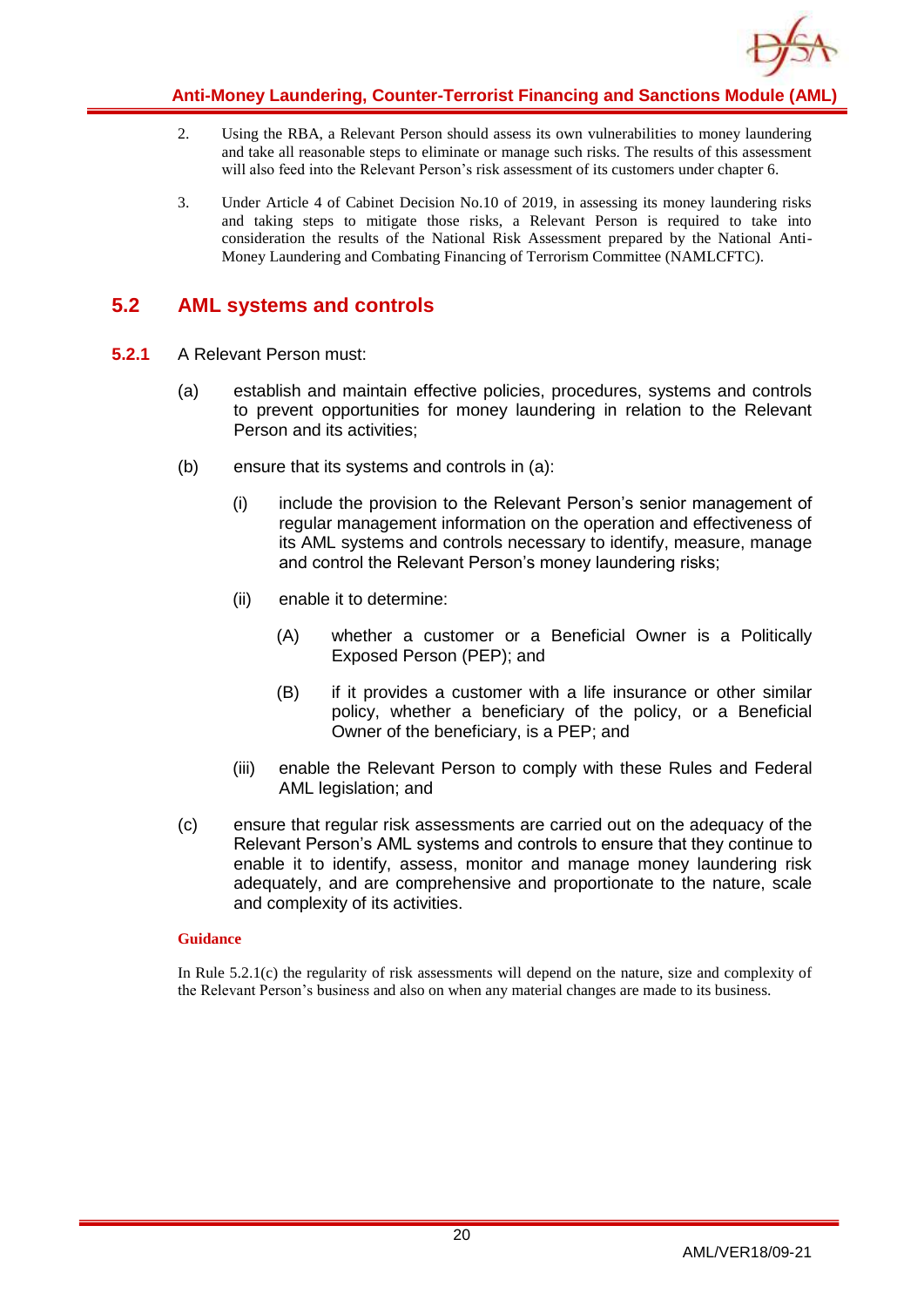

## <span id="page-21-0"></span>**6 CUSTOMER RISK ASSESSMENT**

**Figure 3. Customer risk-based assessment**



#### **Guidance**

- 1. This chapter prescribes the risk-based assessment that must be undertaken by a Relevant Person on a customer and the proposed business relationship, transaction or product. The outcome of this process is to produce a risk rating for a customer, which determines the level of Customer Due Diligence (CDD) which will apply to that customer under chapter 7. That chapter prescribes the requirements of CDD and of Enhanced CDD for high risk customers and Simplified CDD for low risk customers.
- 2. CDD in the context of AML refers to the process of identifying a customer, verifying such identification and monitoring the customer's business and money laundering risk on an on-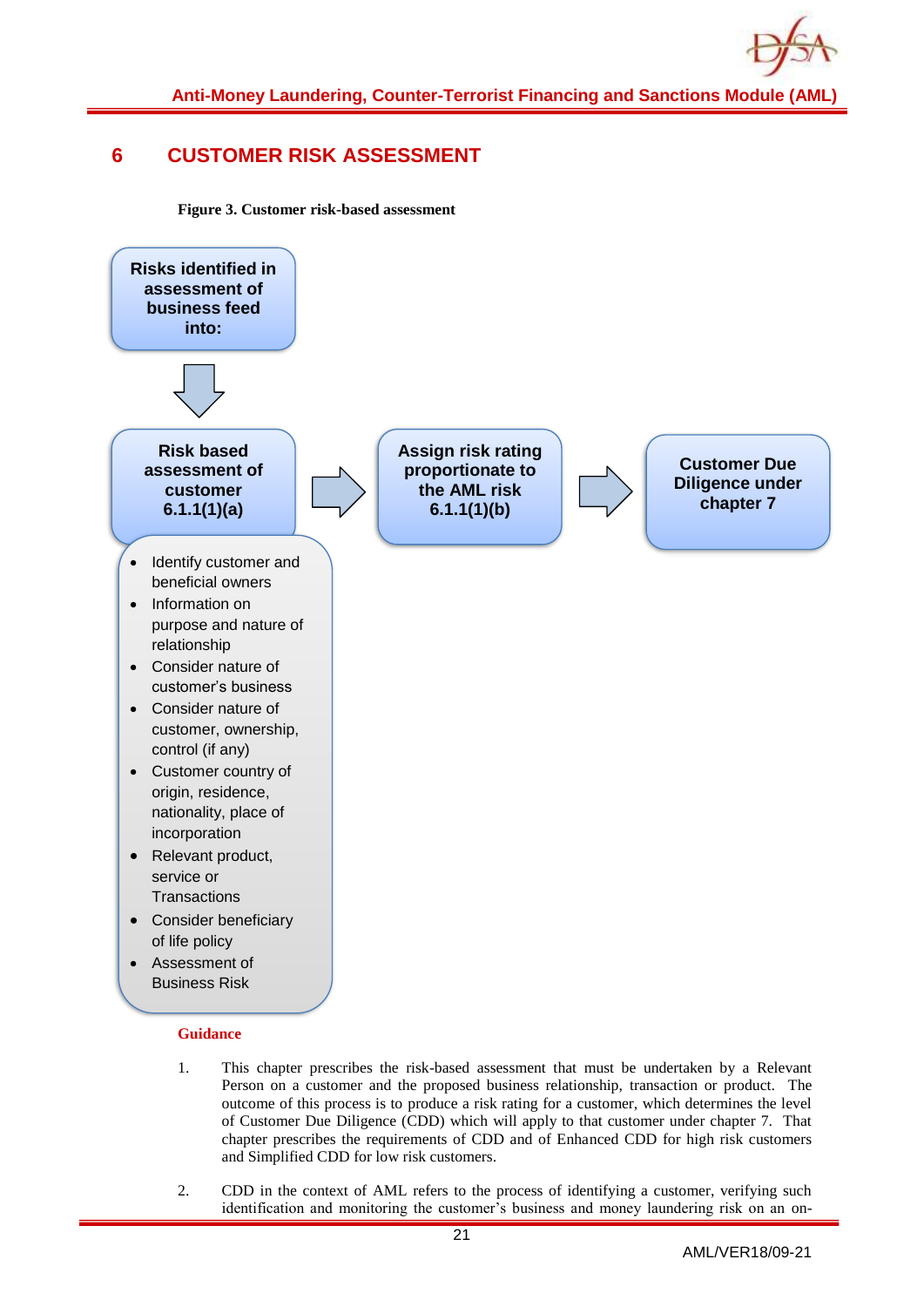

going basis. CDD is required to be undertaken following a risk-based assessment of the customer and the proposed business relationship, transaction or product.

- 3. Relevant Persons should note that the ongoing CDD requirements in Rule 7.6.1 require a Relevant Person to ensure that it reviews a customer's risk rating to ensure that it remains appropriate in light of the AML risks.
- 4. The DFSA is aware that in practice there will often be some degree of overlap between the customer risk assessment and CDD. For example, a Relevant Person may undertake some aspects of CDD, such as identifying a Beneficial Owner, when it performs a risk assessment of the customer. Conversely, a Relevant Person may also obtain relevant information as part of CDD which has an impact on its customer risk assessment. An example of such relevant information is information on the ownership and control structure of the customer. Where information obtained as part of CDD of a customer affects the risk rating of a customer, the change in risk rating should be reflected in the degree of CDD undertaken.

## <span id="page-22-0"></span>**6.1 Assessing customer AML risks**

- **6.1.1** (1) A Relevant Person must:
	- (a) undertake a risk-based assessment of every customer; and
	- (b) assign the customer a risk rating proportionate to the customer's money laundering risks.
	- (2) The customer risk assessment in (1) must be completed prior to undertaking Customer Due Diligence for new customers, and whenever it is otherwise appropriate for existing customers.
	- (3) When undertaking a risk-based assessment of a customer under (1)(a) a Relevant Person must:
		- (a) identify the customer and any Beneficial Owner;
		- (b) obtain information on the purpose and intended nature of the business relationship;
		- (c) obtain information on, and take into consideration, the nature of the customer's business;
		- (ca) take into consideration the nature of the customer, its ownership and control structure, and its Beneficial Ownership (if any);
		- (d) take into consideration the nature of the customer business relationship with the Relevant Person;
		- (e) take into consideration the customer's country of origin, residence, nationality, place of incorporation or place of business;
		- (f) take into consideration the relevant product, service or transaction;
		- (fa) if it is providing a customer with a life insurance or other similar policy, take into consideration the beneficiary of the policy and any Beneficial Owner of the beneficiary; and
		- (g) take into consideration the outcomes of business risk assessment under chapter 5.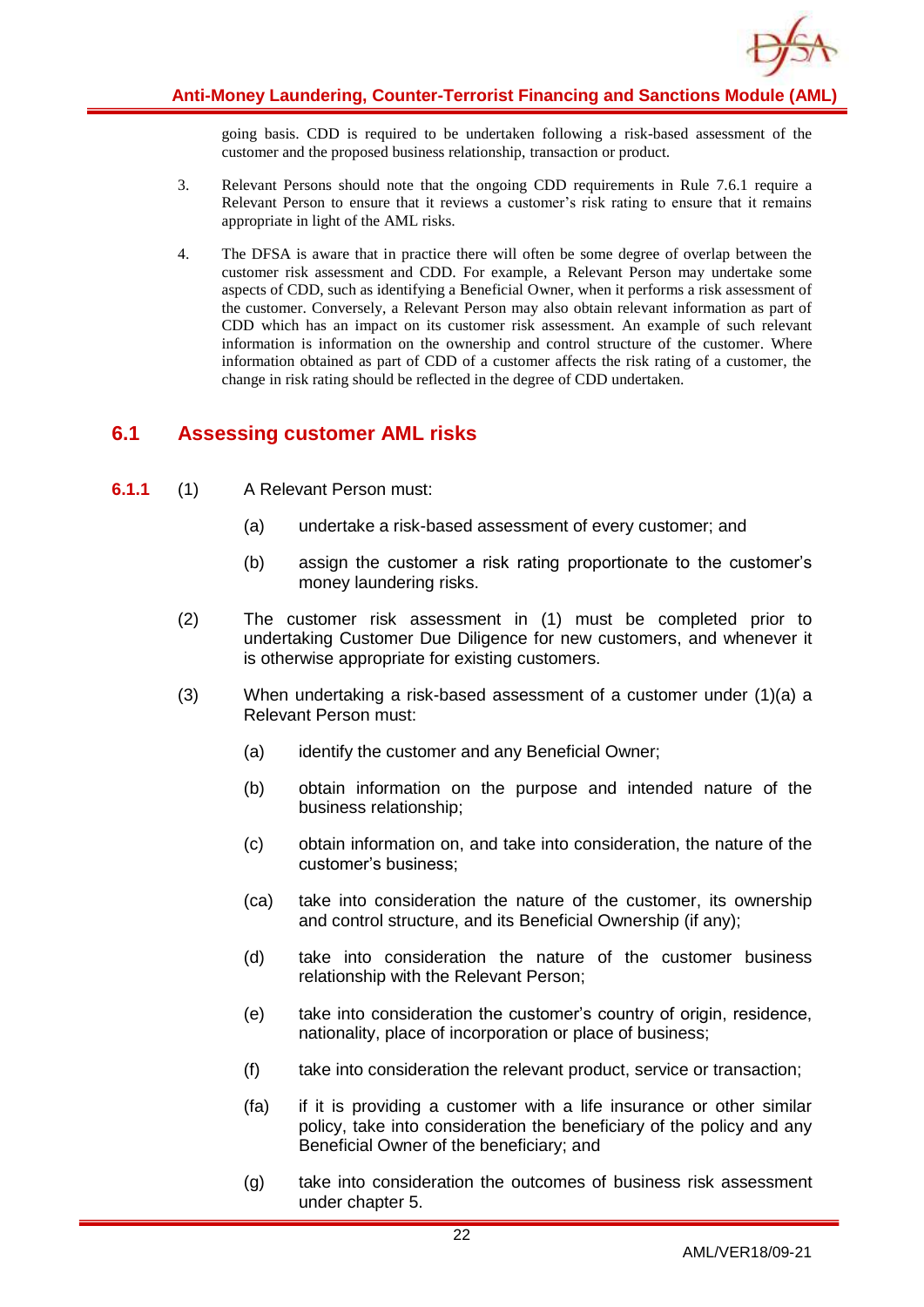

#### **Factors that may indicate higher money laundering risk**

- **6.1.2** (1) When assessing if there is a high risk of money laundering in a particular situation, a Relevant Person must take into account, among other things:
	- (a) customer risk factors, including whether:
		- (i) the business relationship is conducted in unusual circumstances;
		- (ii) the customer is resident, established or registered in a geographical area of high risk (as set out in paragraph (c));
		- (iii) the customer is a legal person or legal arrangement that is a vehicle for holding personal assets;
		- (iv) the customer is a company that has nominee shareholders or shares in bearer form;
		- (v) the customer is a business that is cash intensive, such as a business that receives a majority of its revenue in cash; and
		- (vi) the corporate structure of the customer is unusual or excessively complex given the nature of the business;
	- (b) product, service, transaction or delivery channel risk factors, including whether:
		- (i) the service involves private banking;
		- (ii) the product, service or transaction is one that might favour anonymity;
		- (iii) the situation involves non face-to-face business relationships or transactions, without certain safeguards, such as electronic signatures;
		- (iv) payments will be received from unknown or unassociated third parties;
		- (v) new products and new business practices are involved, including new delivery mechanisms or the use of new or developing technologies for both new and pre-existing products; and
		- (vi) the service involves the provision of nominee directors, nominee shareholders or shadow directors, or the formation of companies in another country; and
	- (c) geographical risk factors, including:
		- (i) countries identified in reports by credible sources, such as mutual evaluations, detailed assessment reports or follow-up reports, as:
			- (A) not having effective systems to counter money laundering; or
			- (B) not implementing requirements to counter money laundering that are consistent with FATF Recommendations;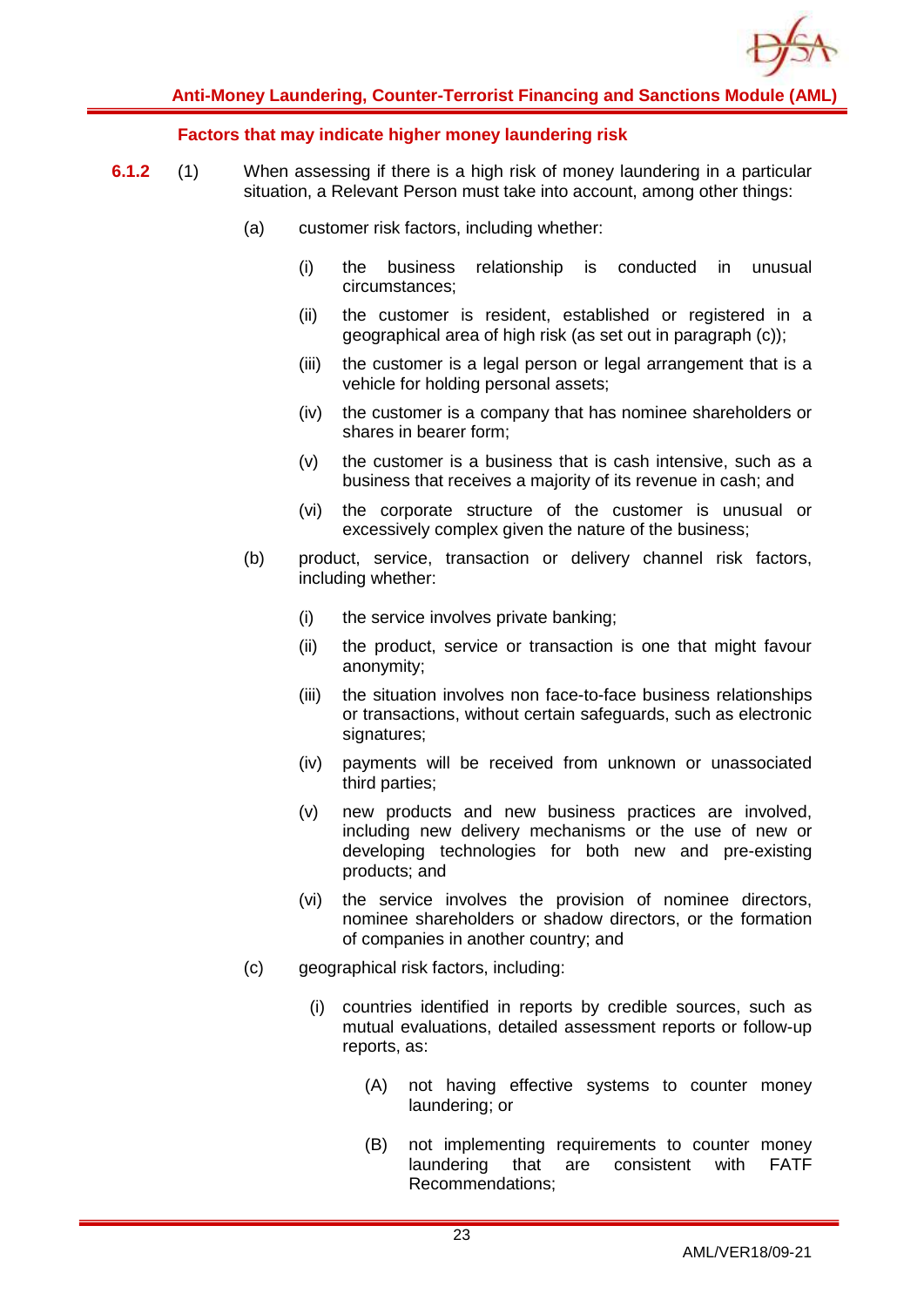

- (ii) countries identified by credible sources as having significant levels of corruption or other criminal activity, such as terrorism, money laundering or the production and supply of illicit drugs;
- (iii) countries subject to sanctions, embargos or similar measures issued by, for example, the United Nations or the State;
- (iv) countries providing funding or support for terrorism; and
- (v) countries that have organisations operating within their territory that have been designated by the State, other countries or International Organisations as terrorist organisations.
- (2) For the purposes of (1)(c), a credible source includes, but is not limited to, FATF, the IMF, the World Bank, the OECD and other International Organisations.
- (3) When assessing the risk factors referred to in (1), Relevant Persons must bear in mind that the presence of one or more risk factors may not always indicate a high risk of money laundering in a particular situation.

#### **Factors that may indicate lower money laundering risk**

- **6.1.3** (1) When assessing if there is a low risk of money laundering in a particular situation, a Relevant Person must take into account, among other things:
	- (a) customer risk factors, including whether the customer is:
		- (i) a public body or a publicly owned enterprise;
		- (ii) resident, established or registered in a geographical area of lower risk (as set out in paragraph (c));
		- (iii) an Authorised Person;
		- (iv) a Regulated Financial Institution that is subject to regulation and supervision, including AML regulation and supervision, in a jurisdiction with AML regulations that are equivalent to the standards set out in the FATF Recommendations;
		- (v) a Subsidiary of a Regulated Financial Institution referred to in (iv), if the law that applies to the Parent ensures that the Subsidiary also observes the same AML standards as its Parent;
		- (vi) a company whose Securities are listed by the DFSA, another Financial Services Regulator or a Regulated Exchange and which is subject to disclosure obligations broadly equivalent to those set out in the Markets Rules;
		- (vii) a law firm, notary firm or other legal business that carries on its business in or from the DIFC; and
		- (viii) an accounting firm, insolvency firm, Registered Auditor or other audit firm that carries on its business in or from the DIFC;
	- (b) product, service, transaction or delivery channel risk factors, including whether the product or service is:
		- (i) a Contract of Insurance that is non-life insurance;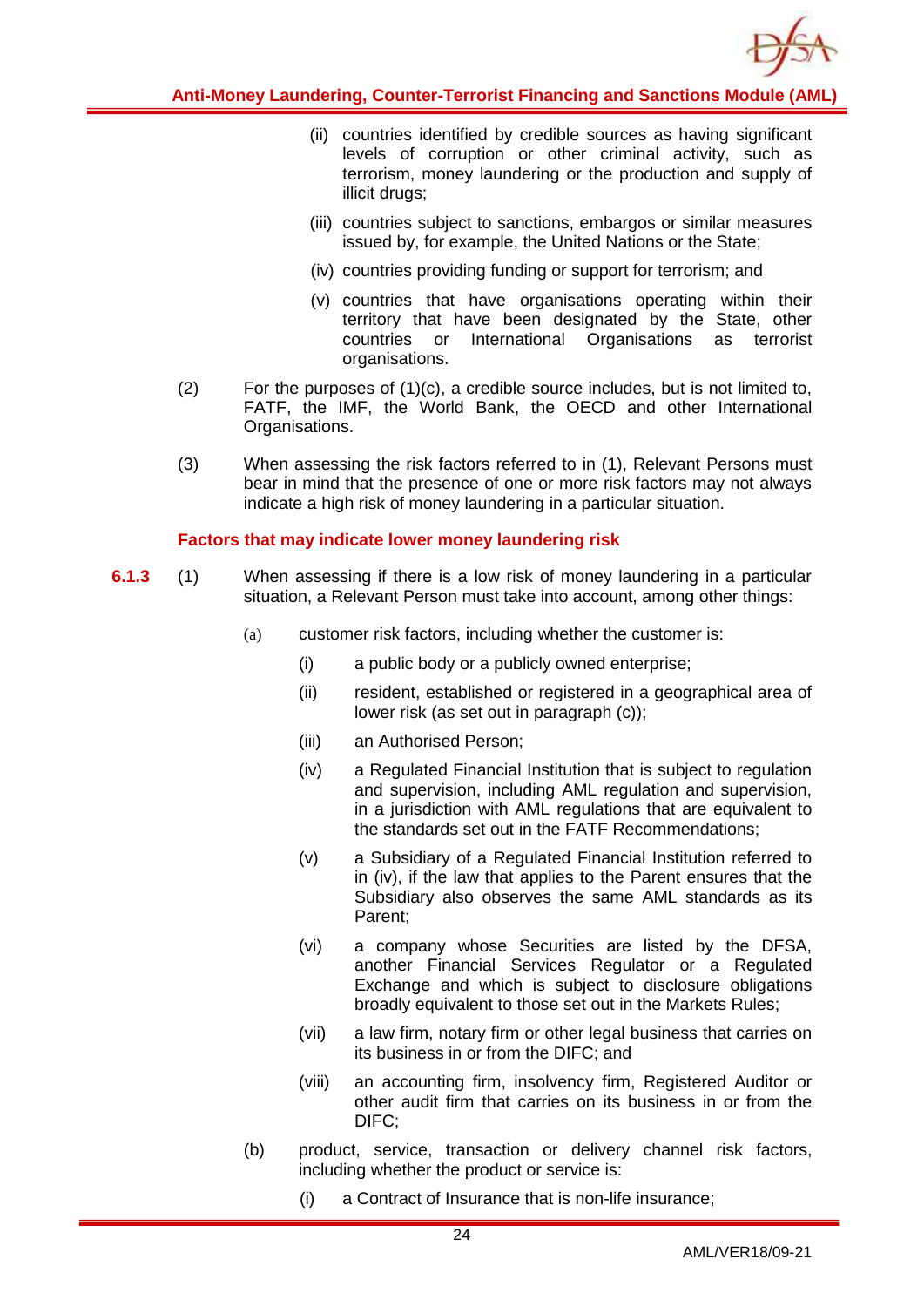

- (ii) a Contract of Insurance that is a life insurance product with no investment return or redemption or surrender value;
- (iii) an insurance policy for a pension scheme that does not provide for an early surrender option and cannot be used as collateral;
- (iv) a Contract of Insurance which is a reinsurance contract that is ceded by an insurer who is a Regulated Financial Institution;
- (v) a pension, superannuation or similar scheme that satisfies the following conditions:
	- (A) the scheme provides retirement benefits to employees;
	- (B) contributions to the scheme are made by way of deductions from wages; and
	- (C) the scheme rules do not permit the assignment of a member's interest under the scheme; and
	- (vi) a product where the risks of money laundering are adequately managed by other factors such as transaction limits or transparency of ownership; and
- (c) geographical risk factors, including whether:
	- (i) a country has been identified by credible sources as having effective systems to counter money laundering;
	- (ii) a country is identified by credible sources as having a low level of corruption or other criminal activity, such as terrorism, money laundering, or the production and supply of illicit drugs; and
	- (iii) on the basis of reports by credible sources, such as mutual evaluations, detailed assessment reports or follow-up reports, a country:
		- (A) has requirements to counter money laundering that are consistent with the FATF Recommendations; and
		- (B) effectively implements those Recommendations.
- (2) For the purposes of (1)(c), a credible source includes, but is not limited to, FATF, the IMF, the World Bank, the OECD and other International Organisations.
- (3) When assessing the risk factors referred to in (1), Relevant Persons must bear in mind that the presence of one or more risk factors may not always indicate a low risk of money laundering in a particular situation.

**Business relationship not to be established if ownership arrangements prevent identification of beneficial owners**

**6.1.4** A Relevant Person must not establish a business relationship with the customer which is a legal person or legal arrangement if the ownership or control arrangements of the customer prevent the Relevant Person from identifying one or more of the customer's Beneficial Owners.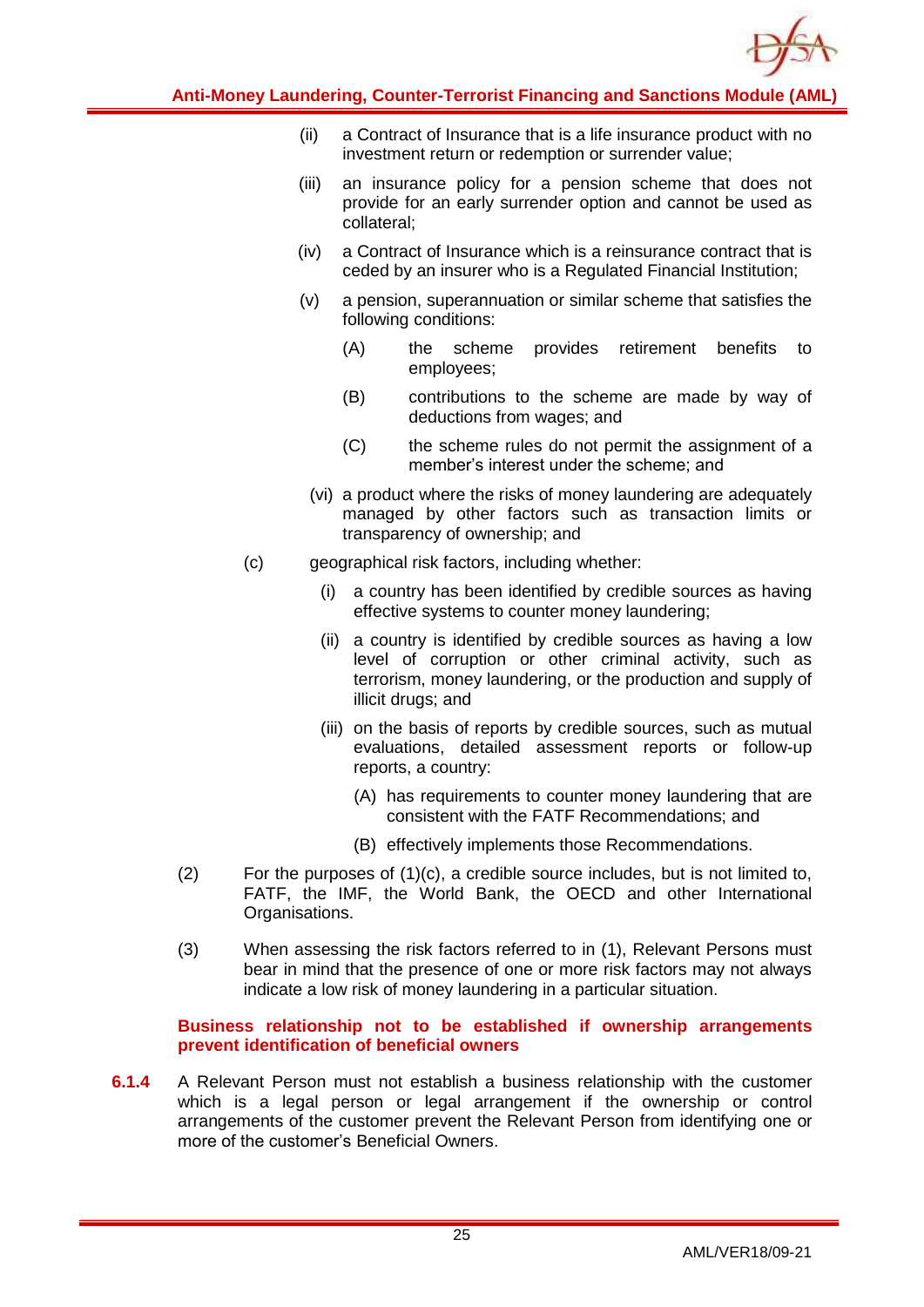

#### **Shell Banks**

**6.1.5** A Relevant Person must not establish or maintain a business relationship with a Shell Bank.

#### **Anonymous or fictitious accounts**

**6.1.6** A Relevant Person must not establish or maintain an anonymous account, an account in a fictitious name, or a nominee account which is held in the name of one person but which is controlled by or held for the benefit of another person whose identity has not been disclosed to the Relevant Person.

#### **Use of numbered or abbreviated accounts for internal purposes**

- **6.1.7** If a Relevant Person uses a numbered account or an account with an abbreviated name, it must ensure that:
	- (a) such an account is used only for internal purposes;
	- (b) it has undertaken the same Customer Due Diligence procedures in relation to the account holder as are required for other account holders;
	- (c) it maintains the same information in relation to the account and account holder as is required for other accounts and account holders; and
	- (d) staff performing AML functions, including staff responsible for identifying and monitoring transactions for suspicious activity, and staff performing compliance and audit functions, have full access to information about the account and the account holder.

#### **Guidance on the customer risk assessment**

- 1. The risk assessment of a customer, which is illustrated in figure 3 above, requires a Relevant Person to allocate an appropriate risk rating to every customer. The DFSA would expect risk ratings to be either descriptive, such as "low", "medium" or "high", or a sliding numeric scale such as 1 for the lowest risk to 10 for the highest. Depending on the outcome of a Relevant Person's assessment of its customer's money laundering risk, a Relevant Person should decide to what degree CDD will need to be performed. For a high risk customer, the Relevant Person will need to undertake Enhanced CDD under section 7.4 as well as the normal CDD set out in section 7.3. For a low risk customer, the Relevant Person may be able to undertake Simplified CDD in accordance with section 7.5. For any other customer, the Relevant Person will be required to undertake the normal CDD set out in section 7.3.
- 2. Using the RBA, a Relevant Person could, when assessing two customers with near identical risk profiles, consider that one is high risk and the other low risk. This may occur, for example, where both customers may be from the same high risk country, but one customer may be a customer in relation to a low risk product or may be a long-standing customer of a Group company who has been introduced to the Relevant Person.
- 3. In Rule 6.1.4, ownership arrangements which may prevent the Relevant Person from identifying one or more Beneficial Owners include bearer shares and other negotiable instruments in which ownership is determined by possession.

#### **Guidance on the term "customer"**

4. The point at which a person becomes a customer will vary from business to business. However, the DFSA considers that it would usually occur at or prior to the business relationship being formalised, for example, by the signing of a customer agreement or the acceptance of terms of business.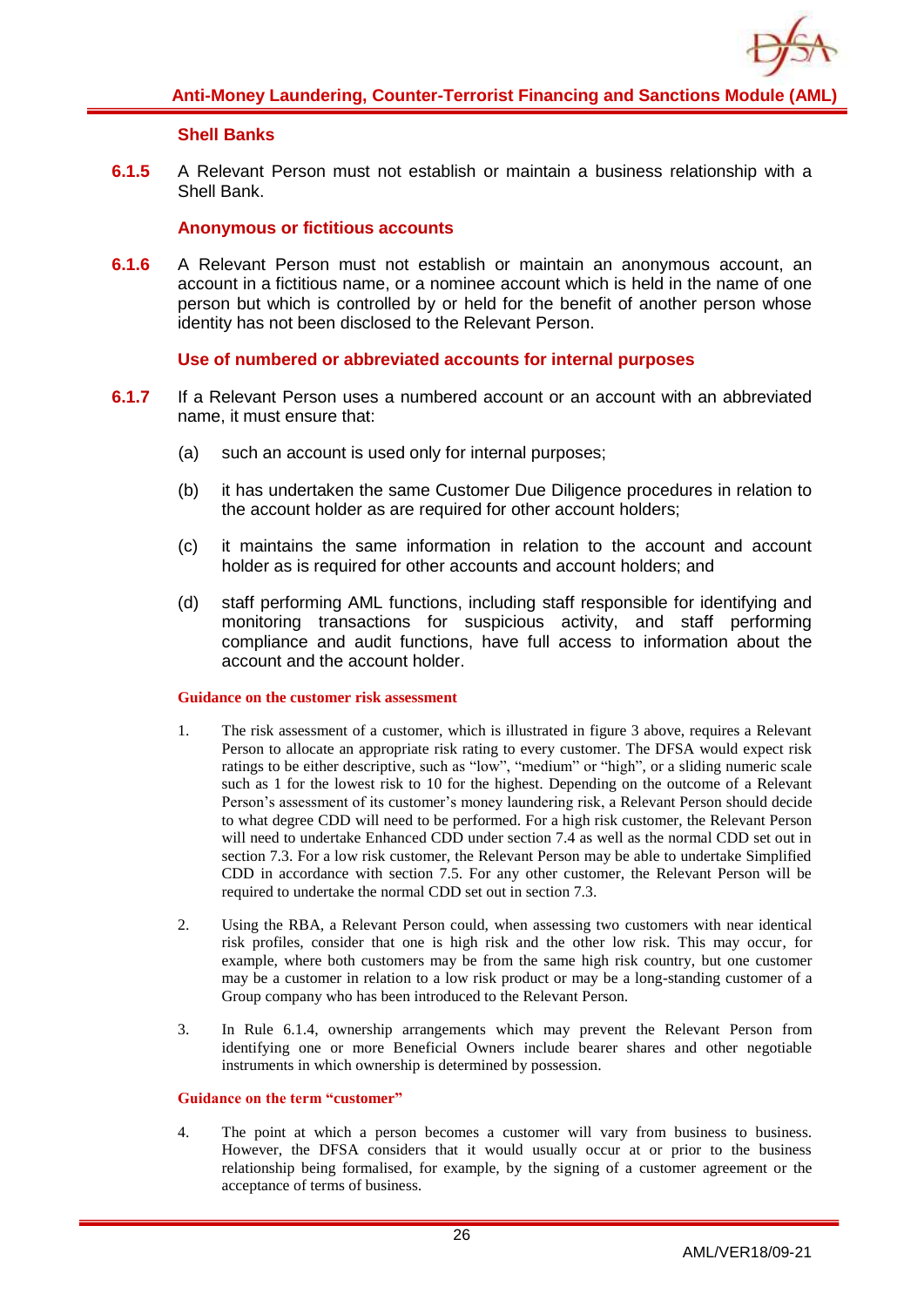

- 5. The DFSA does not consider that a person would be a customer of a Relevant Person merely because such person receives marketing information from a Relevant Person or where a Relevant Person refers a person who is not a customer to a third party (including a Group member).
- 6. The DFSA considers that a counterparty would generally be a "customer" for the purposes of this module and would therefore require a Relevant Person to undertake CDD on such a person. However, this would not include a counterparty in a transaction undertaken on a Regulated Exchange. Nor would it include suppliers of ordinary business services, for consumption by the Relevant Person such as cleaning, catering, stationery, IT or other similar services.
- 7. A Representative Office should not have any customers in relation to its DIFC operations.

#### **Guidance on Shell Banks**

8. Rule 6.1.5 prohibits a Relevant Person from establishing or maintaining a business relationship with a Shell Bank. A Shell Bank is a bank that has no physical presence in the country in which it is incorporated or licensed, and is not affiliated with a regulated financial Group that is subject to effective consolidated supervision. The DFSA does not consider that the existence of a local agent or low level staff constitutes physical presence.

#### **Guidance on fictitious and anonymous accounts**

9. A Relevant Person should note that, in addition to the prohibition in Rule 6.1.6 against establishing anonymous or fictitious accounts or accounts for unknown persons, the Federal AML legislation also prohibits the creation or keeping of records of bank accounts using pseudonyms, fictitious names or numbered accounts, without the account holder's name.

#### **Guidance on Tax Issues**

- 10. A Relevant Person should, when carrying out a customer risk assessment, consider and assess the tax crime risk associated with the customer and factor such risks into the overall risk assigned to that customer. Many of the factors described in Rule 6.1.2 on higher risk customers could also be an indicator of potential tax crimes. For example, the use of complex or unusual corporate structures, the customer's business not being located where the customer lives (without adequate explanation), unusual customer interface, or reluctance by the customer to communicate directly with the Relevant Person.
- 11. If it is justified based on the risk assessment and where concerns arise, a Relevant Person may wish to seek comfort from its customers by obtaining disclosures or declarations to ascertain if a legitimate explanation exists for the concerns and therefore to allay those concerns.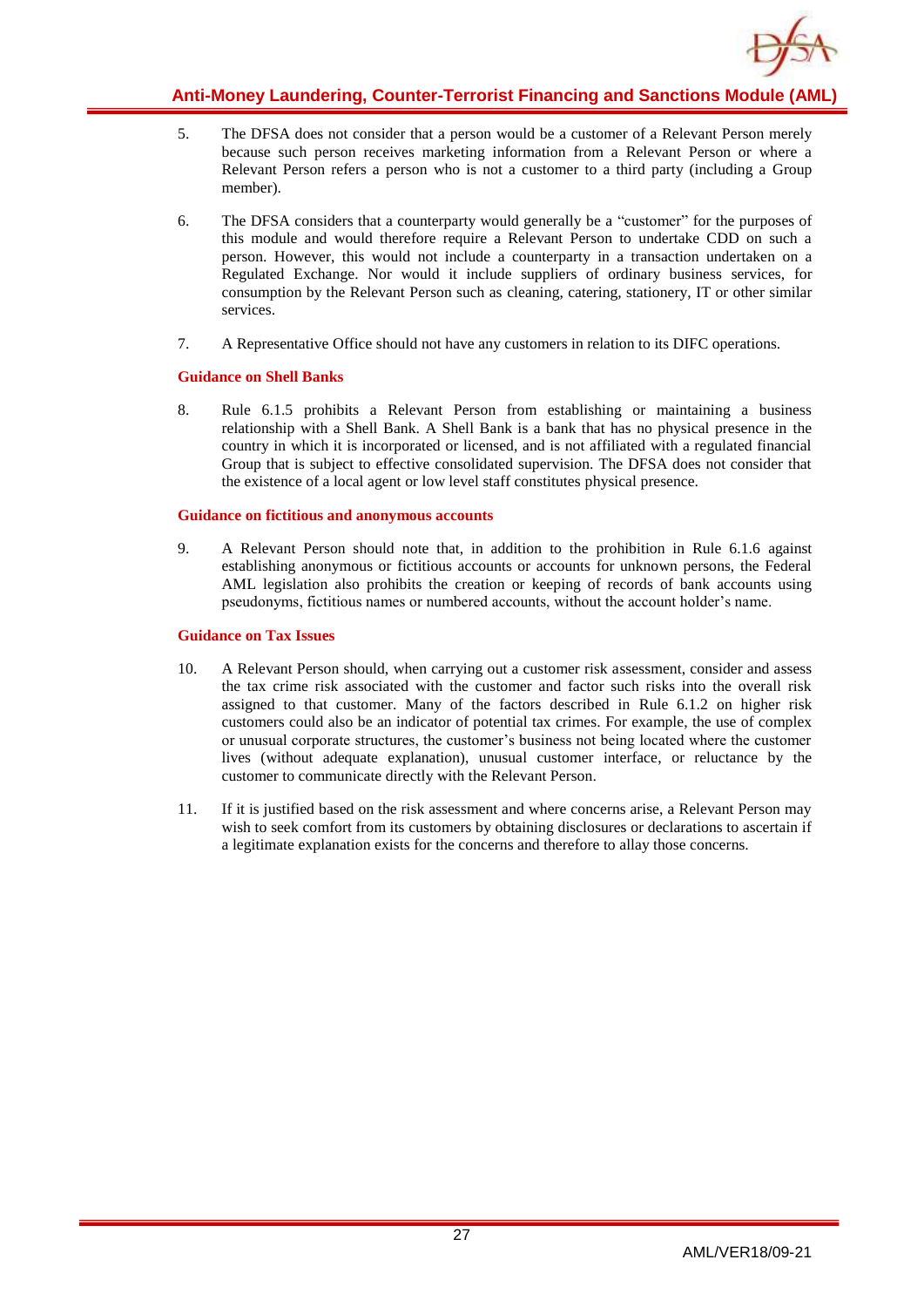

## <span id="page-28-0"></span>**7 CUSTOMER DUE DILIGENCE**

**Figure 4. CDD**

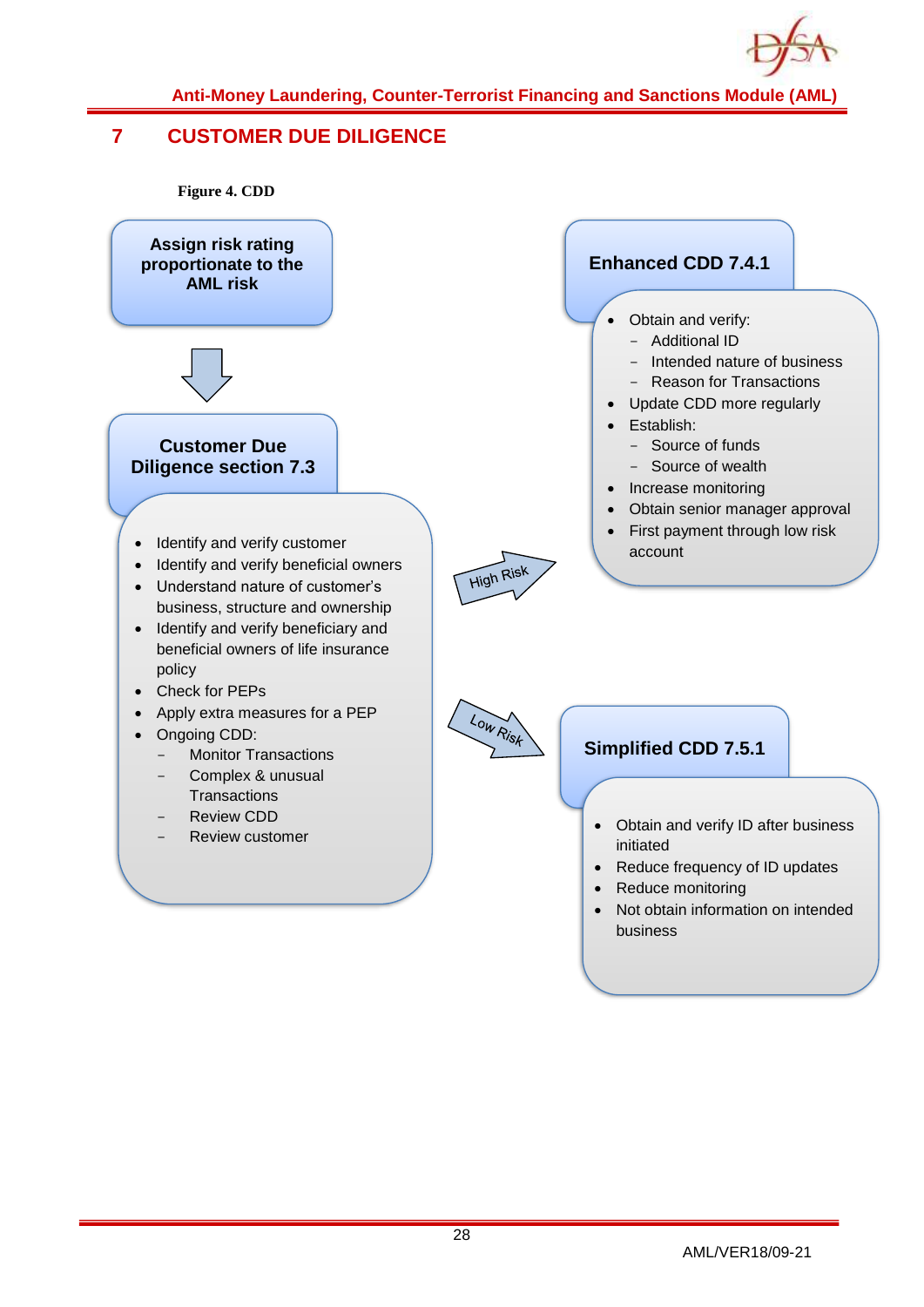

### <span id="page-29-0"></span>**7.1 Requirement to undertake customer due diligence**

- **7.1.1** (1) A Relevant Person must:
	- (a) undertake Customer Due Diligence under section 7.3 for each of its customers; and
	- (b) in addition to (a), undertake Enhanced Customer Due Diligence under Rule 7.4.1 in respect of any customer it has assigned as high risk.
	- (2) A Relevant Person may undertake Simplified Customer Due Diligence in accordance with Rule 7.5.1 by modifying Customer Due Diligence under section 7.3 for any customer it has assigned as low risk.

#### **Guidance**

A Relevant Person should undertake CDD in a manner proportionate to the customer's money laundering risks identified under Rule 6.1.1(1). This means that all customers are subject to CDD under section 7.3. However, for high risk customers, additional Enhanced CDD measures should also be undertaken under section 7.4. For low risk customers, section 7.3 may be modified according to the risks in accordance with section 7.5.

## <span id="page-29-1"></span>**7.2 Timing of customer due diligence**

- **7.2.1** (1) A Relevant Person must, except as otherwise provided in Rule 7.2.2 or in section 7.3:
	- (a) undertake the appropriate Customer Due Diligence under Rule 7.3.1(1)(a) to (c) and section 7.3 when it is establishing a business relationship with a customer; and
	- (b) undertake the appropriate Customer Due Diligence under Rule 7.3.1(1)(d) after establishing a business relationship with a customer.
	- (2) A Relevant Person must also undertake appropriate Customer Due Diligence if, at any time:
		- (a) in relation to an existing customer, it doubts the veracity or adequacy of documents, data or information obtained for the purposes of Customer Due Diligence;
		- (b) it suspects money laundering in relation to a person; or
		- (c) there is a change in risk-rating of the customer, or it is otherwise warranted by a change in circumstances of the customer.

**Establishing a business relationship before verification**

**7.2.2** (1) A Relevant Person may establish a business relationship with a customer before completing the verification required by Rule 7.3.1 if the following conditions are met: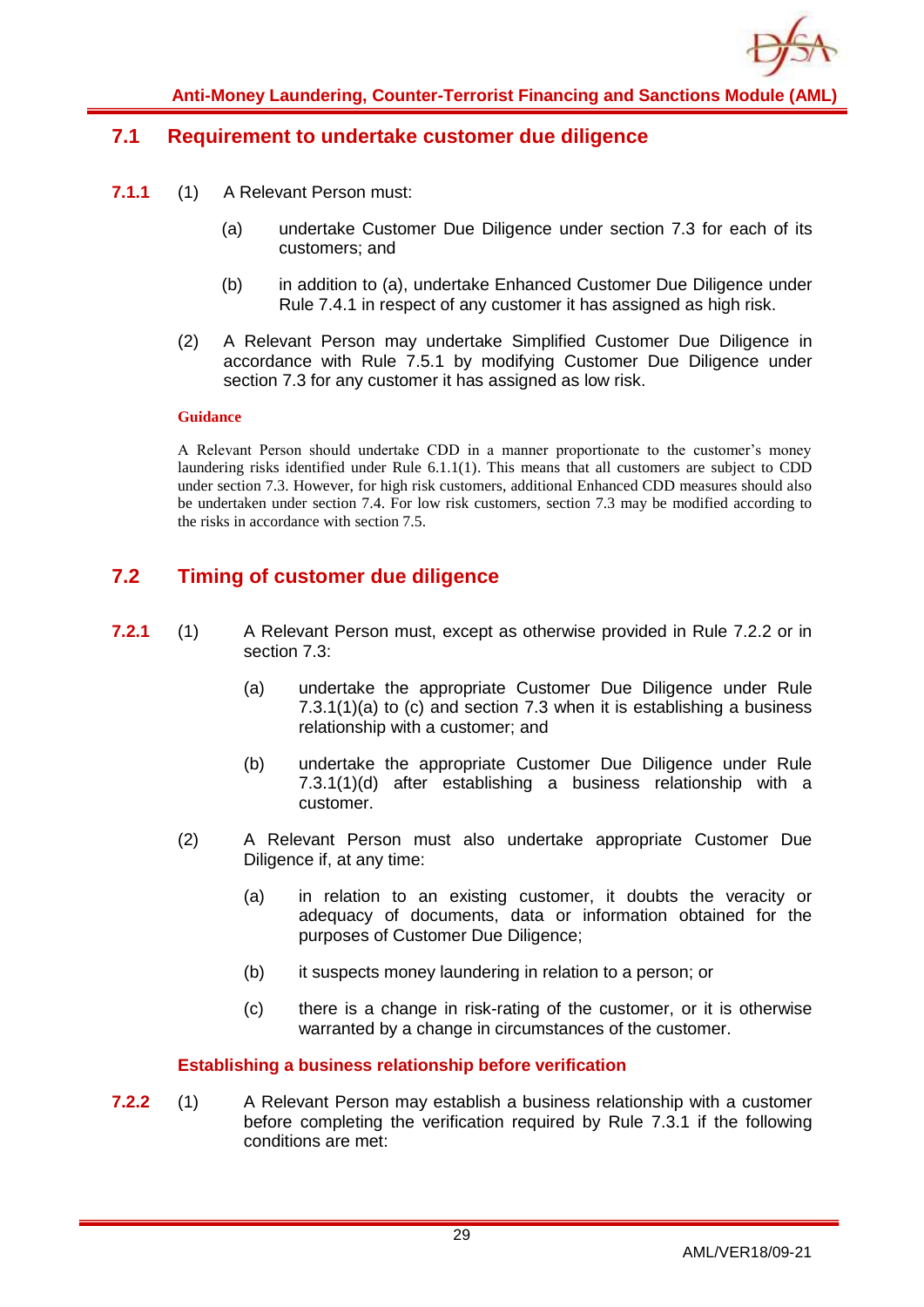

- (a) deferral of the verification of the customer or Beneficial Owner is necessary in order not to interrupt the normal conduct of a business relationship;
- (b) there is little risk of money laundering occurring and any such risks identified can be effectively managed by the Relevant Person;
- (c) in relation to a bank account opening, there are adequate safeguards in place to ensure that the account is not closed and transactions are not carried out by or on behalf of the account holder (including any payment from the account to the account holder) before verification has been completed; and
- (d) subject to (2), the relevant verification is completed as soon as reasonably practicable and in any event no later than 30 days after the establishment of a business relationship.
- (2) Where a Relevant Person is not reasonably able to comply with the 30 day requirement in (1)(d), it must, prior to the end of the 30 day period:
	- (a) document the reason for its non-compliance;
	- (b) complete the verification in (1) as soon as possible; and
	- (c) record the non-compliance event in its annual AML Return.
- (3) The DFSA may specify a period within which a Relevant Person must complete the verification required by (1) failing which the DFSA may direct the Relevant Person to cease any business relationship with the customer.
- (4) A Relevant Person must ensure that its AML systems and controls referred to in Rule 5.2.1 include risk management policies and procedures concerning the conditions under which business relationships may be established with a customer before completing verification.

#### **Guidance**

- 1. For the purposes of Rule 7.2.1(2)(a), examples of situations which might lead a Relevant Person to have doubts about the veracity or adequacy of documents, data or information previously obtained could be where there is a suspicion of money laundering in relation to that customer, where there is a material change in the way that the customer's account is operated, which is not consistent with the customer's business profile, or where it appears to the Relevant Person that a person other than the customer is the real customer.
- 2. In Rule 7.2.2(1)(a), situations that the Relevant Person may take into account include, for example, accepting subscription monies during a short offer period or executing a time critical transaction, which if not executed immediately, would or may cause a customer to incur a financial loss due to price movement or loss of opportunity or when a customer seeks immediate insurance cover.
- 3. When complying with Rule 7.2.1, a Relevant Person should also, where relevant, consider Rule 7.7.1 regarding failure to conduct or complete CDD and chapter 13 regarding SARs and tipping off.
- 4. For the purposes of Rule 7.2.2(1)(d), the DFSA considers that in most situations as soon as reasonably practicable would be within 30 days after the establishment of a business relationship. However, it will depend on the nature of the customer business relationship.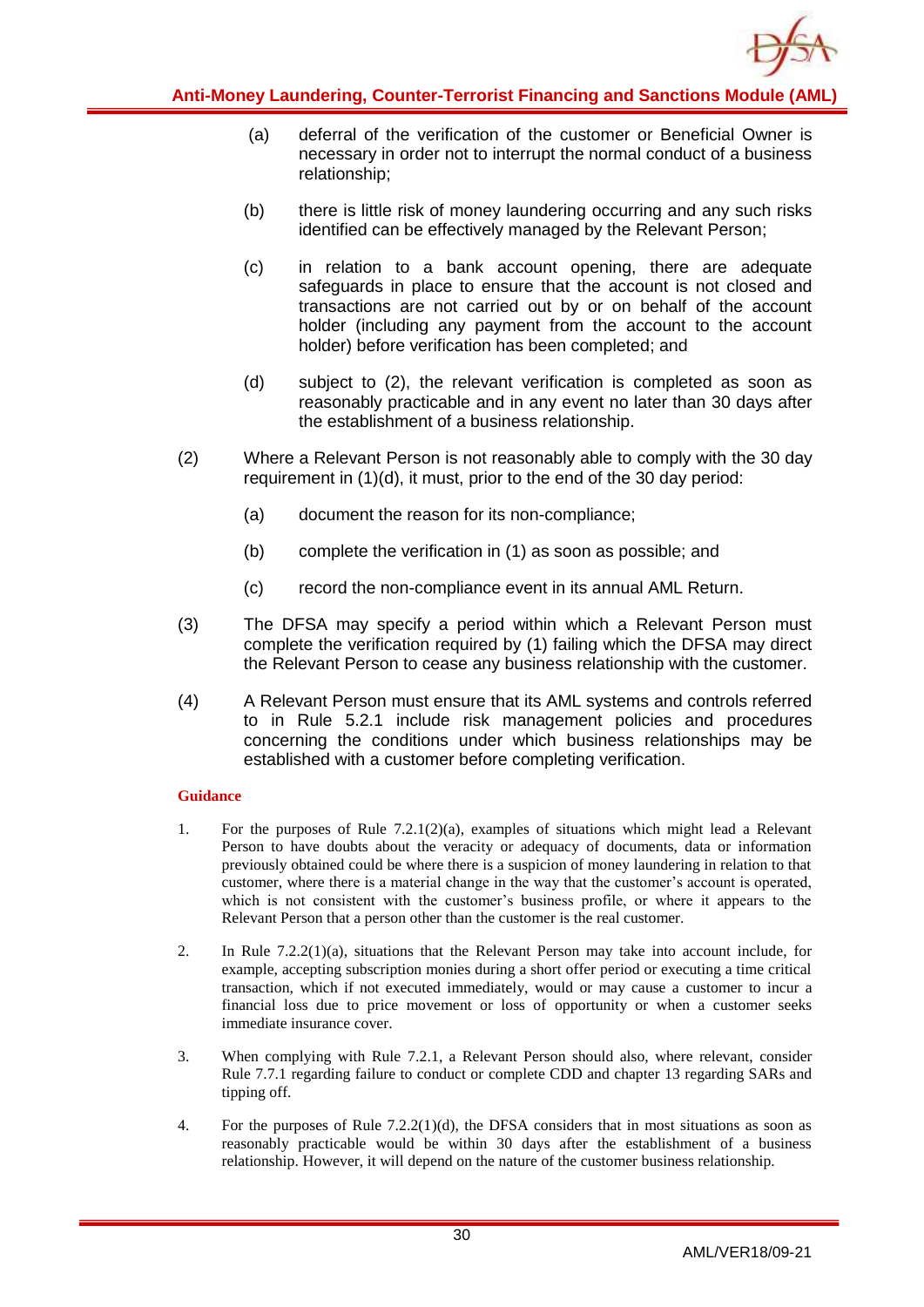

## <span id="page-31-0"></span>**7.3 Customer due diligence requirements**

#### **Undertaking customer due diligence**

- **7.3.1** (1) In undertaking Customer Due Diligence required by Rule 7.1.1(1)(a) a Relevant Person must:
	- (a) identify the customer and verify the customer's identity;
	- (b) identify any Beneficial Owners of the customer and take reasonable measures to verify the identity of the Beneficial Owners, so that the Relevant Person is satisfied that it knows who the Beneficial Owners are;
	- (c) if the customer is a legal person or legal arrangement, take reasonable measures to understand the nature of the customer's business and its ownership and control structure; and
	- (d) undertake on-going due diligence of the customer business relationship under Rule 7.6.1.
	- (2) If a person ("A") purports to act on behalf of the customer, the Relevant Person must, in addition to (1)(a):
		- (a) verify that A is authorised to act on the customer's behalf; and
		- (b) identify A and verify A's identity.
	- (3) The verification under (1) and (2) must be based on reliable and independent source documents, data or information.

#### **Identifying and verifying the customer**

- **7.3.2** (1) For the purposes of Rule 7.3.1(1)(a), a Relevant Person must identify a customer and verify the customer's identity in accordance with this Rule.
	- (2) If a customer is a natural person, a Relevant Person must obtain and verify information about the person's:
		- (a) full name (including any alias);
		- (b) date of birth;
		- (c) nationality;
		- (d) legal domicile; and
		- (e) current residential address (other than a post office box).
	- (3) If a customer is a body corporate, the Relevant Person must obtain and verify:
		- (a) the full name of the body corporate and any trading name;
		- (b) the address of its registered office and, if different, its principal place of business;
		- (c) the date and place of incorporation or registration;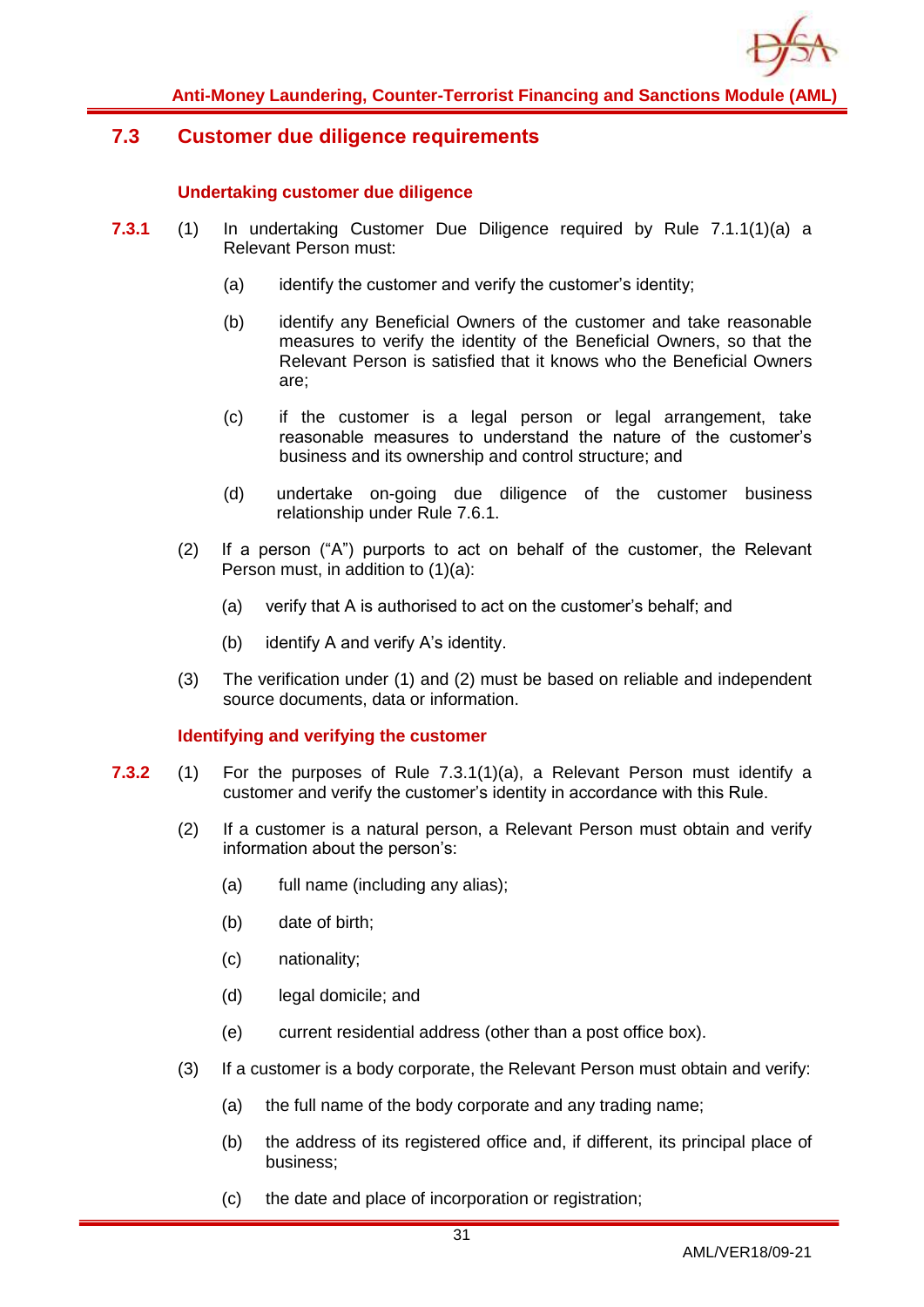

- (d) a copy of the certificate of incorporation or registration;
- (e) the articles of association or other equivalent governing documents of the body corporate; and
- (f) the full names of its senior management.
- (4) If a customer is a foundation, the Relevant Person must obtain and verify:
	- (a) a certified copy of the charter and by-laws of the foundation or any other documents constituting the foundation; and
	- (b) documentary evidence of the appointment of the guardian or any other person who may exercise powers in respect of the foundation.
- (5) If a customer is an express trust or other similar legal arrangement, the Relevant Person must obtain and verify:
	- (a) a certified copy of the trust deed or other documents that set out the nature, purpose and terms of the trust or arrangement; and
	- (b) documentary evidence of the appointment of the trustee or any other person exercising powers under the trust or arrangement.

#### **Identifying and verifying beneficial owners: body corporate**

- **7.3.3** (1) If a customer is a body corporate, a Relevant Person must identify and verify the Beneficial Owners under Rule 7.3.1(1)(b) in accordance with this Rule.
	- (2) The Relevant Person must identify:
		- (a) the natural persons who ultimately have a controlling ownership interest in the body corporate, whether legal or beneficial, direct or indirect; and
		- (b) if there is any doubt about whether the natural persons identified under (a) exert control through ownership interests, or if no natural person exerts control through ownership interests, the natural persons exercising control of the body corporate through other means.
	- (3) A Relevant Person does not have to identify an ownership interest under (2)(a) if, having regard to a risk-based assessment of the customer, it is reasonably satisfied that the ownership interest is minor and in the circumstances poses no or negligible risk of money laundering.
	- (4) If a Relevant Person has exhausted all possible means but has not been able to identify the Beneficial Owners under (2), and provided it has no grounds for suspecting money laundering, it must treat the senior management of the body corporate as the Beneficial Owners.
	- (5) If (4) applies, the Relevant Person must keep a record in writing of all the actions it has taken to identify the Beneficial Owners of the body corporate.

#### **Guidance**

1. In exceptional circumstances, a Relevant Person may not be able to identify any natural person as the ultimate owner or controller of a body corporate. In such a case, provided it has exhausted all other means of identifying the owner or controller and it has no grounds for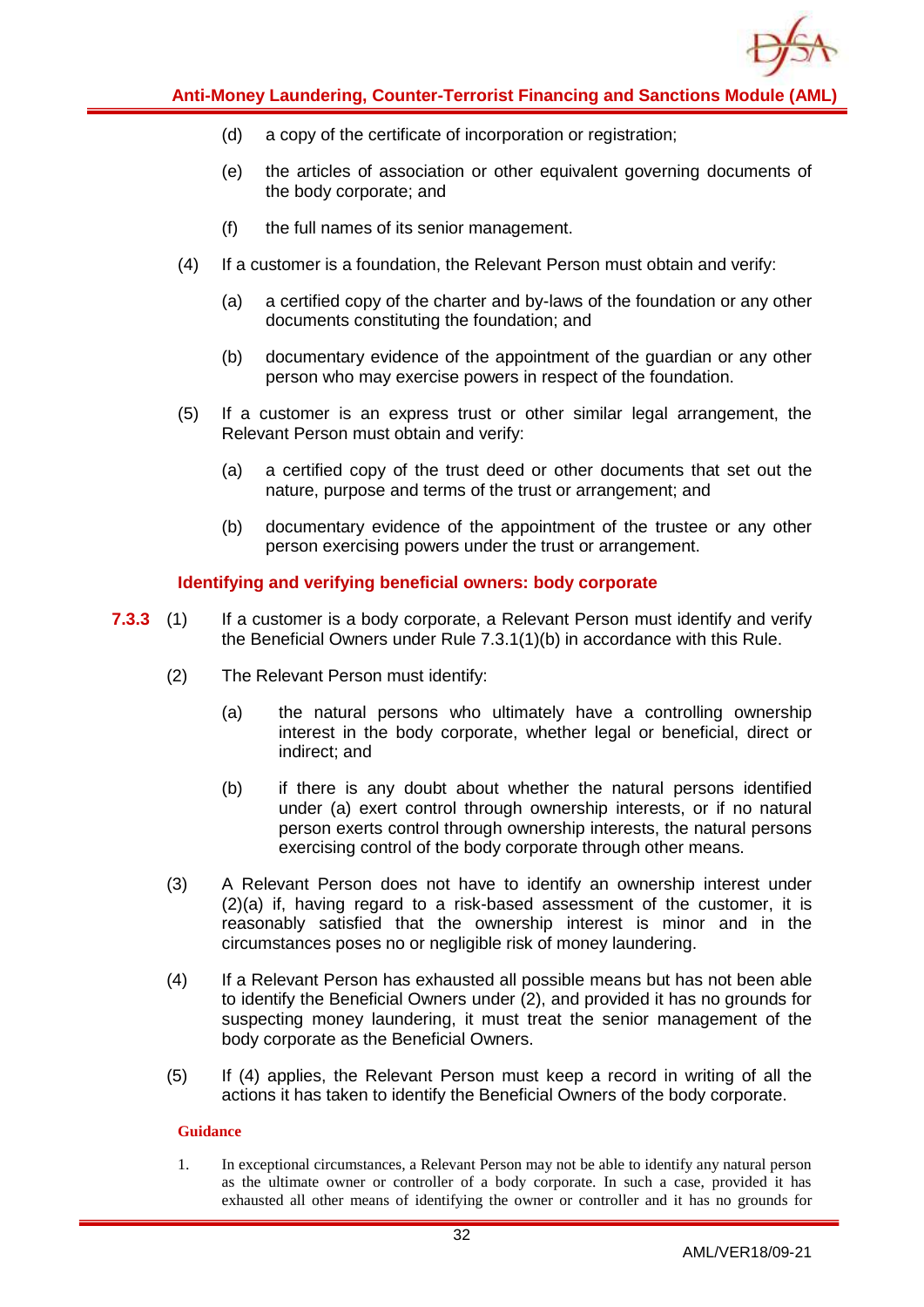

suspecting money laundering, it can treat each of the members of the senior management of the body corporate as the Beneficial Owners (see Rule 7.3.3(4)). However, in such a case the Relevant Person will need to keep records of all the actions it has taken to identify the Beneficial Owners (see Rule 7.3.3(5)).

- 2. If the ownership or control arrangements of a customer are of such a nature that the Relevant Person is prevented from identifying the Beneficial Owners (for example, if Beneficial Owners hold bearer shares or other negotiable instruments and there is no effective system for recording the current holder of the shares or instruments), the Relevant Person is prohibited from establishing a business relationship with the customer under Rule 6.1.4.
- 3. For more detailed Guidance on identifying and verifying Beneficial Owners, see the guidance on CDD at the end of section 7.3.
- **7.3.4** A Relevant Person is not required to comply with Rules 7.3.1(1)(b) and (c) if the customer is either:
	- (a) a body corporate that:
		- (i) has its Securities listed by the DFSA, another Financial Services Regulator or a Regulated Exchange; and
		- (ii) is subject to disclosure requirements which ensure that adequate information about its business, structure and beneficial ownership is publicly available; or
	- (b) a majority-owned subsidiary of a body corporate referred to in (a).

#### **Identifying and verifying beneficial owners: foundations**

- **7.3.5** (1) If a customer is a foundation, a Relevant Person must identify and verify the Beneficial Owners under Rule 7.3.1(1)(b) in accordance with this Rule.
	- (2) The Relevant Person must identify the founder, guardian, contributors, qualified recipients, other persons entitled to receive any property or income from the foundation and any other natural person who exercises ultimate effective control of the foundation.
	- (3) If the qualified recipients, or other persons entitled to receive property or income from a foundation, are designated by characteristics or by class, the Relevant Person must obtain sufficient information to satisfy itself that it will be able to establish the identity of the qualified recipient or other person before it makes any payment or transfer of property to the recipient or person.
	- (4) The Relevant Person must verify the identity of a qualified recipient or other person referred to in (3) before it makes any payment, or transfers any property, from the foundation to that recipient or person.

**Identifying and verifying beneficial owners: trusts and similar arrangements**

- **7.3.6** (1) If a customer is a legal arrangement, a Relevant Person must identify and verify the Beneficial Owners under Rule 7.3.1(1)(b) in accordance with this Rule.
	- (2) The Relevant Person must identify:
		- (a) for a trust, the settlor, trustee, protector, enforcer, beneficiaries and any other natural person who exercises ultimate effective control over the trust; and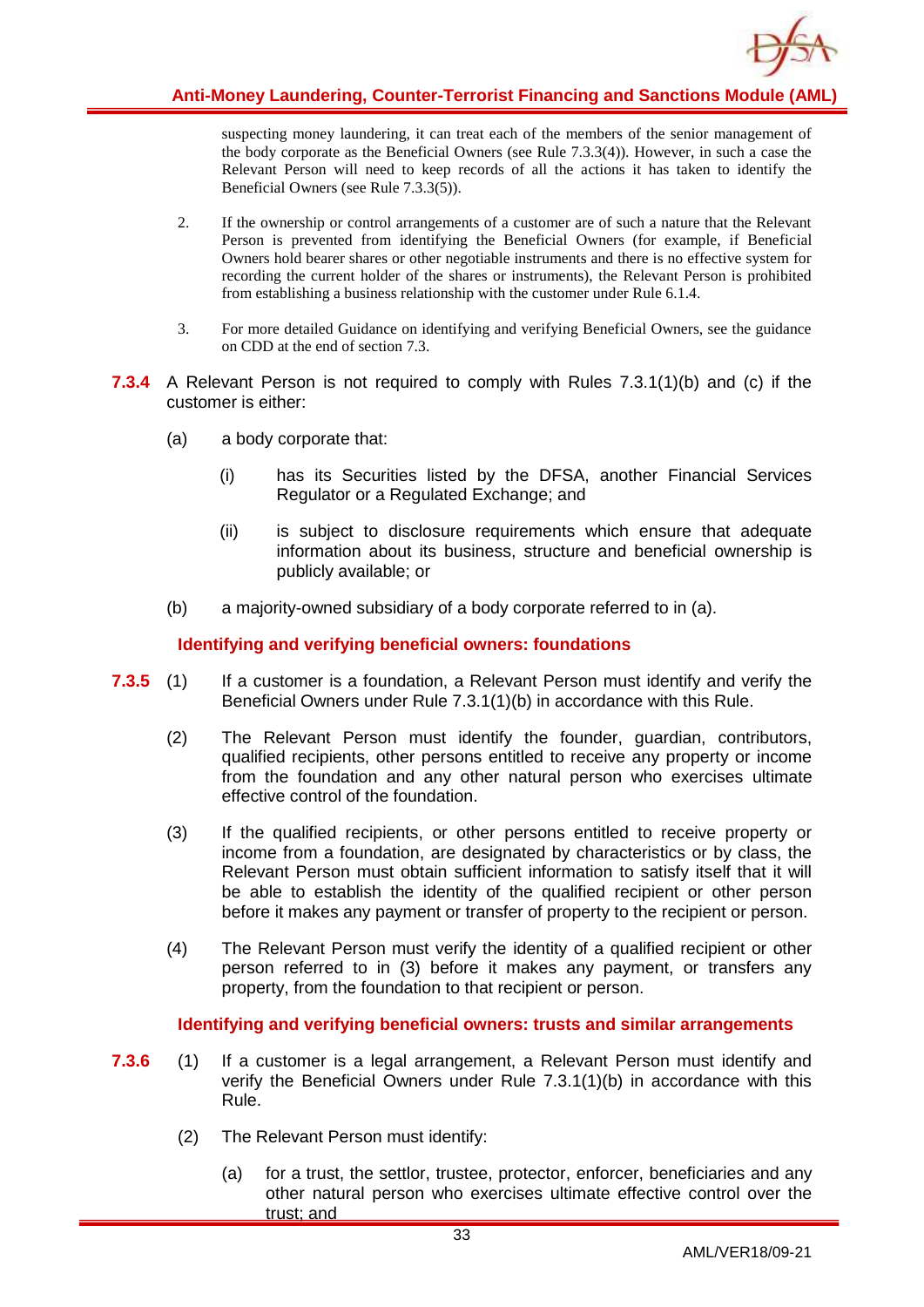

- (b) for other types of legal arrangements, persons in equivalent or similar positions to those persons referred to in (a).
- (3) If the beneficiaries of a trust or arrangement are designated by characteristics or by class, the Relevant Person must obtain sufficient information about the beneficiaries to satisfy itself that it will be able to establish the identity of a beneficiary:
	- (a) before it makes a distribution to the beneficiary; or
	- (b) when the beneficiary intends to exercise vested rights.
- (4) The Relevant Person must verify the identity of a beneficiary referred to in (3) before it makes a distribution to the beneficiary or the beneficiary exercises vested rights.

#### **Identifying and verifying beneficiary of a life insurance policy**

- **7.3.7** (1) This Rule applies if a Relevant Person is providing a customer with a life insurance or other similar policy.
	- (2) The Relevant Person must, in addition to complying with Rule 7.3.1:
		- (a) if a beneficiary is specifically named in the policy, record the name of that person; and
		- (b) if the beneficiaries of the policy are designated by characteristics or by class, obtain sufficient information to satisfy itself that it will be able to establish the identity of the beneficiaries when any payment is due to be made under the policy.
	- (3) The Relevant Person must undertake the measures referred to in (2) as soon as the beneficiary of the policy is identified or designated.
	- (4) The Relevant Person must verify the identity of beneficiaries and any Beneficial Owners of a beneficiary before it makes a payout under the policy.

#### **Guidance**

An insurance policy that is similar to a life insurance policy includes life-related protection, or a pension or investment product that pays out to the policyholder or beneficiary upon a particular event occurring or upon redemption.

#### **Politically Exposed Persons: other measures**

- **7.3.8** (1) A Relevant Person must take reasonable measures to determine:
	- (a) if a customer, or a Beneficial Owner of a customer, is a Politically Exposed Person (PEP); and
	- (b) for a life insurance or other similar policy, if a beneficiary of the policy, or a Beneficial Owner of a beneficiary, is a PEP.
	- (2) If a customer, or a Beneficial Owner of a customer, is a PEP, a Relevant Person must: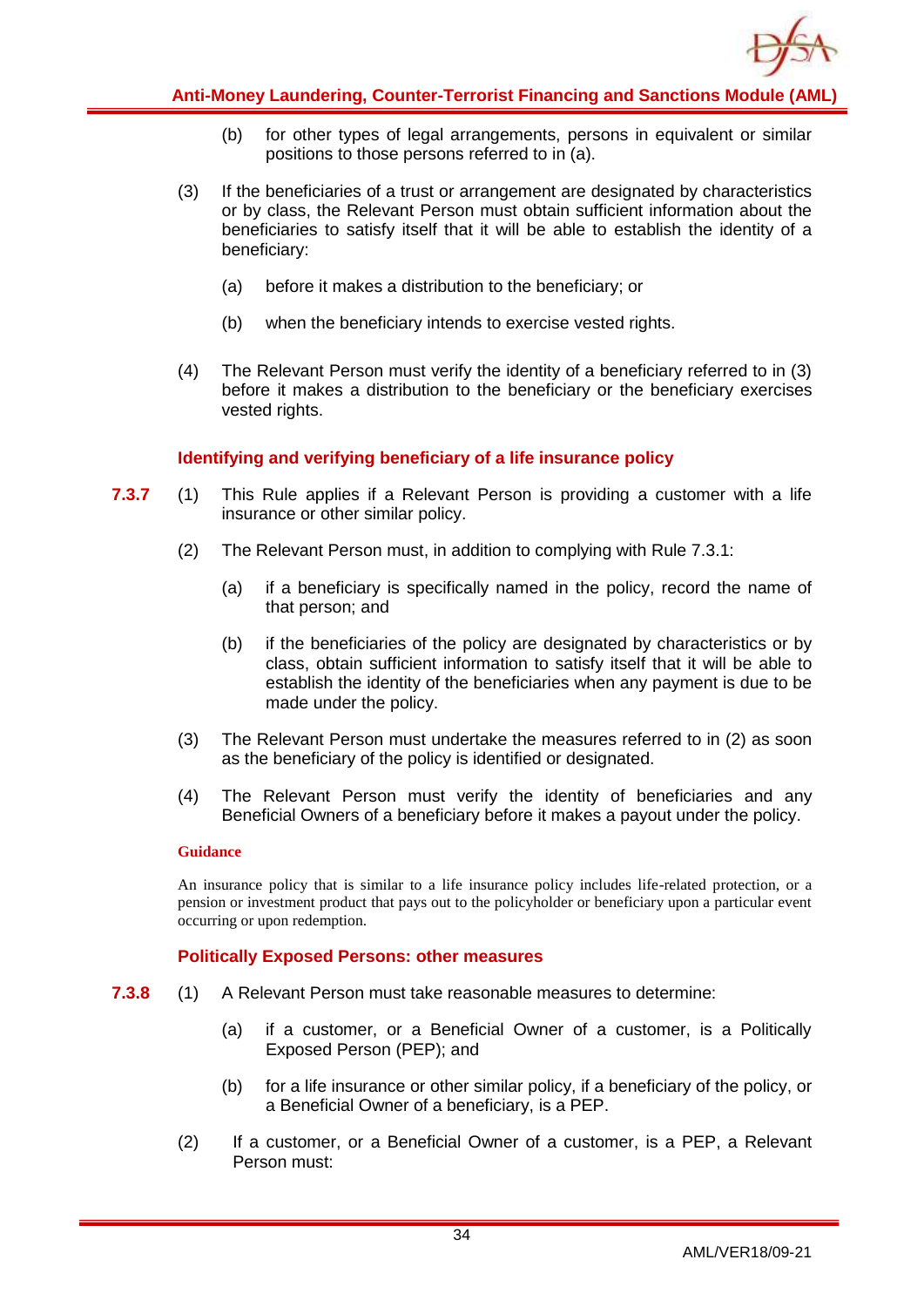

- (a) obtain the approval of senior management to commence or continue the business relationship with the customer;
- (b) take reasonable measures to establish the source of wealth and source of funds of the customer or Beneficial Owner; and
- (c) increase the degree and nature of monitoring of the business relationship, to determine whether the customer's transactions or activities appear unusual or suspicious.
- (3) If a beneficiary of a life insurance or other similar policy, or a Beneficial Owner of a beneficiary, is a PEP, a Relevant Person must:
	- (a) obtain the approval of senior management to make any payout under the policy;
	- (b) take reasonable measures to establish the source of wealth and source of funds of the beneficiary or Beneficial Owner of the beneficiary; and
	- (c) increase the degree and nature of monitoring of its business relationship with the policyholder, to determine whether the customer's transactions or activities appear unusual or suspicious.
- (4) A Relevant Person must carry out the additional Customer Due Diligence referred to in (3) before it makes any payout under the policy.

#### **Guidance on CDD**

- 1. Items (a) to (c) in Rule 7.3.2(2) should be obtained from a current valid passport or, where a customer does not possess a passport, an official identification document which includes a photograph. The concept of domicile generally refers to the place which a person regards as his permanent home and with which he has the closest ties or which is his place of origin.
- 2. Under Rule 7.3.1(3), a Relevant Person is required to verify the identity of a person based on reliable and independent source documents, data or information. A Relevant Person should generally have sight of original identification documents and retain a copy of the identification document. However in complying with Rule 7.3.1, it may not always be possible to obtain original documents. Where identification documents cannot be obtained in original form, for example, because a Relevant Person has no physical contact with the customer, the Relevant Person should obtain a copy certified as a true copy by a person of good standing such as a registered lawyer or notary, a chartered accountant, a bank manager, a police officer, an Employee of the person's embassy or consulate, or other similar person. The DFSA considers that downloading publicly-available information from an official source (such as a regulator's or other official government website) is sufficient to satisfy the requirements of Rule 7.3.1. The DFSA also considers that CDD information and research obtained from a reputable company or information-reporting agency may also be acceptable as a reliable and independent source as would banking references and, on a risk-sensitive basis, information obtained from researching reliable and independent public information found on the internet or on commercial databases.
- 3. For higher risk situations the DFSA would expect identification information to be independently verified, using both public and non-public sources.

#### **Guidance on identification and verification of Beneficial Owners**

4. In determining whether an individual meets the definition of a Beneficial Owner, regard should be had to all the circumstances of the case, in particular the size of an individual's legal or beneficial ownership in a transaction. The question of what is a "minor" ownership interest for the purposes of the definition of a Beneficial Owner in Rule 7.3.3 will depend on the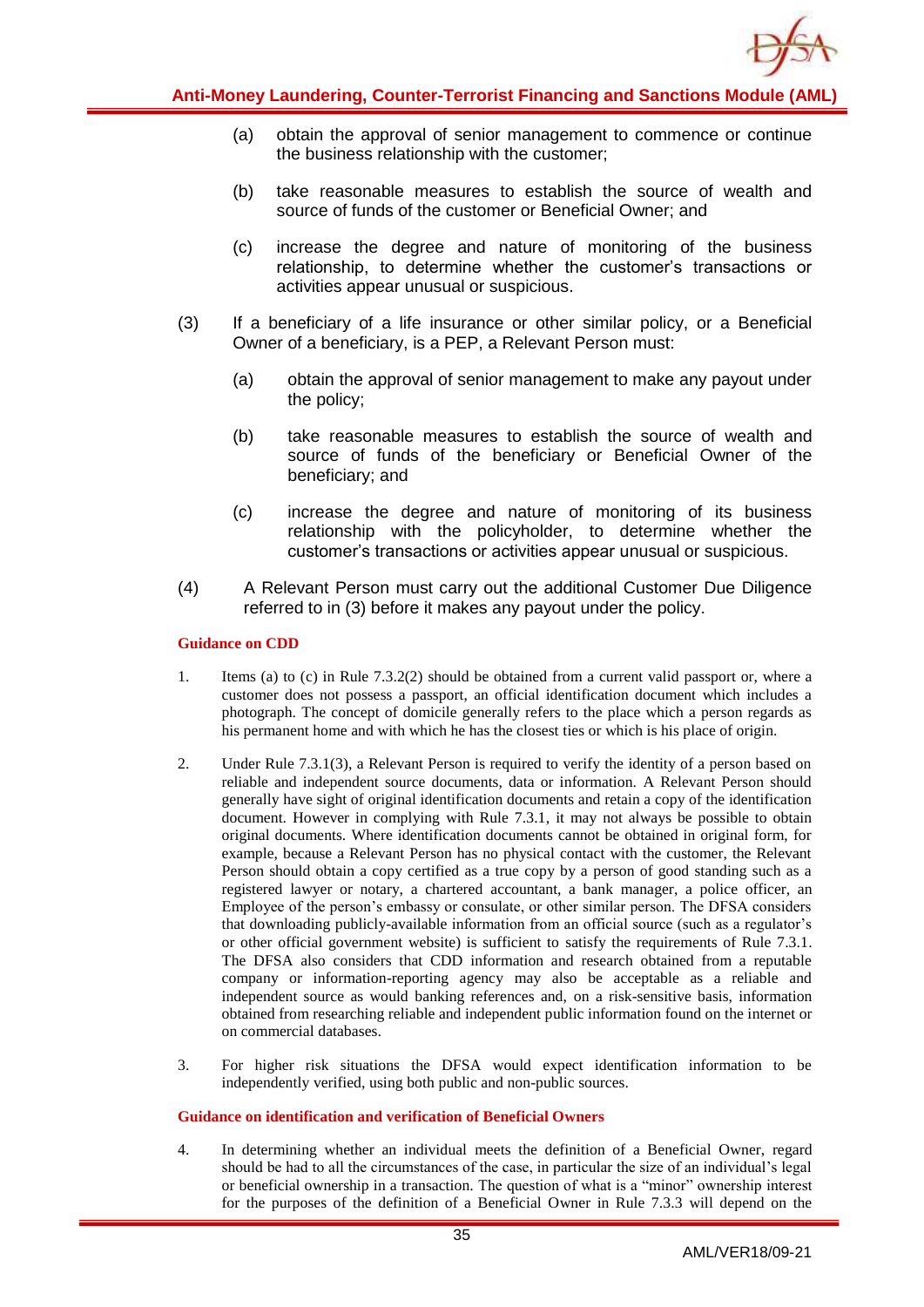

individual circumstances of the customer. The DFSA considers that the question of whether an ownership interest is minor should be considered in the context of the Relevant Person's knowledge of the customer and the customer risk assessment and the risk of money laundering.

- 5. When identifying Beneficial Owners, a Relevant Person is expected to adopt a substantive (as opposed to form over substance) approach to CDD for legal persons. Adopting a substantive approach means focusing on the money laundering risks of the customer and the product/service and avoiding an approach which focusses purely on the legal form of an arrangement or sets fixed percentages at which Beneficial Owners are identified (or not). It should take all reasonable steps to establish and understand a corporate customer's legal ownership and control and to identify the Beneficial Owner. The DFSA does not set explicit ownership or control thresholds in defining the Beneficial Owner because the DFSA considers that the applicable threshold to adopt will ultimately depend on the risks associated with the customer, and so the DFSA expects a Relevant Person to adopt the RBA and justify on reasonable grounds an approach which is proportionate to the risks identified. A Relevant Person should not set fixed thresholds for identifying the Beneficial Owner without objective and documented justification as required by Rule 4.1.1. An overly formal approach to defining the Beneficial Owner may result in a criminal "gaming" the system by always keeping his financial interest below the relevant threshold.
- 6. The DFSA considers that in some circumstances no threshold should be used when identifying Beneficial Owners because it may be important to identify all underlying Beneficial Owners in order to ensure that they are not associated or connected in some way. This may be appropriate where there are a small number of investors in an account or fund, each with a significant financial holding and the customer-specific risks are higher. However, where the customerspecific risks are lower, a threshold can be appropriate. For example, for a low-risk corporate customer which, combined with a lower-risk product or service, a percentage threshold may be appropriate for identifying "control" of the legal person for the purposes of the definition of a Beneficial Owner.
- 7. For a retail investment fund which is widely-held and where the investors invest via pension contributions, the DFSA would not expect the manager of the fund to look through to any underlying investors where there are none with any material control or ownership levels in the fund. However, for a closely-held fund with a small number of investors, each with a large shareholding or other interest, the DFSA would expect a Relevant Person to identify and verify each of the Beneficial Owners, depending on the risks identified as part of its risk-based assessment of the customer. For a corporate health policy with defined benefits, the DFSA would not expect a Relevant Person to identify the Beneficial Owners.
- 8. Under Federal AML legislation, if the customer is a legal person, the Relevant Person must identify any person who, alone or jointly with other persons, has a controlling ownership interest of 25% or more in the legal person i.e. it applies a specified threshold. This does not affect the approach that should be taken under Rule  $7.3.1(1)(b)$  and Rule  $7.3.3$  for verifying the identity of Beneficial Owners, where no threshold is specified (see Guidance items 4 to 7 above). As a result, under the Federal AML legislation a Relevant Person will need to obtain information identifying natural persons who have a controlling interest of more than 25%. Then, in accordance with the risk-based approach in Guidance items 4 to 7, the Relevant Person should determine whether it is necessary also to identify other persons who may be Beneficial Owners, and verify their identity.

#### **Guidance on politically exposed persons**

- 9. Individuals who have, or have had, a high political profile, or hold, or have held, public office, can pose a higher money laundering risk to a Relevant Person as their position may make them vulnerable to corruption. This risk also extends to members of their families and to known close associates. Politically Exposed Person ("PEP") status itself does not, of course, incriminate individuals or entities.
- 10. Generally, a foreign PEP presents a higher risk of money laundering because there is a greater risk that such person, if he was committing money laundering, would attempt to place his money offshore where the customer is less likely to be recognised as a PEP and where it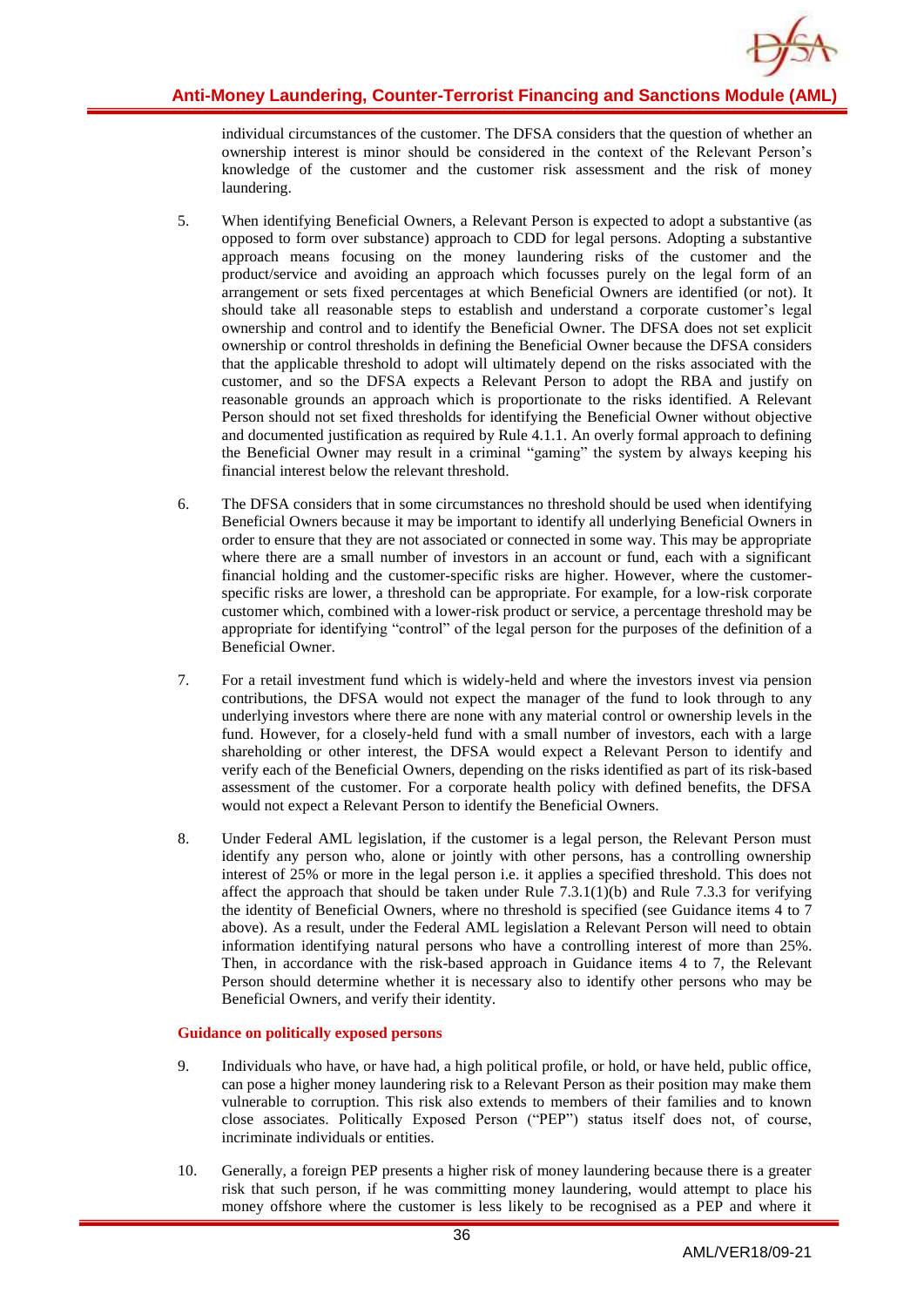

would be more difficult for law enforcement agencies in his home jurisdiction to confiscate or freeze his criminal property.

- 11. Corruption-related money laundering risk increases when a Relevant Person deals with a PEP. Corruption may involve serious crimes and has become the subject of increasing global concern. Corruption offences are predicate crimes under the Federal AML legislation. A Relevant Person should note that customer relationships with family members or close associates of PEPs involve similar risks to those associated with PEPs themselves.
- 12. The DFSA considers that after leaving office a PEP may remain a higher risk for money laundering if such person continues to exert political influence or otherwise pose a risk of corruption.
- 13. The fact that an individual is a PEP does not automatically mean that the individual must be assessed to be a high risk customer. A Relevant Person will need to assess the particular circumstances relating to each PEP to determine what risk category is appropriate. If the PEP is assigned a high risk, then the Relevant Person will need to undertake the Enhanced Customer Due Diligence measures under Rule 7.4.1. However, even if a PEP is not assigned a high risk, the Relevant Person is required as a minimum to undertake the additional customer due diligence measures specified in Rule 7.3.8(2) and (3) for PEPs.

# **7.4 Enhanced customer due diligence**

- **7.4.1** Where a Relevant Person is required to undertake Enhanced Customer Due Diligence under Rule 7.1.1(1)(b) it must, to the extent applicable to the customer:
	- (a) obtain and verify additional:
		- (i) identification information on the customer and any Beneficial Owner;
		- (ii) information on the intended nature of the business relationship; and
		- (iii) information on the reasons for a transaction;
	- (b) update more regularly the Customer Due Diligence information which it holds on the customer and any Beneficial Owners;
	- (c) take reasonable measures to establish:
		- (i) the source of funds; and
		- (ii) the source of wealth,

of the customer or, if applicable, of the Beneficial Owner;

- (d) increase the degree and nature of monitoring of the business relationship, in order to determine whether the customer's transactions or activities appear unusual or suspicious;
- (e) obtain the approval of senior management to commence a business relationship with a customer; and
- (f) where applicable, require that any first payment made by a customer in order to open an account with a Relevant Person must be carried out through a bank account in the customer's name with:
	- (i) a Bank;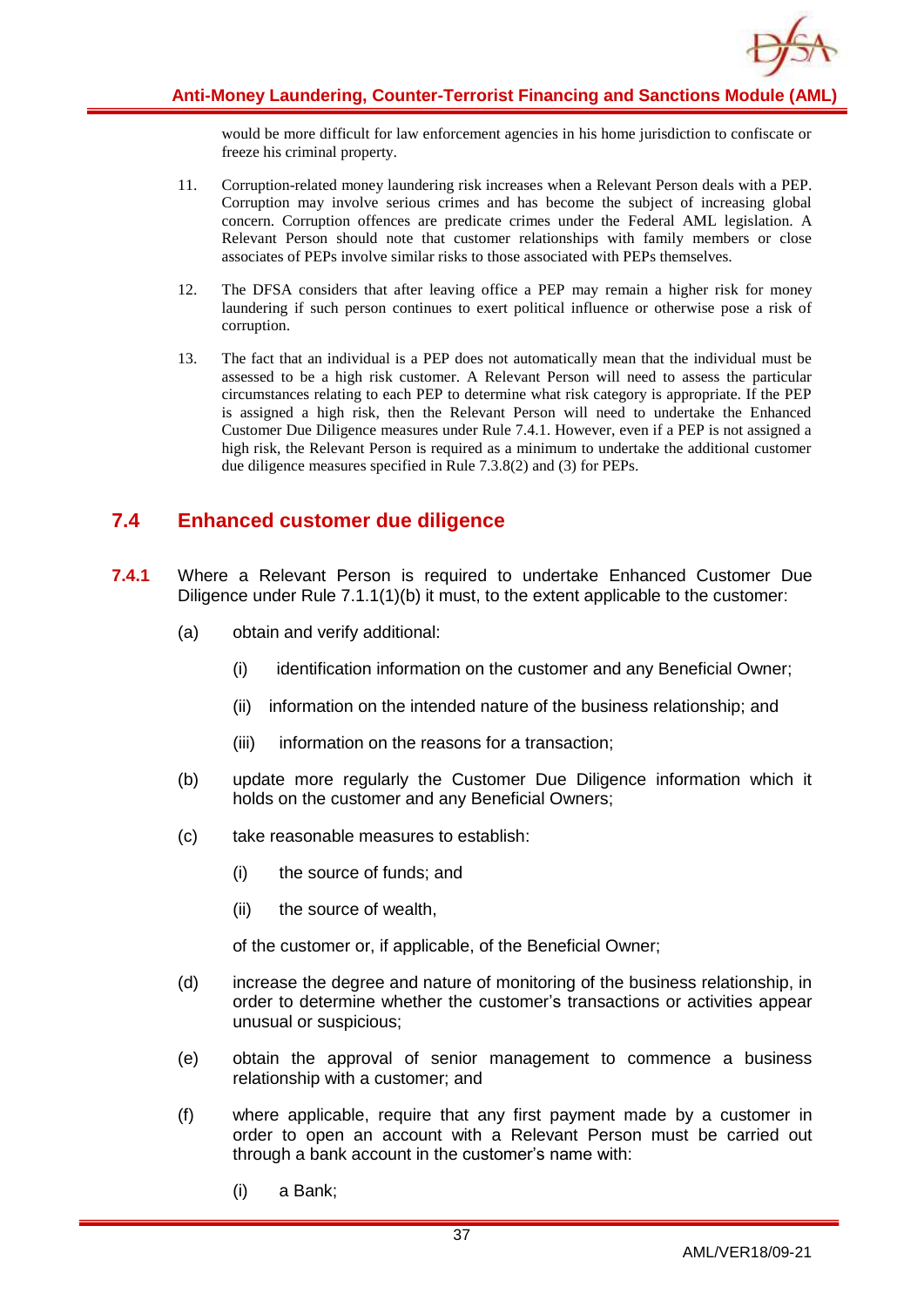

- (ii) a Regulated Financial Institution whose entire operations are subject to regulation and supervision, including AML regulation and supervision, in a jurisdiction with AML regulations which are equivalent to the standards set out in the FATF recommendations; or
- (iii) a Subsidiary of a Regulated Financial Institution referred to in (ii), if the law that applies to the Parent ensures that the Subsidiary also observes the same AML standards as its Parent.

- 1. In Rule 7.4.1 Enhanced CDD measures are only mandatory to the extent that they are applicable to the relevant customer or the circumstances of the business relationship and to the extent that the risks would reasonably require it. Therefore, the extent of additional measures to conduct is a matter for the Relevant Person to determine on a case by case basis.
- 2. In Rule 7.4.1 (e), senior management approval may be given by an individual member of the Relevant Person's senior management or by a committee of senior managers appointed to consider high risk customers. It may also be outsourced within the Group.
- 3. For high risk customers, a Relevant Person should, in order to mitigate the perceived and actual risks, exercise a greater degree of diligence throughout the customer relationship and should endeavour to understand the nature of the customer's business and consider whether it is consistent and reasonable.
- 4. A Relevant Person should be satisfied that a customer's use of complex legal structures and/or the use of trust and private investment vehicles, has a genuine and legitimate purpose.
- 5. For enhanced CDD, a Relevant Person has to take reasonable measures to establish the source of funds. That is, where the funds for a particular service or transaction will come from (e.g. a specific bank account held with a specific financial institution) and whether that funding is consistent with the source of wealth of the customer or, if applicable, of the Beneficial Owner.
- 6. For enhanced CDD, where there is a Beneficial Owner, establishing the customer's source of funds and wealth may require enquiring into the Beneficial Owner's source of funds and wealth because the source of the funds would normally be the Beneficial Owner and not the customer.
- 7. The DFSA considers that taking reasonable measures to establish the source of funds includes obtaining independent corroborating evidence such as proof of dividend payments connected to a shareholding, bank statements, salary/bonus certificates, loan documentation and proof of a transaction which gave rise to the payment into the account. A customer should be able to demonstrate and document how the relevant funds are connected to a particular event which gave rise to the payment into the account or to the source of the funds for a transaction.
- 8. The DFSA considers that verification of source of wealth includes obtaining independent corroborating evidence such as share certificates, publicly-available registers of ownership, bank or brokerage account statements, probate documents, audited accounts and financial statements, news items from a reputable source and other similar evidence. For example:
	- a. for a legal person, this might be achieved by obtaining its financial or annual reports published on its website or news articles and press releases that reflect its financial situation or the profitability of its business; and
	- b. for a natural person, this might include documentary evidence which corroborates answers given to questions on the source of wealth in an application form or customer questionnaire. For example, if a natural person attributes the source of his wealth to inheritance, he may be asked to provide a copy of the relevant will or grant of probate. In other cases, a natural person may be asked to provide sufficient bank or salary statements covering a number of years to draw up a picture of his source of wealth.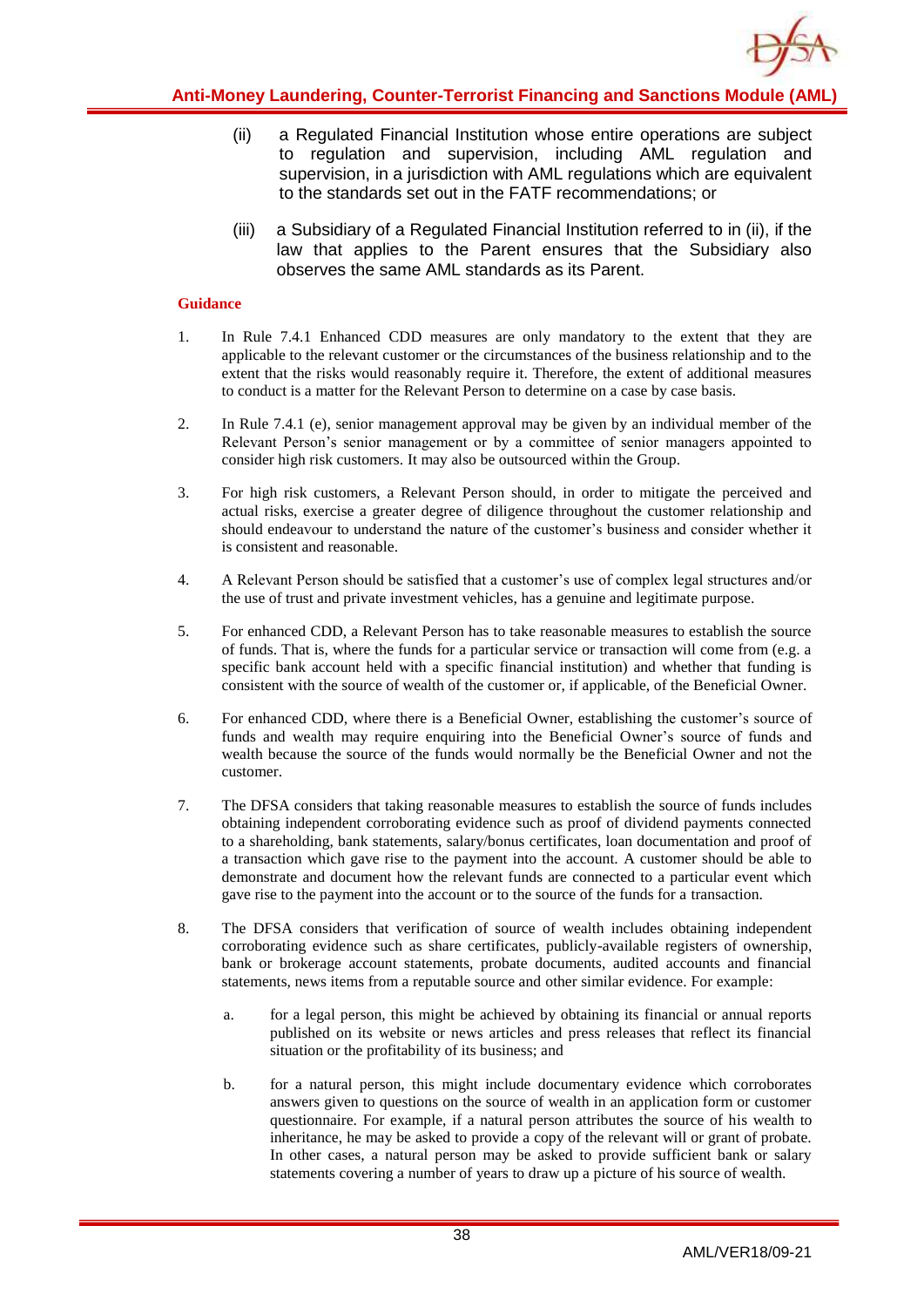

- 9. A Relevant Person may commission a third party vendor report to obtain further information on a customer or transaction or to investigate a customer or Beneficial Owner in very high risk cases. A third party vendor report may be particularly useful where there is little or no publicly-available information on a person or on a legal arrangement or where a Relevant Person has difficulty in obtaining and verifying information.
- 10. In Rule 7.4.1(f), circumstances where it may be applicable to require the first payment made by a customer in order to open an account with a Relevant Person to be carried out through a bank account in the customer's name with a financial institution specified in that paragraph include:
	- a. where, following the use of other Enhanced CDD measures, the Relevant Person is not satisfied with the results of due diligence; or
	- b. as an alternative measure, where one of the measures in Rule 7.4.1 (a) to (e) cannot be carried out.

# **7.5 Simplified customer due diligence**

- **7.5.1** (1) Where a Relevant Person is permitted to undertake Simplified Customer Due Diligence under Rule 7.1.1(2), modification of Rule 7.3.1 may include:
	- (a) verifying the identity of the customer and any Beneficial Owners after the establishment of the business relationship under Rule 7.2.1(3);
	- (b) deciding to reduce the frequency of, or as appropriate not undertake, customer identification updates;
	- (c) deciding not to verify an identification document other than by requesting a copy;
	- (d) reducing the degree of on-going monitoring of transactions, based on a reasonable monetary threshold or on the nature of the transaction; or
	- (e) not collecting specific information or carrying out specific measures to understand the purpose and intended nature of the business relationship, but inferring such purpose and nature from the type of transactions or business relationship established.
	- (2) The modification in (1) must be proportionate to the customer's money laundering risks.

- 1. Rule 7.5.1(1) provides examples of Simplified CDD measures. Other measures may also be used by a Relevant Person to modify CDD in accordance with the customer risks.
- 2. A Relevant Person should not use a "one size fits all" approach for all its low risk customers. Notwithstanding that the risks may be low for all such customers, the degree of CDD undertaken needs to be proportionate to the specific risks identified on a case by case basis.
- 3. A Relevant Person is not required to identify or verify Beneficial Owners for retail investment funds which are widely held and for investment funds where the investor invests via pension contributions.
- 4. An example of circumstances where a Relevant Person might reasonably reduce the frequency of or, as appropriate, eliminate customer identification updates would be where the money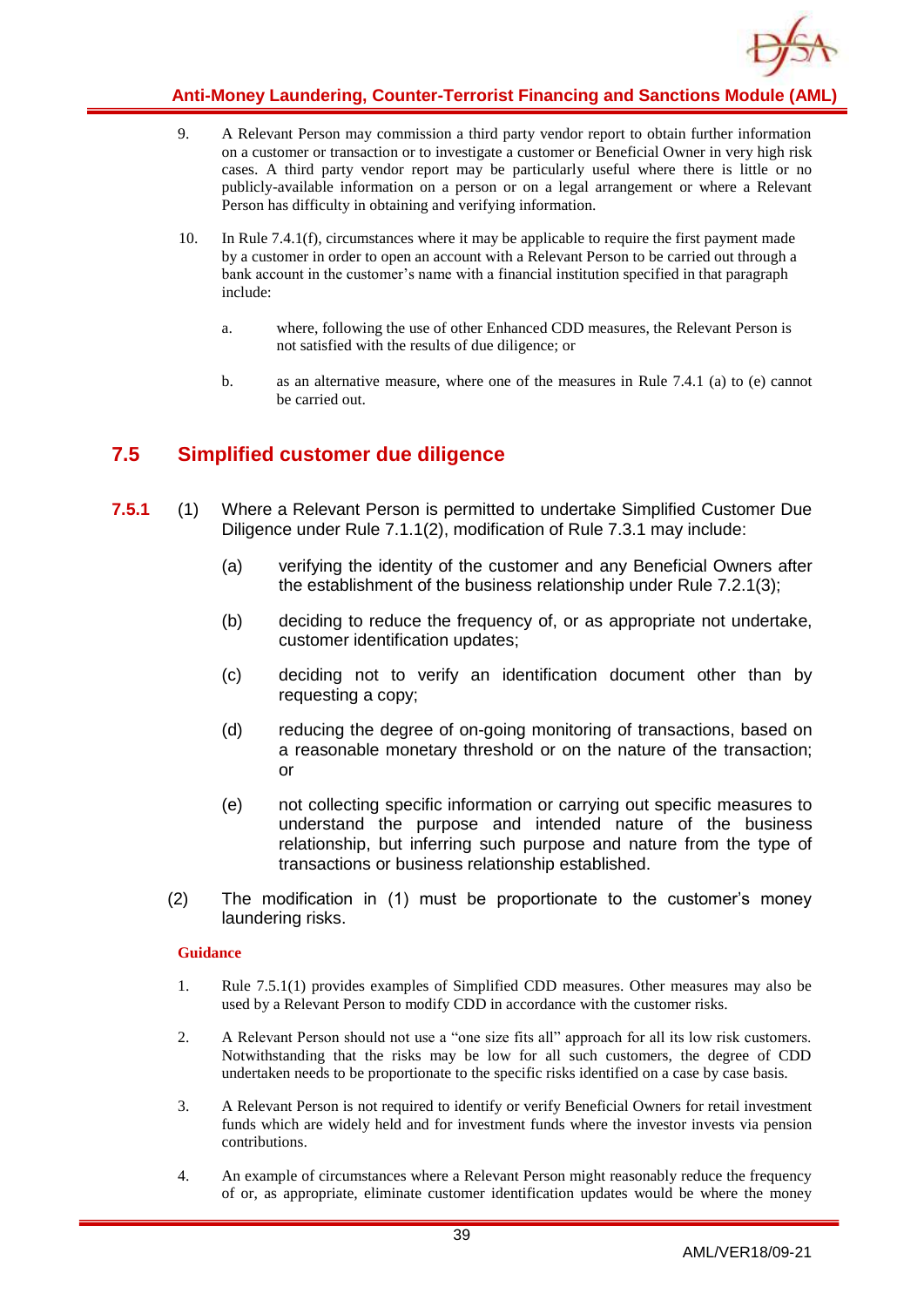

laundering risks are low and the service provided does not offer a realistic opportunity for money laundering.

- 5. An example of where a Relevant Person might reasonably reduce the degree of on-going monitoring and scrutinising of transactions, based on a reasonable monetary threshold or on the nature of the transaction, would be where the transaction is a recurring, fixed contribution to a savings scheme, investment portfolio or fund or where the monetary value of the transaction is not material for money laundering purposes given the nature of the customer and the transaction type.
- 6. For the avoidance of doubt, a Relevant Person should not conduct Simplified CDD where there is any suspicion of money laundering.

# **7.6 Ongoing customer due diligence**

- **7.6.1** (1) When undertaking ongoing Customer Due Diligence under Rule 7.3.1(1)(d), a Relevant Person must, using the risk-based approach:
	- (a) monitor transactions undertaken during the course of its customer relationship to ensure that the transactions are consistent with the Relevant Person's knowledge of the customer, his business and risk rating;
	- (b) pay particular attention to any complex or unusually large transactions or unusual patterns of transactions that have no apparent or visible economic or legitimate purpose;
	- (c) enquire into the background and purpose of the transactions in (b);
	- (d) review the adequacy of the Customer Due Diligence information it holds on customers and Beneficial Owners to ensure that the information is kept up to date, particularly for customers with a high risk rating; and
	- (e) review each customer to ensure that the risk rating assigned to a customer under Rule 6.1.1(1)(b) remains appropriate for the customer in light of the money laundering risks.
	- (2) A Relevant Person must carry out a review under (1)(d) and (e) periodically and at other appropriate times when a material change or event occurs relating to a customer.

- 1. In complying with Rule 7.6.1(1)(d), a Relevant Person should undertake a periodic review to ensure that non-static customer identity documentation is accurate and up-to-date. Examples of non-static identity documentation include passport number and residential/business address and, for a legal person, its share register or list of partners.
- 2. A Relevant Person should undertake a review under Rule 7.6.1(1)(d) and (e), both periodically and at other appropriate times such as when:
	- a. the Relevant Person changes its CDD documentation requirements;
	- b. an unusual transaction with the customer is expected to take place;
	- c. there is a material change in the business relationship with the customer; or
	- d. there is a material change in the nature or ownership of the customer.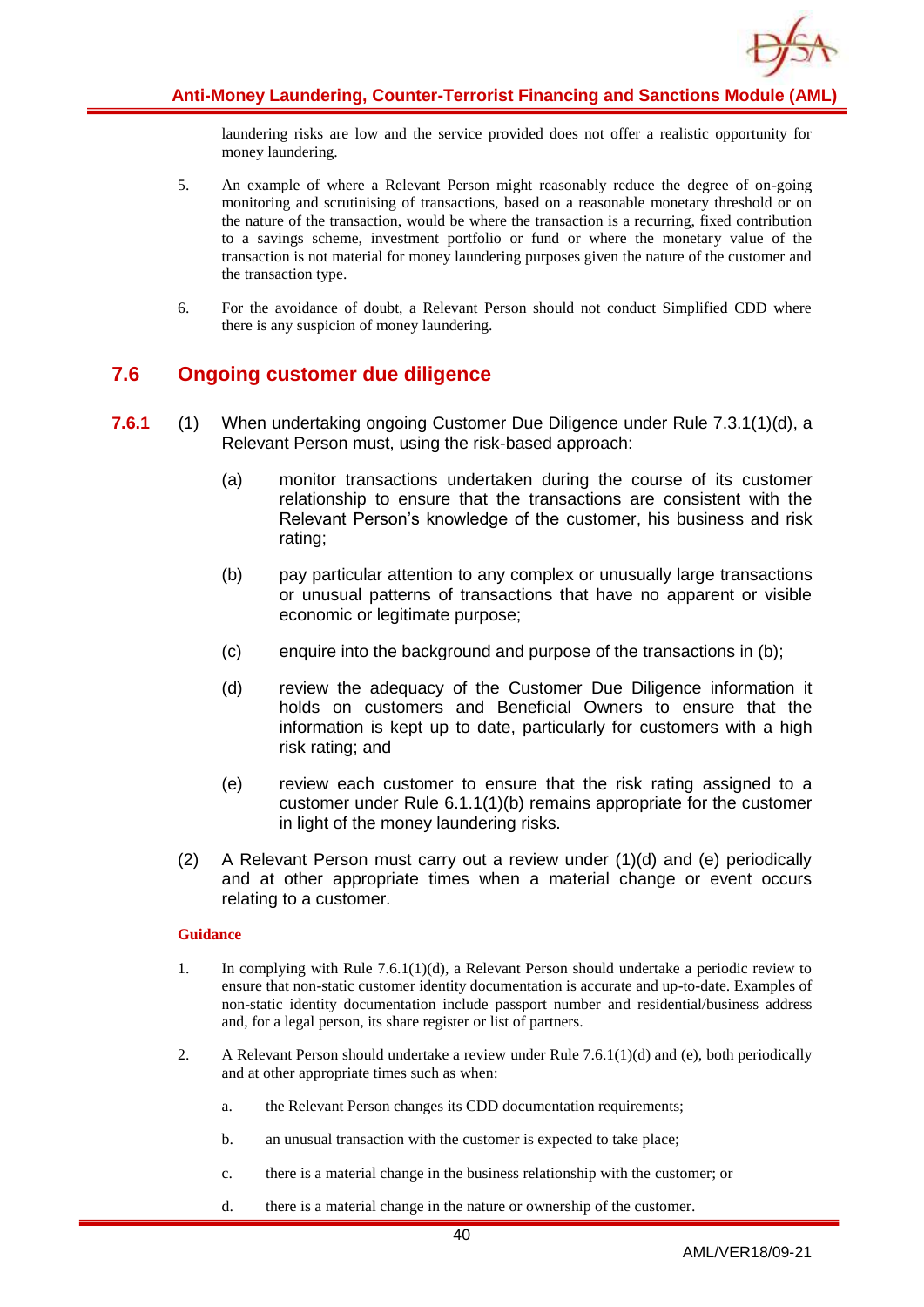

- 3. The degree of the on-going due diligence to be undertaken will depend on the customer risk assessment carried out under Rule 6.1.1.
- 4. A Relevant Person's transaction monitoring policies, procedures, systems and controls, which may be implemented by manual or automated systems, or a combination thereof, are one of the most important aspects of effective CDD. Whether a Relevant Person should undertake the monitoring by means of a manual or computerised system (or both) will depend on a number of factors, including:
	- a. the size and nature of the Relevant Person's business and customer base; and
	- b. the complexity and volume of customer transactions.

### **Ongoing sanctions screening**

**7.6.2** A Relevant Person must review its customers, their business and transactions against United Nations Security Council sanctions lists and against any other relevant sanctions list when complying with Rule 7.6.1(1)(d).

### **Guidance**

In Rule 7.6.2, a "relevant sanctions list" may include U.A.E, EU, U.K. HM Treasury, U.S. OFAC lists and any other list which may apply to a Relevant Person.

## **7.7 Failure to conduct or complete customer due diligence**

- **7.7.1** (1) Where, in relation to any customer, a Relevant Person is unable to conduct or complete the requisite Customer Due Diligence in accordance with Rule 7.1.1 it must, to the extent relevant:
	- (a) not carry out a transaction with or for the customer through a bank account or in cash;
	- (b) not open an account or otherwise provide a service;
	- (c) not otherwise establish a business relationship or carry out a transaction;
	- (d) terminate or suspend any existing business relationship with the customer;
	- (e) return any monies or assets received from the customer; and
	- (f) consider whether the inability to conduct or complete Customer Due Diligence necessitates the making of a Suspicious Activity Report under Rule 13.3.1(c).
	- (2) A Relevant Person is not obliged to comply with (1) (a) to (e) if:
		- (a) to do so would amount to "tipping off" the customer, in breach of Federal AML legislation; or
		- (b) the FIU directs the Relevant Person to act otherwise.

### **Guidance**

1. In complying with Rule 7.7.1(1) a Relevant Person should apply one or more of the measures in (a) to (f) as appropriate in the circumstances. Where CDD cannot be completed, it may be appropriate not to carry out a transaction pending completion of CDD. Where CDD cannot be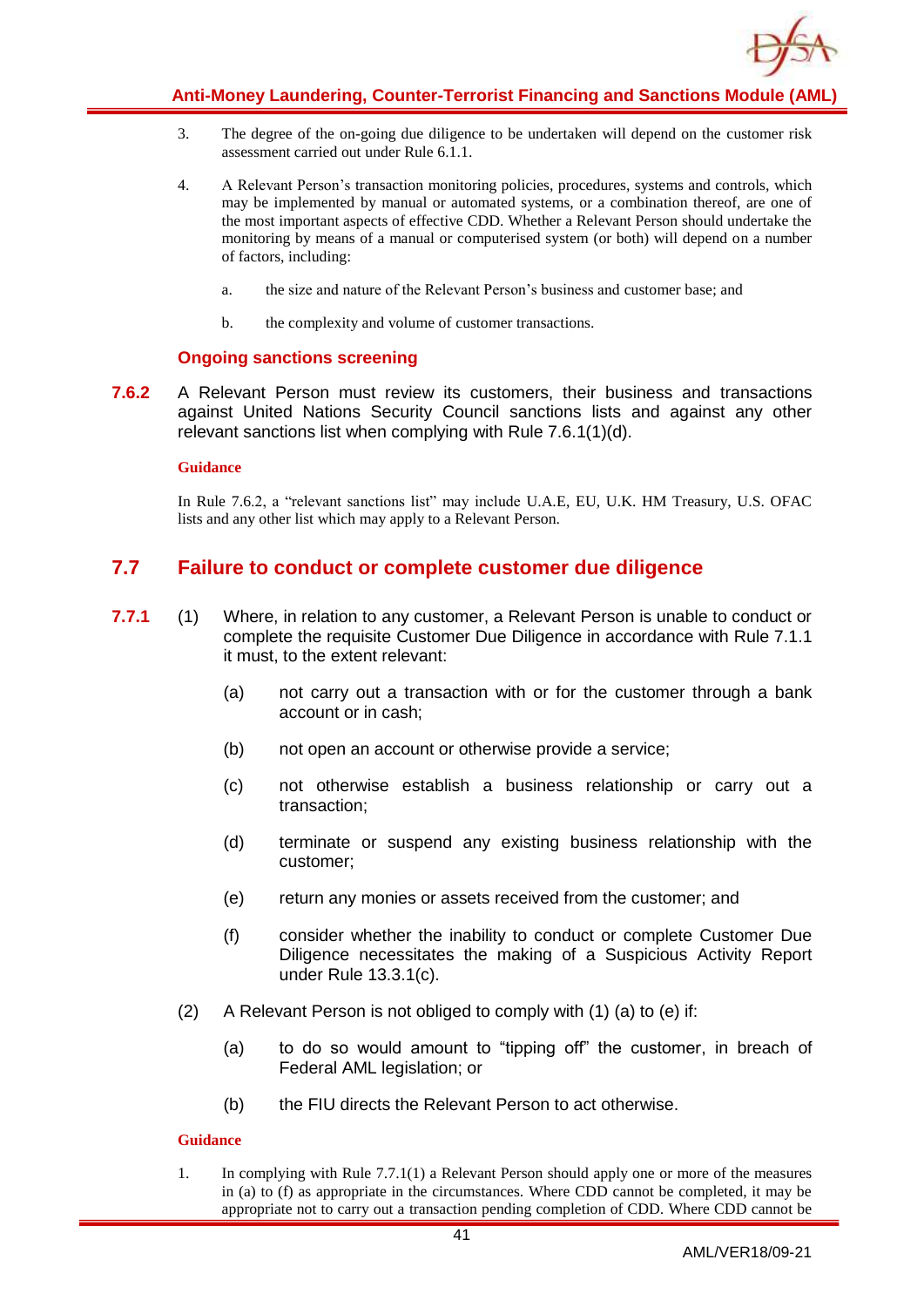

conducted, including where a material part of the CDD, such as identifying and verifying a Beneficial Owner cannot be conducted, a Relevant Person should not establish a business relationship with the customer.

- 2. A Relevant Person should note that Rule 7.7.1 applies to both existing and prospective customers. For new customers it may be appropriate for a Relevant Person to terminate the business relationship before a product or service is provided. However, for existing customers, while termination of the business relationship should not be ruled out, suspension may be more appropriate depending on the circumstances. Whichever route is taken, the Relevant Person should be careful not to tip off the customer.
- 3. A Relevant Person should adopt the RBA for CDD of existing customers. For example, if a Relevant Person considers that any of its existing customers (which may include customers which it migrates into the DIFC) have not been subject to CDD at an equivalent standard to that required by this module, it should adopt the RBA and take remedial action in a manner proportionate to the risks and within a reasonable period of time whilst complying with Rule 7.7.1.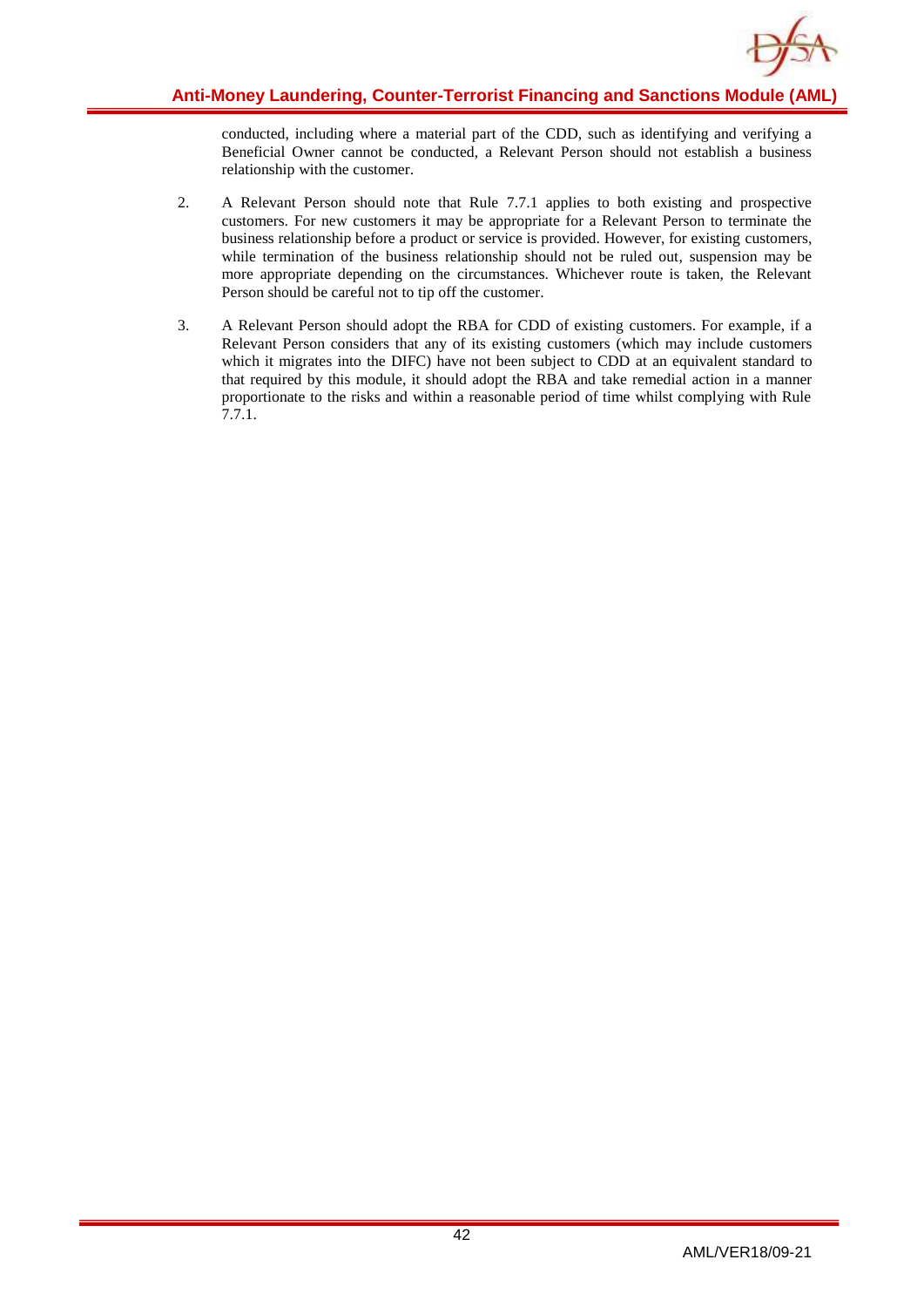

# **8 RELIANCE AND OUTSOURCING**



# **8.1 Reliance on a third party**

- **8.1.1** (1) A Relevant Person may rely on the following third parties to conduct one or more elements of Customer Due Diligence on its behalf:
	- (a) an Authorised Person;
	- (b) a law firm, notary, or other independent legal business, accounting firm, audit firm or insolvency practitioner or an equivalent person in another jurisdiction;
	- (c) a Financial Institution; or
	- (d) a member of the Relevant Person's Group.
	- (2) In (1), a Relevant Person may rely on the information previously obtained by a third party which covers one or more elements of Customer Due Diligence.
	- (3) Where a Relevant Person seeks to rely on a person in (1) it may only do so if and to the extent that:
		- (a) it immediately obtains the necessary Customer Due Diligence information from the third party in (1);
		- (b) it takes adequate steps to satisfy itself that certified copies of the documents used to undertake the relevant elements of Customer Due Diligence will be available from the third party on request without delay;
		- (c) if a person in (1)(b) to (d) is in another country, the person is:
			- (i) subject to requirements in relation to customer due diligence and record keeping which meet the standards set out in the FATF Recommendations; and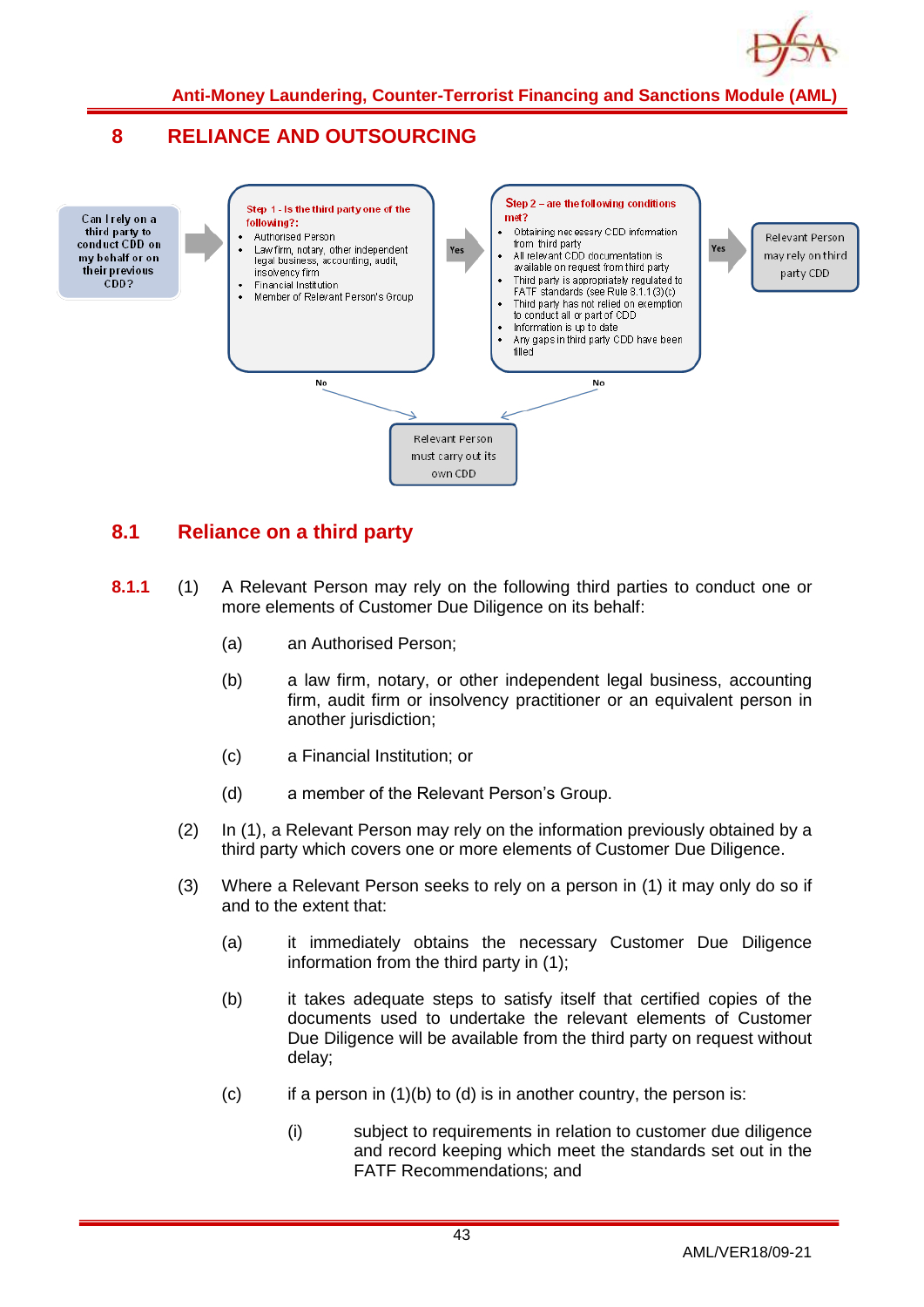

- (ii) supervised for compliance with those requirements in a manner that meets the standards for regulation and supervision set out in the FATF Recommendations;
- (d) the person in (1) has not relied on any exception from the requirement to conduct any relevant elements of Customer Due Diligence which the Relevant Person seeks to rely on; and
- $(e)$  in relation to  $(2)$ , the information is up to date.
- (4) Where a Relevant Person relies on a member of its Group, such Group member need not meet the condition in (3)(c) if:
	- (a) the Group applies and implements a Group-wide policy on customer due diligence, record keeping, Politically Exposed Persons and AML programmes which meets the standards set out in the FATF Recommendations; and
	- (b) where the effective implementation of those Customer Due Diligence, record keeping and PEP requirements and AML programmes are supervised at Group level by a Financial Services Regulator or other competent authority in a country, the supervision and regulation meets the standards set out in the FATF Recommendations.
- (5) If a Relevant Person is not reasonably satisfied that a customer or Beneficial Owner has been identified and verified by a third party in a manner consistent with these Rules, the Relevant Person must immediately perform the Customer Due Diligence itself with respect to any deficiencies identified.
- (6) Notwithstanding the Relevant Person's reliance on a person in (1), the Relevant Person remains responsible for compliance with, and liable for any failure to meet the Customer Due Diligence requirements in this module.
- **8.1.2** (1) When assessing under Rule 8.1.1(3)(c) or (4) if requirements, supervision or regulation in another jurisdiction meet FATF standards, a Relevant Person must take into account factors including, among other things:
	- (a) mutual evaluations, assessment reports or follow-up reports published by FATF, the IMF, the World Bank, the OECD or other International Organisations;
	- (b) membership of FATF or other international or regional groups such as the MENAFATF or the Gulf Co-operation Council;
	- (c) contextual factors such as political stability or the level of corruption in the jurisdiction;
	- (d) evidence of recent criticism of the jurisdiction, including in:
		- (i) FATF advisory notices;
		- (ii) public assessments of the jurisdiction's AML regime by organisations referred to in (a); or
		- (iii) reports by other relevant non-government organisations or specialist commercial organisations; and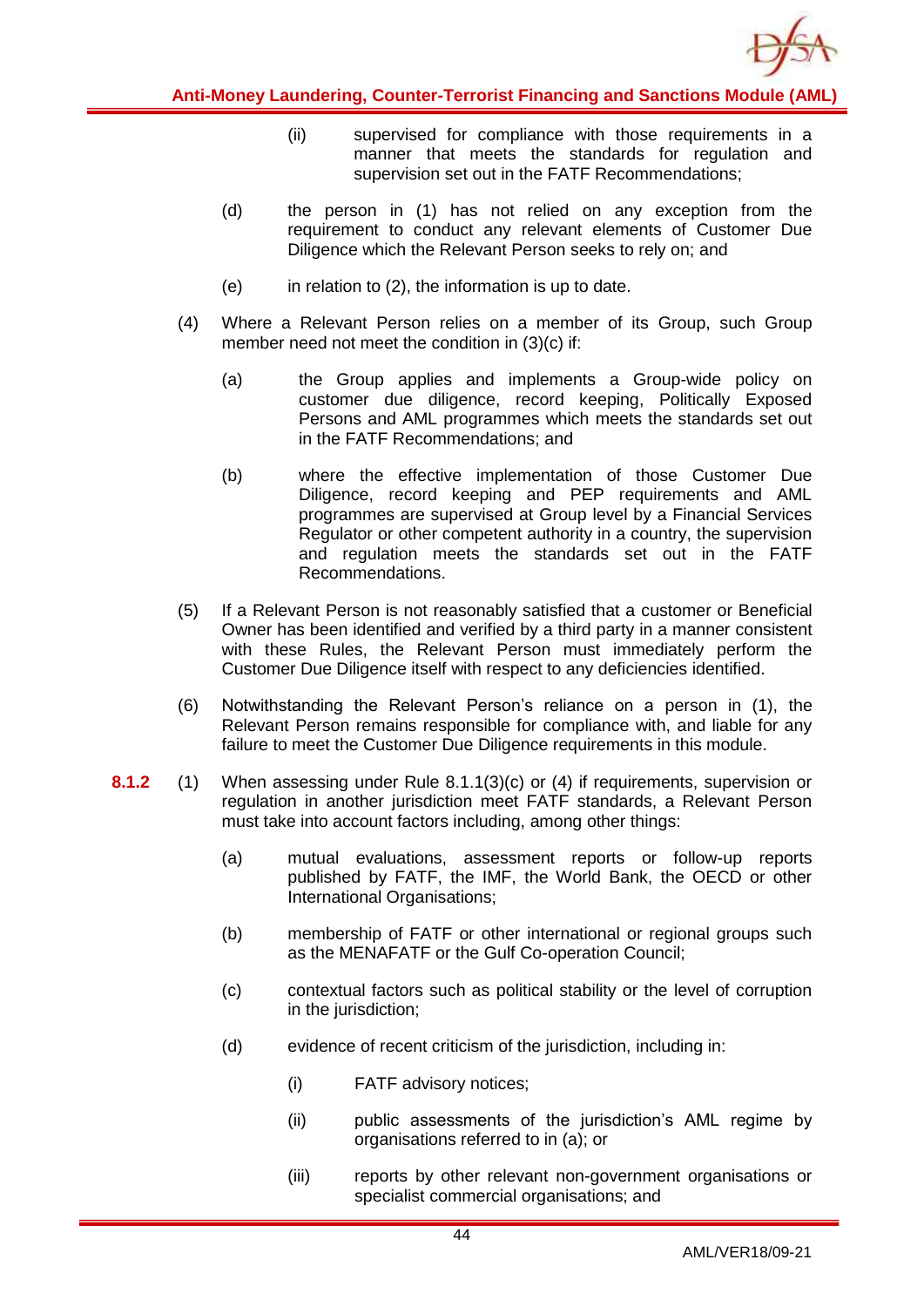

- (e) whether adequate arrangements exist for co-operation between the AML regulator in that jurisdiction and the DFSA.
- (2) A Relevant Person making an assessment under (1) must rely only on sources of information that are reliable and up-to-date.
- (3) A Relevant Person must keep adequate records of how it made its assessment, including the sources and materials considered.

- 1. In complying with Rule 8.1.1(3)(a), "immediately obtaining the necessary CDD information" means obtaining all relevant CDD information, and not just basic information such as name and address. Compliance can be achieved by having that relevant information sent by email or other appropriate means. For the avoidance of doubt, a Relevant Person is not required automatically to obtain the underlying certified documents used by the third party to undertake its CDD. A Relevant Person must, however, under Rule 8.1.1(3)(b) ensure that the certified documents are readily available from the third party on request.
- 2. The DFSA would expect a Relevant Person, in complying with Rule 8.1.1(5), to fill any gaps in the CDD process as soon as it becomes aware that a customer or Beneficial Owner has not been identified and verified in a manner consistent with these Rules.
- 3. If a Relevant Person acquires another business, either in whole or in part, the DFSA would permit the Relevant Person to rely on the CDD conducted by the business it is acquiring but would expect the Relevant Person to have done the following:
	- a. as part of its due diligence for the acquisition, to have taken a reasonable sample of the prospective customers to assess the quality of the CDD undertaken; and
	- b. to undertake CDD on all the customers to cover any deficiencies identified in (a) as soon as possible following the acquisition, prioritising high risk customers.
- 4. Where a particular jurisdiction's laws (such as secrecy or data protection legislation) would prevent a Relevant Person from having access to CDD information upon request without delay as referred to in Rule 8.1.1(3)(b), the Relevant Person should undertake the relevant CDD itself and should not seek to rely on the relevant third party.
- 5. If a Relevant Person relies on a third party located in a foreign jurisdiction to conduct one or more elements of CDD on its behalf, the Relevant Person must ensure that the foreign jurisdiction has AML regulations that are equivalent to the standards in the FATF Recommendations (see Rule 8.1.1(3)(c) and Rule 8.1.2).

## **8.2 Outsourcing**

**8.2.1** A Relevant Person which outsources any one or more elements of its Customer Due Diligence to a service provider (including within its Group) remains responsible for compliance with, and liable for any failure to meet, such obligations.

- 1. Prior to appointing an outsourced service provider to undertake CDD, a Relevant Person should undertake appropriate due diligence to assure itself of the suitability of the outsourced service provider and should ensure that the outsourced service provider's obligations are clearly documented in a binding agreement.
- 2. An Authorised Person should be mindful of its obligations regarding outsourcing set out in GEN Rules 5.3.21 and 5.3.22.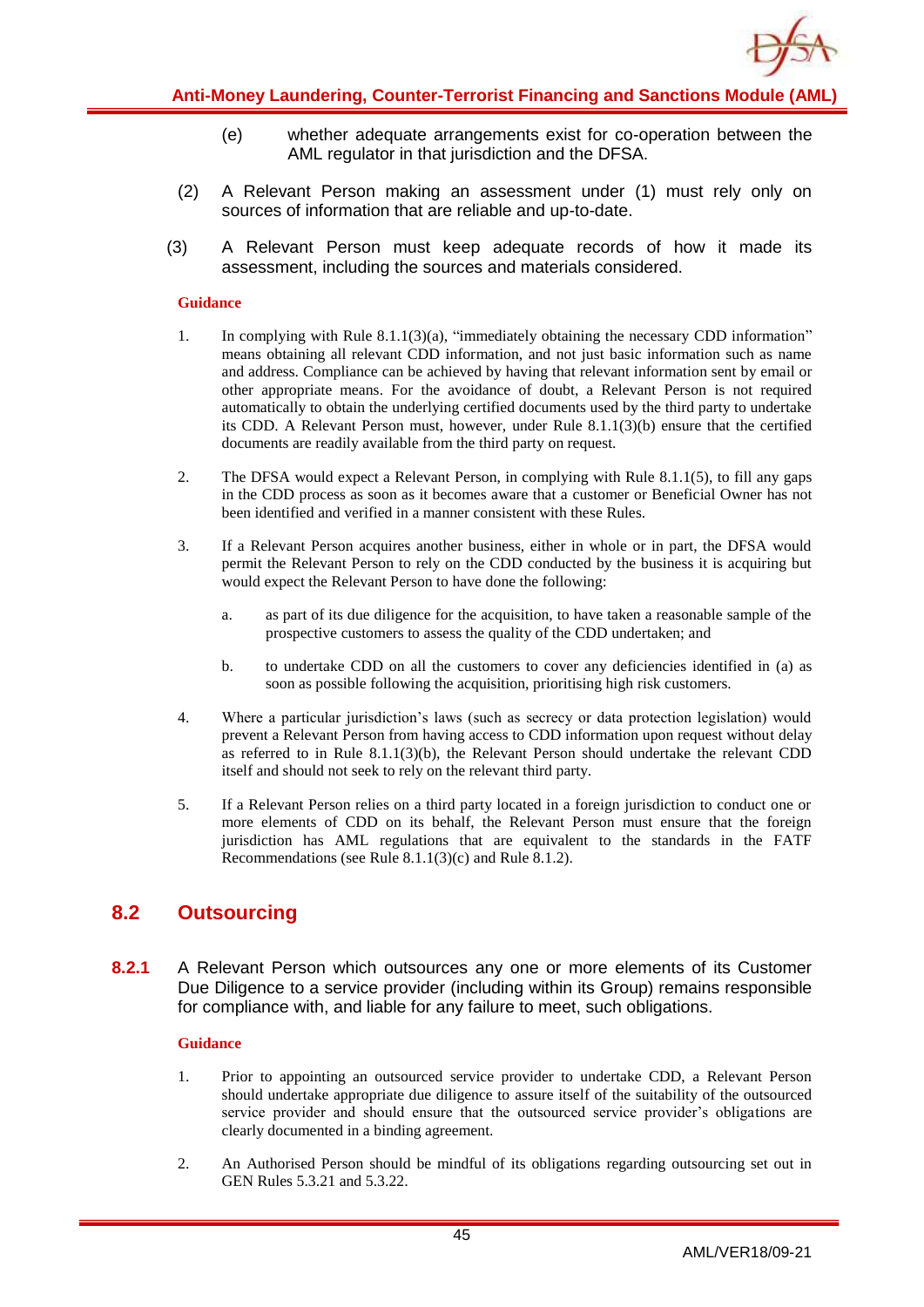

## **8.3 Money Service Providers**

- **8.3.1** (1) An Authorised Firm that Provides Money Services must:
	- (a) maintain a complete, current and accurate register of all agents it uses to conduct its Money Services business and make the register available to the DFSA upon request;
	- (b) include all agents referred to in (a) as part of its AML compliance programme and monitor agents' compliance with the programme;
	- (c) comply with all applicable AML requirements in the jurisdictions in which it operates, whether directly or through the use of agents;
	- (d) when executing Payment Transactions, assess and consider all relevant information including information about the payer, payee and any beneficiary, as applicable, to determine whether a Suspicious Activity Report should be made; and
	- (e) if appropriate, make a Suspicious Activity Report in any jurisdiction impacted or connected to a suspicious Payment Transaction, and make available relevant transaction information to the authorities responsible for AML compliance in the relevant jurisdiction.
	- (2) An Authorised Firm making an assessment under (1) must rely only on sources of information that are reliable and up-to-date.
	- (3) An Authorised Firm must keep adequate records of how it made its assessment under (1), including the sources and materials considered.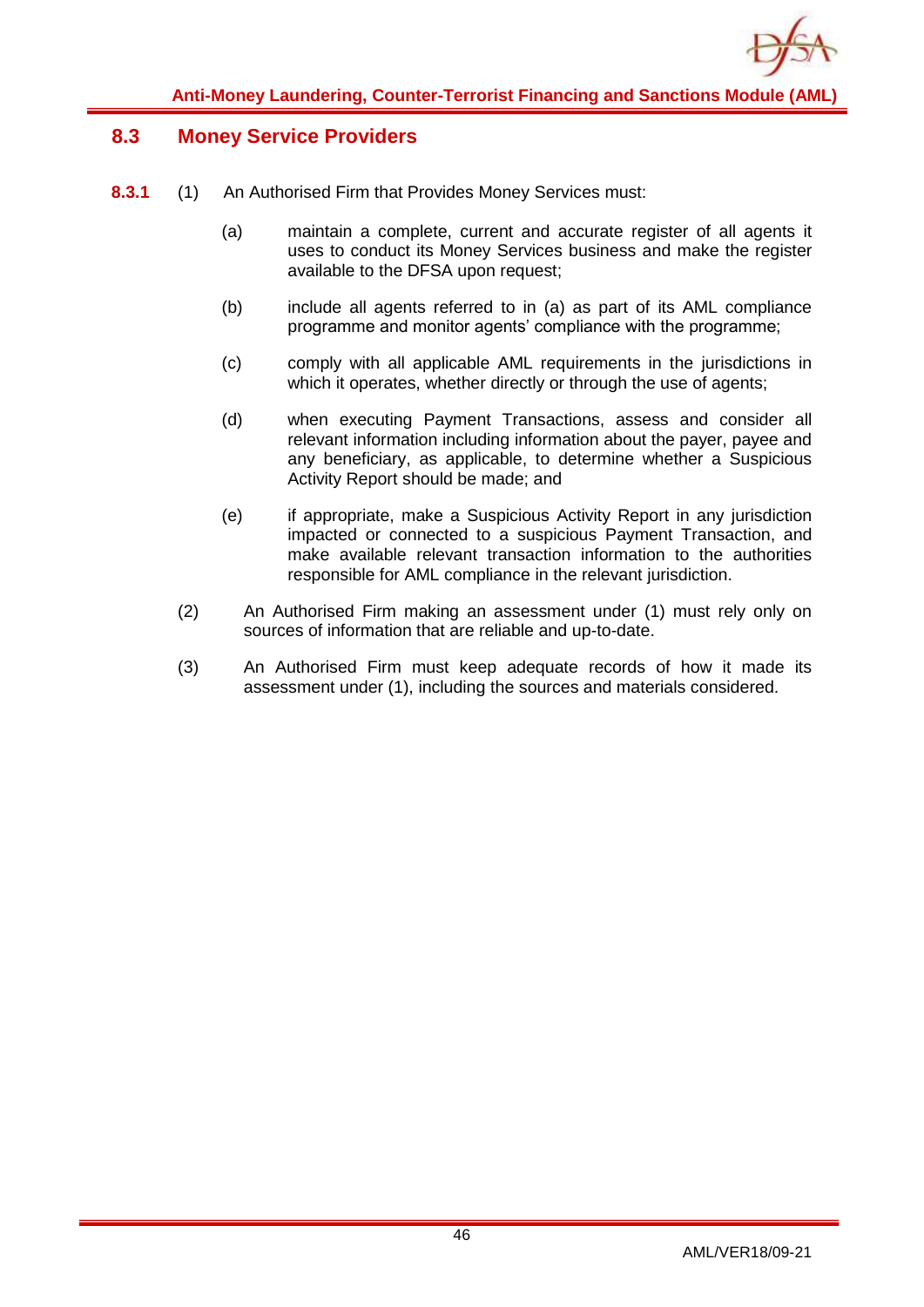

## **9 CORRESPONDENT BANKING, ELECTRONIC FUND TRANSFERS AND AUDIT**

### **9.1 Application**

**9.1.1** This chapter applies only to an Authorised Person.

### **9.2 Correspondent banking**

- **9.2.1** An Authorised Firm proposing to have a correspondent banking relationship with a respondent bank must:
	- (a) undertake appropriate Customer Due Diligence on the respondent bank;
	- (b) as part of (a), gather sufficient information about the respondent bank to understand fully the nature of the business, including making appropriate enquiries on its management, its major business activities and the countries or jurisdictions in which it operates:
	- (c) determine from publicly-available information the reputation of the respondent bank and the quality of supervision, including whether it has been subject to a money laundering or terrorist financing investigation or relevant regulatory action;
	- (d) assess the respondent bank's AML controls and ascertain if they are adequate and effective in light of the FATF Recommendations;
	- (e) ensure that prior approval of the Authorised Firm's senior management is obtained before entering into a new correspondent banking relationship;
	- (f) ensure that the respective responsibilities of the parties to the correspondent banking relationship are properly documented; and
	- (g) be satisfied that, in respect of any customers of the respondent bank who have direct access to accounts of the Authorised Firm, the respondent bank:
		- (i) has undertaken Customer Due Diligence (including ongoing Customer Due Diligence) at least equivalent to that in Rule 7.3.1 in respect of each customer; and
		- (ii) is able to provide the relevant Customer Due Diligence information in (i) to the Authorised Firm upon request; and
	- $(h)$  document the basis for its satisfaction that the requirements in (a) to (g) are met.
- **9.2.2** An Authorised Firm must:
	- (a) not enter into a correspondent banking relationship with a Shell Bank; and
	- (b) take appropriate measures to ensure that it does not enter into, or continue a corresponding banking relationship with, a bank which is known to permit its accounts to be used by Shell Banks.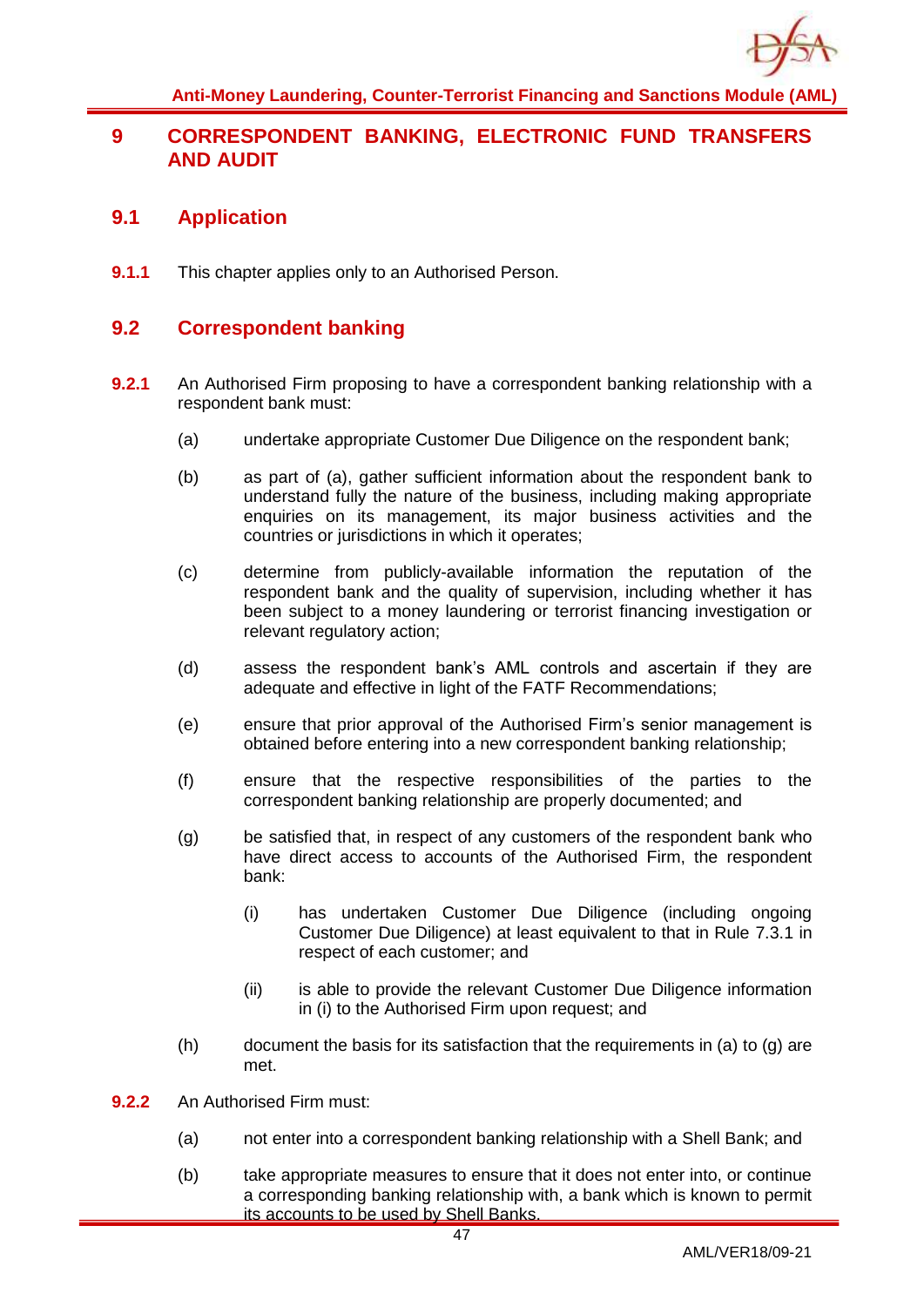

Rule 9.2.2 prohibits an Authorised Firm from entering into a correspondent banking relationship with a Shell Bank or a bank which is known to permit its accounts to be used by Shell Banks. See the Guidance after Rule 6.1.7 for more information about what constitutes a Shell Bank.

## **9.3 Electronic fund transfers**

### **Application**

- **9.3.1** (1) This section applies to an Authorised Person when it sends or transmits funds by electronic means, or when it receives funds (including serial payments and cover payments) by electronic means, on the account of a payer or payee.
	- (2) This section does not apply to a transfer and settlement between Financial Institutions if the Financial Institutions are acting on their own behalf as the payer and the payee.

### **Definitions**

- **9.3.2** In this section:
	- (a) "batch transfer" means a transfer that consists of a number of individual fund transfers that are bundled for transmission, whether the individual fund transfers are intended ultimately for one or more payees;
	- (b) "beneficiary institution" means the Financial Institution that receives the fund transfer from the ordering institution, whether directly or through an intermediary institution, and makes the funds available to the payee;
	- (c) "cover payment" means a fund transfer that combines a payment message sent directly by the ordering institution to the beneficiary institution with the routing of the funding instruction from the ordering institution to the beneficiary institution through one or more intermediary institutions;
	- (d) "cross-border fund transfer" means a fund transfer where the ordering institution and the beneficiary institution are located in different countries and includes any chain of fund transfers in which at least one of the Financial Institutions involved is located in a different country;
	- (e) "customer identification number" means a number that is different from the unique transaction reference number and:
		- (i) uniquely identifies the payer to the ordering institution; and
		- (ii) refers to a record held by the ordering institution that contains at least one of the following: the payer's address, national identity number or date and place of birth;
	- (f) "domestic fund transfer" means a fund transfer where the ordering institution and beneficiary institution are located in the same country and includes any chain of fund transfers that takes place entirely within a country, even if the system used to transfer the payment message is located in another country;
	- (g) "fund transfer" means any transaction carried out on behalf of a payer through a Financial Institution by electronic means with a view to making an amount of funds available to a payee at a beneficiary institution, irrespective of whether the payer and the payee are the same person;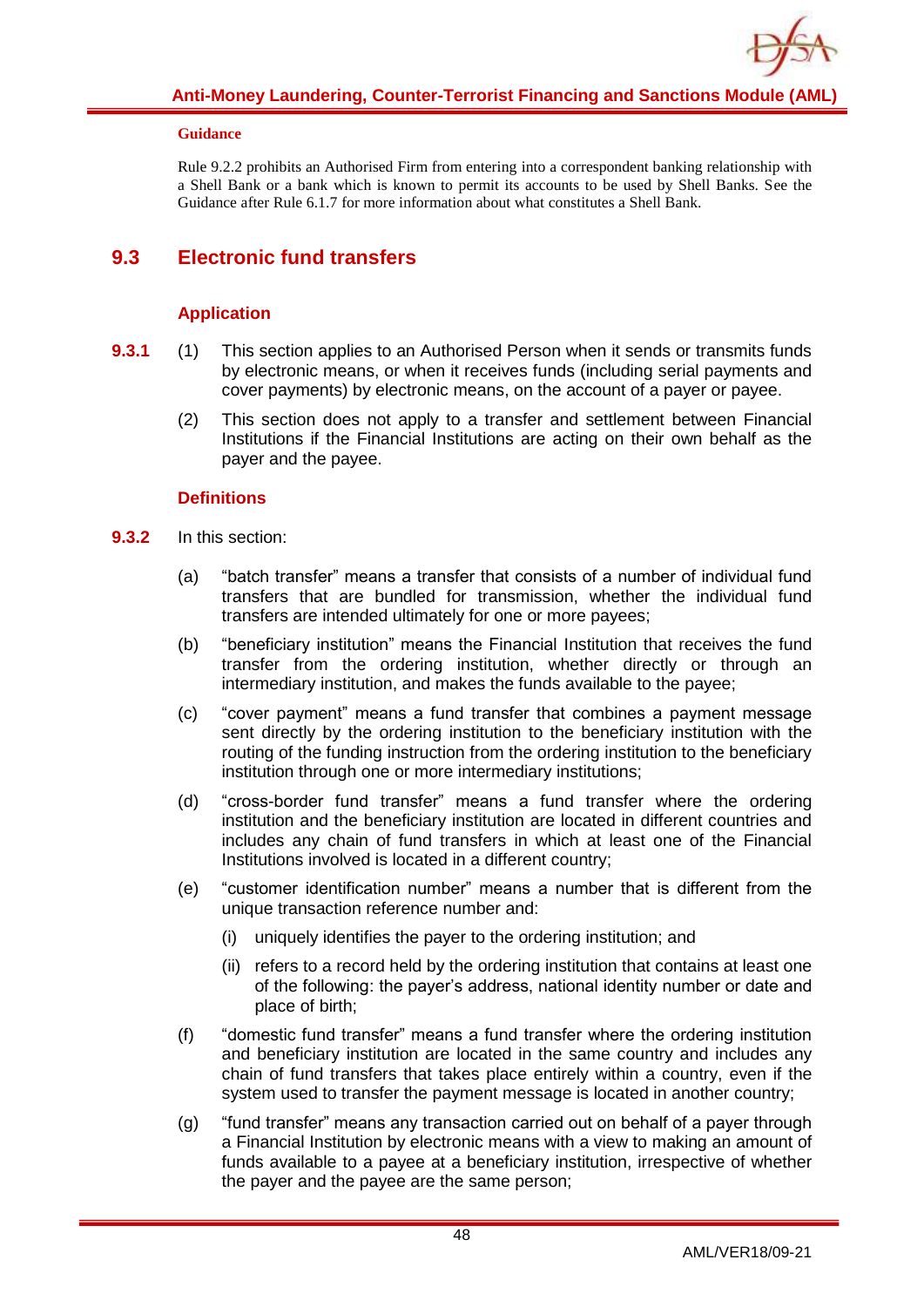

- (h) "intermediary institution" means the Financial Institution in a serial payment or cover payment chain that receives and transmits a fund transfer on behalf of the ordering institution and the beneficiary institution, or another intermediary institution;
- (i) "ordering institution" means the Financial Institution that transfers the funds upon receiving the request for a fund transfer on behalf of the payer;
- (j) "payee" means the natural or legal person identified by the payer as the recipient of the requested fund transfer;
- (k) "payer" means the account holder who allows the fund transfer from that account or, if there is no account, the natural or legal person that places the fund transfer order with the ordering institution to perform the fund transfer;
- (l) "serial payment" means a direct sequential chain of payment where the fund transfer and accompanying payment message travel together from the ordering institution to the beneficiary institution, directly or through one or more intermediary institutions;
- (m) "straight-through processing" means payment transactions that are conducted electronically without the need for manual intervention; and
- (n) "unique transaction reference number" means a combination of letters, numbers or symbols, determined by the Financial Institution in accordance with the protocols of the payment and settlement system or messaging system used for the fund transfer, and which permits the traceability of the fund transfer.

### **Requirements for ordering institution**

- **9.3.3** Before effecting a fund transfer, an Authorised Person that is an ordering institution must:
	- (a) identify the payer and verify the identity of the payer if the identity has not previously been identified; and
	- (b) record adequate details of the fund transfer that are sufficient to permit its reconstruction, including but not limited to, the date of the transfer, the payer and payee, and the type and amount of currency transferred and the value date.
- **9.3.4** For a cross-border fund transfer where the amount to be transferred is \$1000 or less, an Authorised Person that is an ordering institution must include in the message or payment instruction that accompanies or relates to the fund transfer the following:
	- (a) the name of the payer;
	- (b) the payer's account number (or unique transaction reference number if no account number exists);
	- (c) the name of the payee; and
	- (d) the payee's account number (or unique transaction reference number if no account number exists).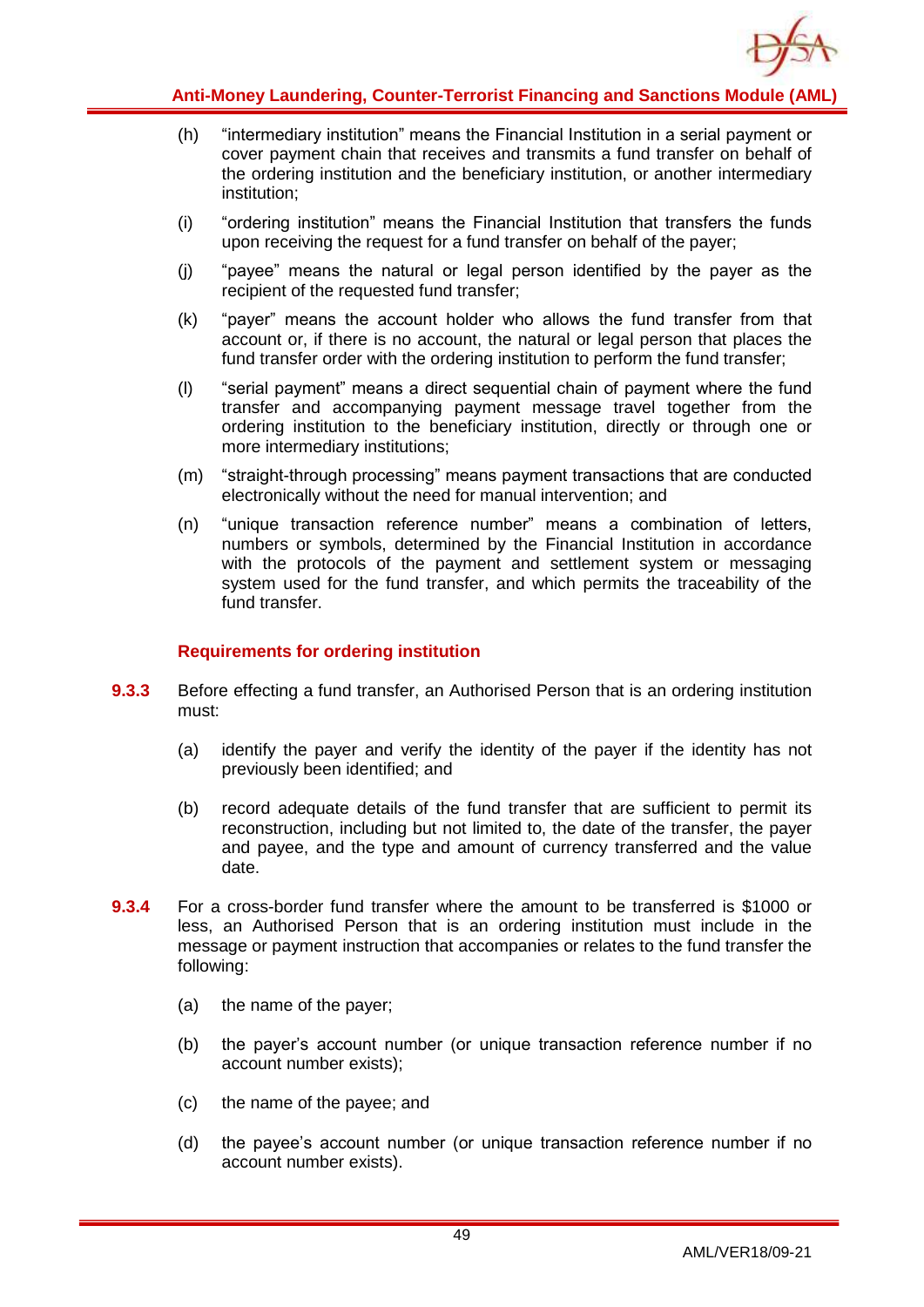

- **9.3.5** For a cross-border fund transfer where the amount to be transferred is more than \$1,000, an Authorised Person that is an ordering institution must, in addition to the information required by Rule 9.3.4, include in the message or payment instruction that accompanies or relates to the fund transfer any one of the following:
	- (a) the payer's address:
	- (b) the payer's national identity number, such as an identity card number or passport number;
	- (c) the payer's customer identification number; or
	- (d) the date and place of birth of the payer.
- **9.3.6** If several individual cross-border fund transfers from a single payer are bundled in a batch file for transmission, then, in complying with Rules 9.3.4 and 9.3.5, an Authorised Person that is an ordering institution must ensure that:
	- (a) the batch file contains the payer information required under Rule 9.3.4 and, if applicable, Rule 9.3.5;
	- (b) it has verified the payer information referred to in (a); and
	- (c) the batch file contains the payee information required under Rule 9.3.4 for each payee and that information is fully traceable in the payee's country.
- **9.3.7** For a domestic fund transfer, an Authorised Person that is an ordering institution must either:
	- (a) include in the message or payment instruction that accompanies or relates to the fund transfer the following:
		- (i) the name of the payer;
		- (ii) the payer's account number (or unique transaction reference number if no account number exists); and
		- (iii) any one of the following:
			- (A) the payer's address;
			- (B) the payer's national identity number, such as an identity card number or passport number;
			- (C) the payer's customer identification number; or
			- (D) the date and place of birth of the payer; or
	- (b) include only the payer's account number (or unique transaction reference number if no account number exists), provided that:
		- (i) those details will permit the transaction to be traced back to the payer and payee; and
		- (ii) the ordering institution must provide the payer information set out in paragraph (a) within 3 business days of a request for the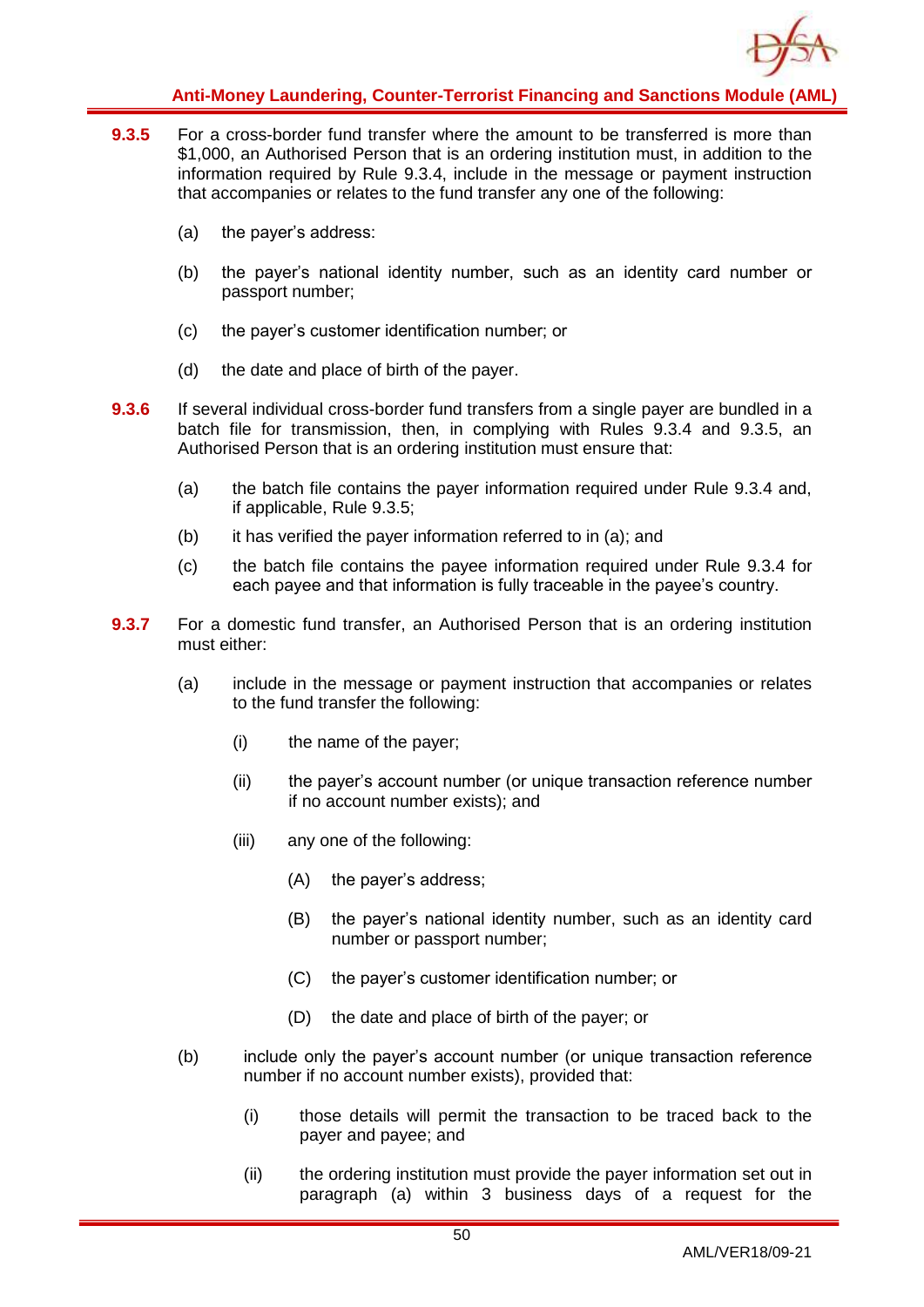

information by the beneficiary institution or the DFSA or immediately upon request of a law enforcement agency.

#### **Guidance**

The payer's address referred to in Rule 9.3.5 or 9.3.7 should be the address that the Relevant Person has verified as part of its Customer Due Diligence on the payer.

- **9.3.8** An Authorised Person that is an ordering institution must retain a record of payer and payee information it has collected under this section.
- **9.3.9** An Authorised Person that is an ordering institution must not execute a fund transfer if it is unable to comply with the requirements in Rules 9.3.3 to 9.3.8.

### **Requirements for beneficiary institution**

- **9.3.10** An Authorised Person that is a beneficiary institution must take reasonable measures, including post-event monitoring or real-time monitoring where feasible, to identify cross-border fund transfers that lack the required payer or payee information.
- **9.3.11** For a cross-border fund transfer, an Authorised Person that is a beneficiary institution must identify and verify the identity of the payee if the identity has not been previously verified.

### **Requirements for intermediary institution**

- **9.3.12** An Authorised Person that is an intermediary institution must retain all the required payer and payee information accompanying the fund transfer.
- **9.3.13** If technical limitations prevent the required payer or payee information accompanying a cross-border fund transfer from remaining with a related domestic fund transfer, an Authorised Person that is a receiving intermediary institution must maintain a record, for at least five years, of all the information received from the ordering institution or another intermediary institution.
- **9.3.14** An Authorised Person that is an intermediary institution must take reasonable measures, which are consistent with straight-through processing, to identify crossborder fund transfers that lack the required payer or payee information.

### **Systems and controls concerning fund transfers**

**9.3.15** A Relevant Person must ensure that its AML systems and controls referred to in Rule 5.2.1 include risk management policies and procedures specifying the steps to be taken if a fund transfer lacks information required under this section, including when to reject or amend a transfer and any follow-up action that is to be taken.

#### **Guidance**

The DFSA considers that concealing or removing in a fund transfer any of the information required by this section would be a breach of the requirement to ensure that the fund transfer contains accurate payer and payee information.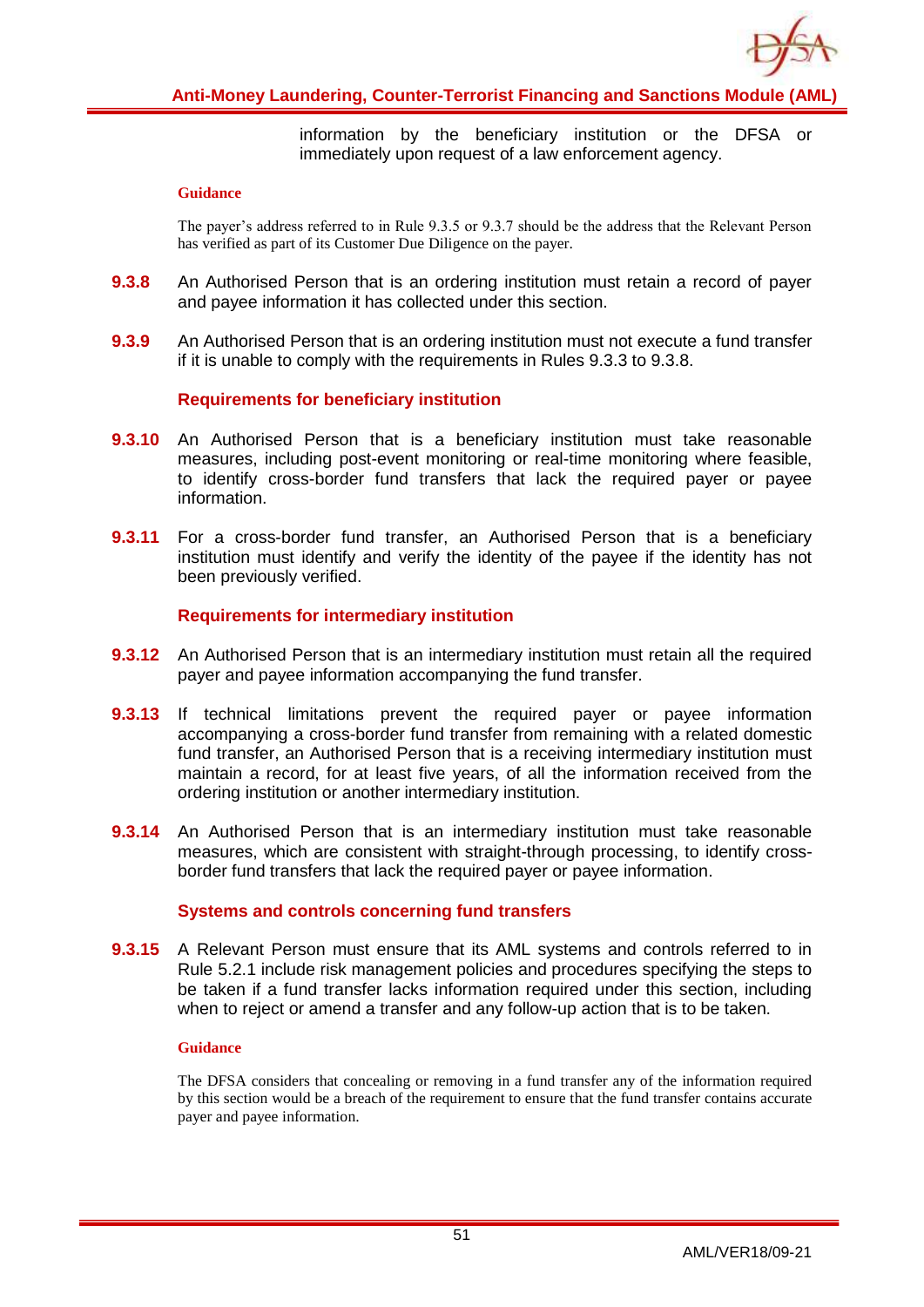## **9.4 Audit**

**9.4.1** An Authorised Person must ensure that its audit function, established under GEN Rule 5.3.13, includes regular reviews and assessments of the effectiveness of the Authorised Person's money laundering policies, procedures, systems and controls, and its compliance with its obligations in this AML module.

- 1. The review and assessment undertaken for the purposes of Rule 9.4.1 may be undertaken:
	- a. internally by the Authorised Person's internal audit function; or
	- b. by a competent firm of independent auditors or compliance professionals.
- 2. The review and assessment undertaken for the purposes of Rule 9.4.1 should cover at least the following:
	- a. sample testing of compliance with the Authorised Person's CDD arrangements;
	- b. an analysis of all notifications made to the MLRO to highlight any area where procedures or training may need to be enhanced; and
	- c. a review of the nature and frequency of the dialogue between the senior management and the MLRO.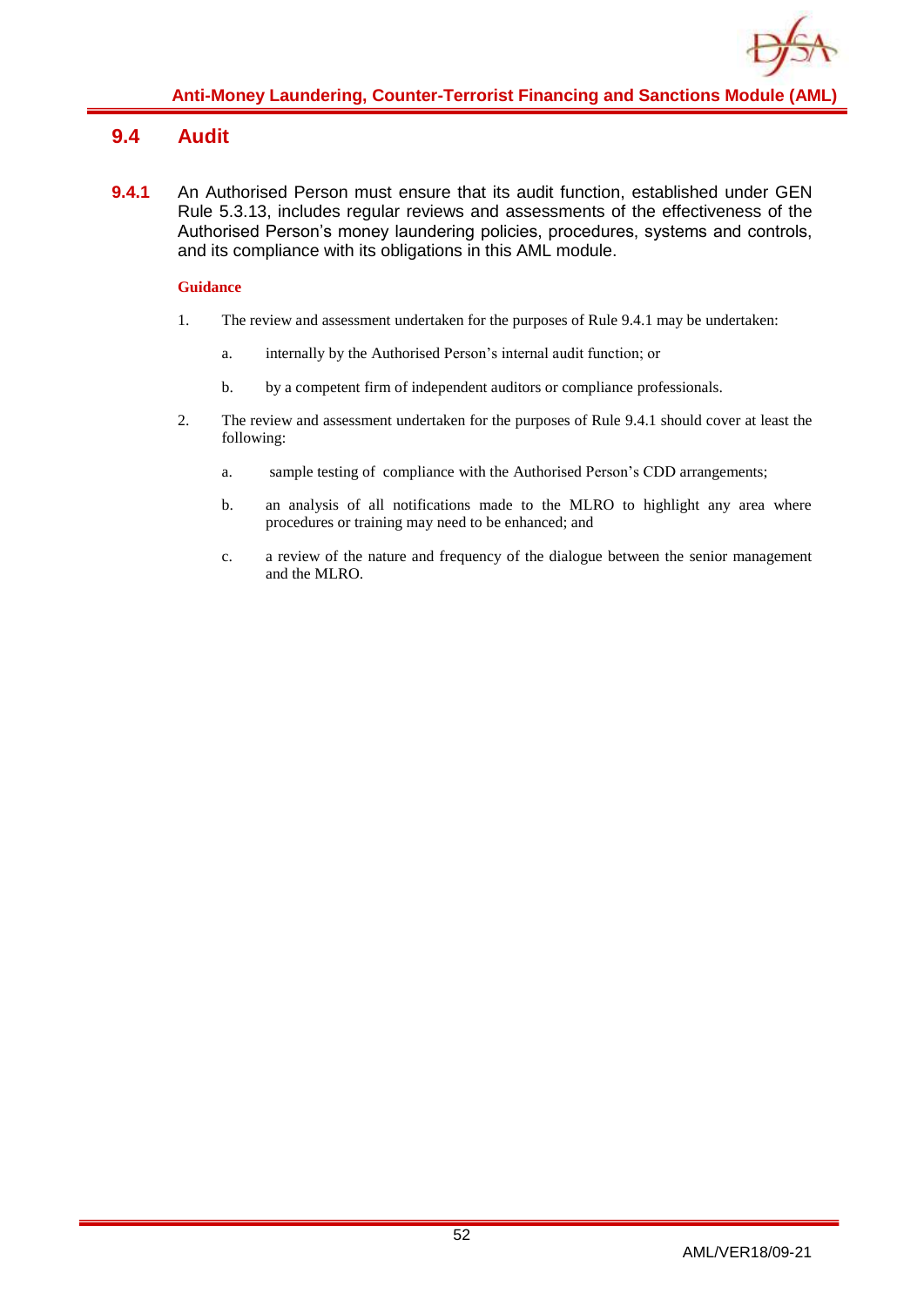

## **10 SANCTIONS AND OTHER INTERNATIONAL OBLIGATIONS**

### **10.1 Application**

[deleted]

### **10.2 Relevant United Nations resolutions and sanctions**

- **10.2.1** (1) A Relevant Person must establish and maintain effective systems and controls to ensure that on an ongoing basis it is properly informed as to, and takes reasonable measures to comply with, relevant resolutions or sanctions issued by the United Nations Security Council.
	- (2) A Relevant Person must immediately notify the DFSA when it becomes aware that it is:
		- (a) carrying on or about to carry on an activity;
		- (b) holding or about to hold money or other assets; or
		- (c) undertaking or about to undertake any other business whether or not arising from or in connection with (a) or (b);

for or on behalf of a person, where such carrying on, holding or undertaking constitutes or may constitute a contravention of a relevant sanction or resolution issued by the United Nations Security Council.

- (3) A Relevant Person must ensure that the notification stipulated in (2) above includes the following information:
	- (a) a description of the relevant activity in  $(2)$   $(a)$ ,  $(b)$  or  $(c)$ ; and
	- (b) the action proposed to be taken or that has been taken by the Relevant Person with regard to the matters specified in the notification.

- 1. In Rule 10.2.1(1), taking reasonable measures to comply with a United Nations Security Council resolution or sanction may include, for example, a Relevant Person not undertaking a transaction for or on behalf of a person or undertaking further due diligence in respect of a person.
- 2. Relevant United Nations Security Council resolutions or sanctions mentioned in Rule 10.2.1 may, among other things, relate to money laundering, terrorist financing or the financing of weapons of mass destruction or otherwise be relevant to the activities carried on by the Relevant Person. For example:
	- a. a Relevant Person should exercise due care to ensure that it does not provide services to, or otherwise conduct business with, a person engaged in money laundering, terrorist financing or the financing of weapons of mass destruction; and
	- b. an Authorised Market Institution should exercise due care to ensure that it does not facilitate fund raising activities or listings by persons engaged in money laundering or terrorist financing or financing of weapons of mass destruction.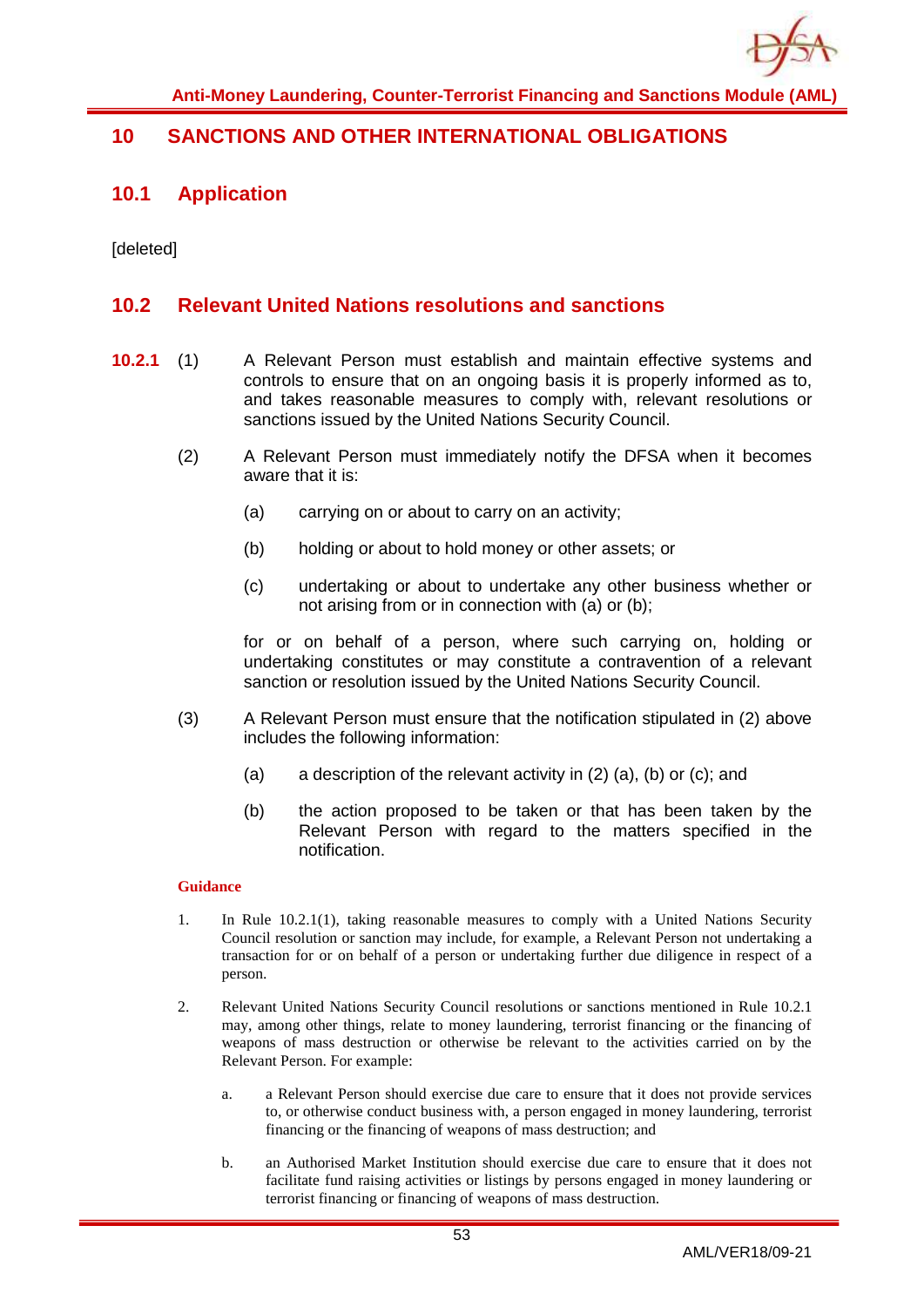

- 3. A Relevant Person should be proactive in checking for, and taking measures to comply with, relevant resolutions or sanctions issued by the United Nations Security Council. The DFSA expects Relevant Persons to perform checks on an ongoing basis against their customer databases and records for any names appearing in resolutions or sanctions issued by the United Nations Security Council as well as to monitor transactions accordingly.
- 4. A Relevant Person may use a database maintained elsewhere for an up-to-date list of resolutions and sanctions, or to perform checks of customers or transactions against that list. For example, it may wish to use a database maintained by its head office or a Group member. However, the Relevant Person retains responsibility for ensuring that its systems and controls are effective to ensure compliance with this module.
- 5. Relevant Persons should also be aware of their obligations under Cabinet Decision No. 20 of 2019, which include the obligation to check on a daily basis the sanctions lists issued by the United Nations Security Council.

# **10.3 Government, regulatory and international findings**

- **10.3.1** (1) A Relevant Person must establish and maintain systems and controls to ensure that on an ongoing basis it is properly informed as to, and takes reasonable measures to comply with, any findings, recommendations, guidance, directives, resolutions, sanctions, notices or other conclusions (each of which is referred to in this Rule as a "finding") issued by:
	- (a) the government of the U.A.E. or any government departments in the U.A.E.;
	- (b) the Central Bank of the U.A.E. or the FIU;
	- (c) FATF;
	- (d) U.A.E. enforcement agencies; and
	- (e) the DFSA,

concerning the matters in (2).

- (2) For the purposes of (1), the relevant matters are:
	- (a) arrangements for preventing money laundering, terrorist financing or the financing of weapons of mass destruction in a particular country or jurisdiction, including any assessment of material deficiency against relevant countries in adopting international standards; and
	- (b) the names of persons, groups, organisations or entities or any other body where suspicion of money laundering or terrorist financing or the financing of weapons of mass destruction exists.
- (3) For the purposes of (1), measures in a finding that a Relevant Person must comply with include, but are not limited to, measures:
	- (a) requiring specific elements of enhanced due diligence;
	- (b) requiring enhanced reporting mechanisms or systematic reporting of financial transactions;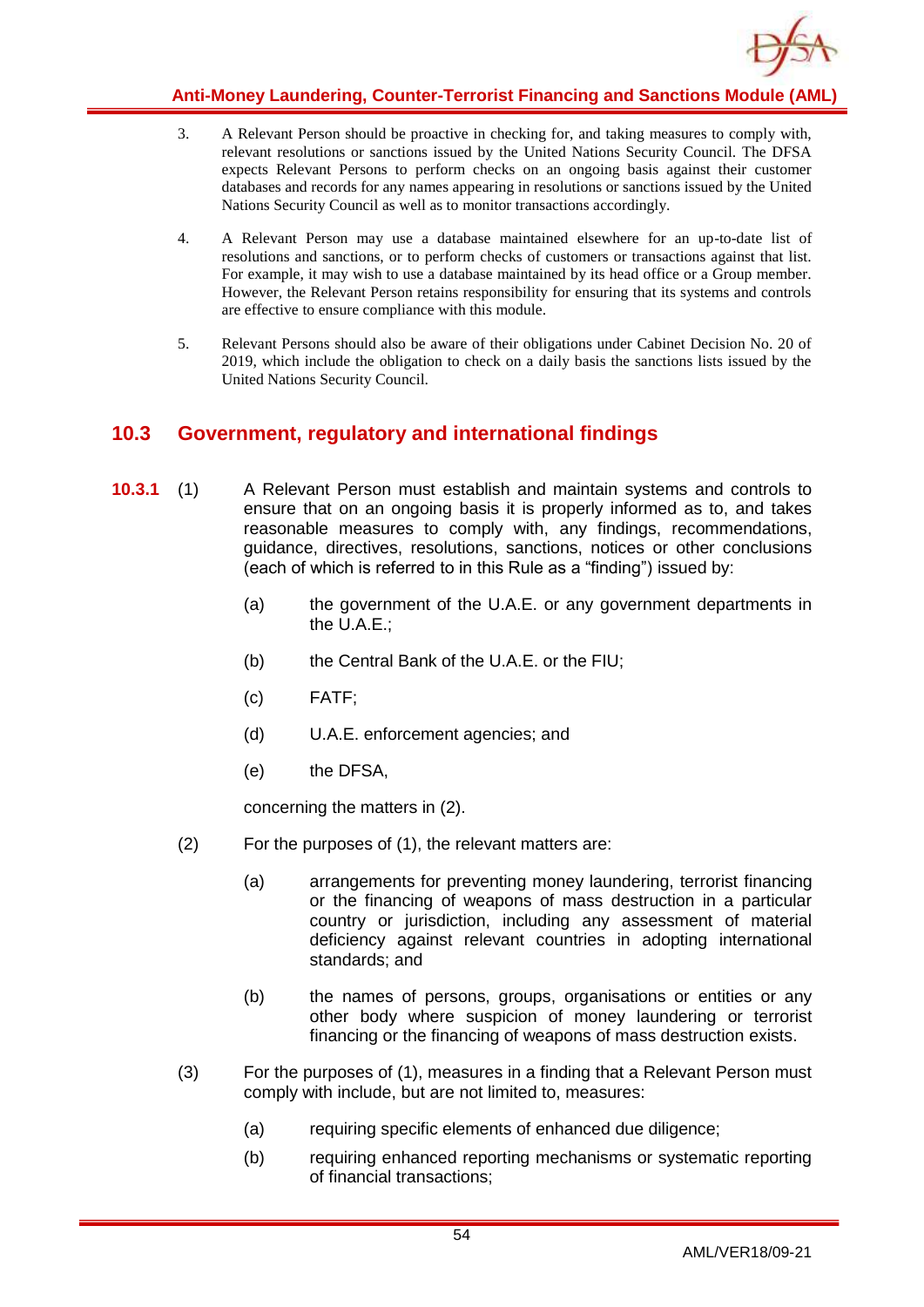

- (c) limiting business relationships or financial transactions with specified persons or persons in a specified jurisdiction;
- (d) prohibiting Relevant Persons from relying on third parties located in a specified jurisdiction to conduct customer due diligence;
- (e) requiring correspondent relationships with banks in a specified jurisdiction to be reviewed, amended or, if necessary, terminated;
- (f) prohibiting the execution of specified electronic fund transfers; or
- (g) requiring increased external audit requirements for financial groups with respect to branches and subsidiaries located in a specified jurisdiction.
- (4) A Relevant Person must immediately notify the DFSA in writing if it becomes aware of non-compliance by a person with a finding and provide the DFSA with sufficient details of the person concerned and the nature of the non-compliance.

- 1. The purpose of this Rule is to ensure that a Relevant Person takes into consideration the broad range of tools used by competent authorities and international organisations to communicate AML/CTF risks to stakeholders.
- 2. The Rule also permits the DFSA to require enhanced due diligence or other specific countermeasures to address risks identified in a specific country or jurisdiction. The DFSA may impose such countermeasures either when called upon to do so by FATF or independently of any FATF request.
- 3. Relevant Persons considering transactions or business relationships with persons located in countries or jurisdictions that have been identified as deficient, or against which the U.A.E. or the DFSA have outstanding advisories, should be aware of the background against which the assessments, or the specific recommendations have been made. These circumstances should be taken into account in respect of introduced business from such jurisdictions, and when receiving inward payments for existing customers or in respect of inter-bank transactions.
- 4. The Relevant Person's MLRO is not obliged to report all transactions from these countries or jurisdictions to the FIU if they do not qualify as suspicious under the Federal AML legislation. See chapter 13 on Suspicious Activity Reports.
- 5. Transactions with counterparties located in countries or jurisdictions which are no longer identified as deficient or have been relieved from special scrutiny (for example, taken off sources mentioned in this Guidance) may nevertheless require attention which is higher than normal.
- 6. In order to assist Relevant Persons, the DFSA will, from time to time, publish U.A.E., FATF or other findings, guidance, directives or sanctions. However, the DFSA expects a Relevant Person to take its own steps in acquiring relevant information from various available sources. For example, a Relevant Person may obtain relevant information from the consolidated list of financial sanctions in the U.A.E Cabinet, European Union Office, HM Treasury (United Kingdom) lists, and the Office of Foreign Assets Control (OFAC) of the United States Department of Treasury.
- 7. In addition, the systems and controls mentioned in Rule 10.3.1 should be established and maintained by a Relevant Person taking into account its risk assessment under chapters 5 and 6. In Rule 10.3.1, taking reasonable measures to comply with a finding may mean that a Relevant Person cannot undertake a transaction for or on behalf of a person or that it may need to undertake further due diligence in respect of such a person.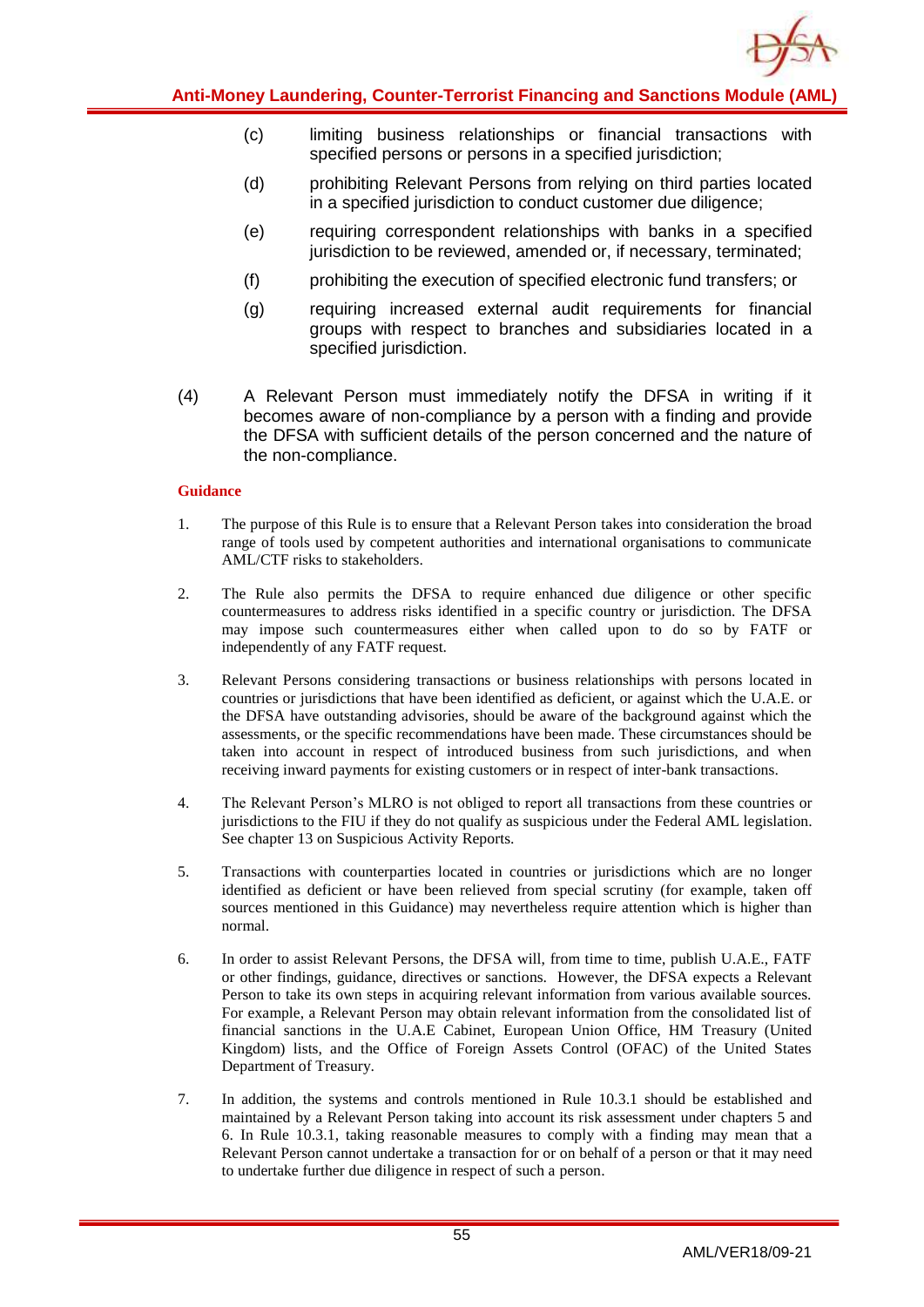

### **Anti-Money Laundering, Counter-Terrorist Financing and Sanctions Module (AML)**

- 8. A Relevant Person should be proactive in obtaining and appropriately using available national and international information, for example, suspect lists or databases from credible public or private sources with regard to money laundering, including obtaining relevant information from sources mentioned in Guidance 6 above. The DFSA encourages Relevant Persons to perform checks against their customer databases and records for any names appearing on such lists and databases as well as to monitor transactions accordingly. As set out in the Guidance after Rule 10.2.1, a Relevant Person may use a database maintained elsewhere for an up-todate list of sanctions or to conduct checks of customers or transactions against the list. However, it retains responsibility for ensuring the effectiveness of its systems and controls.
- 9. The risk of terrorists entering the financial system can be reduced if Relevant Persons apply effective AML strategies, particularly in respect of CDD. Relevant Persons should assess which countries carry the highest risks and should conduct an analysis of transactions from countries or jurisdictions known to be a source of terrorist financing.
- 10. The DFSA may require Relevant Persons to take any special measures it may prescribe with respect to certain types of transactions or accounts where the DFSA reasonably believes that any of the above may pose a money laundering risk to the DIFC.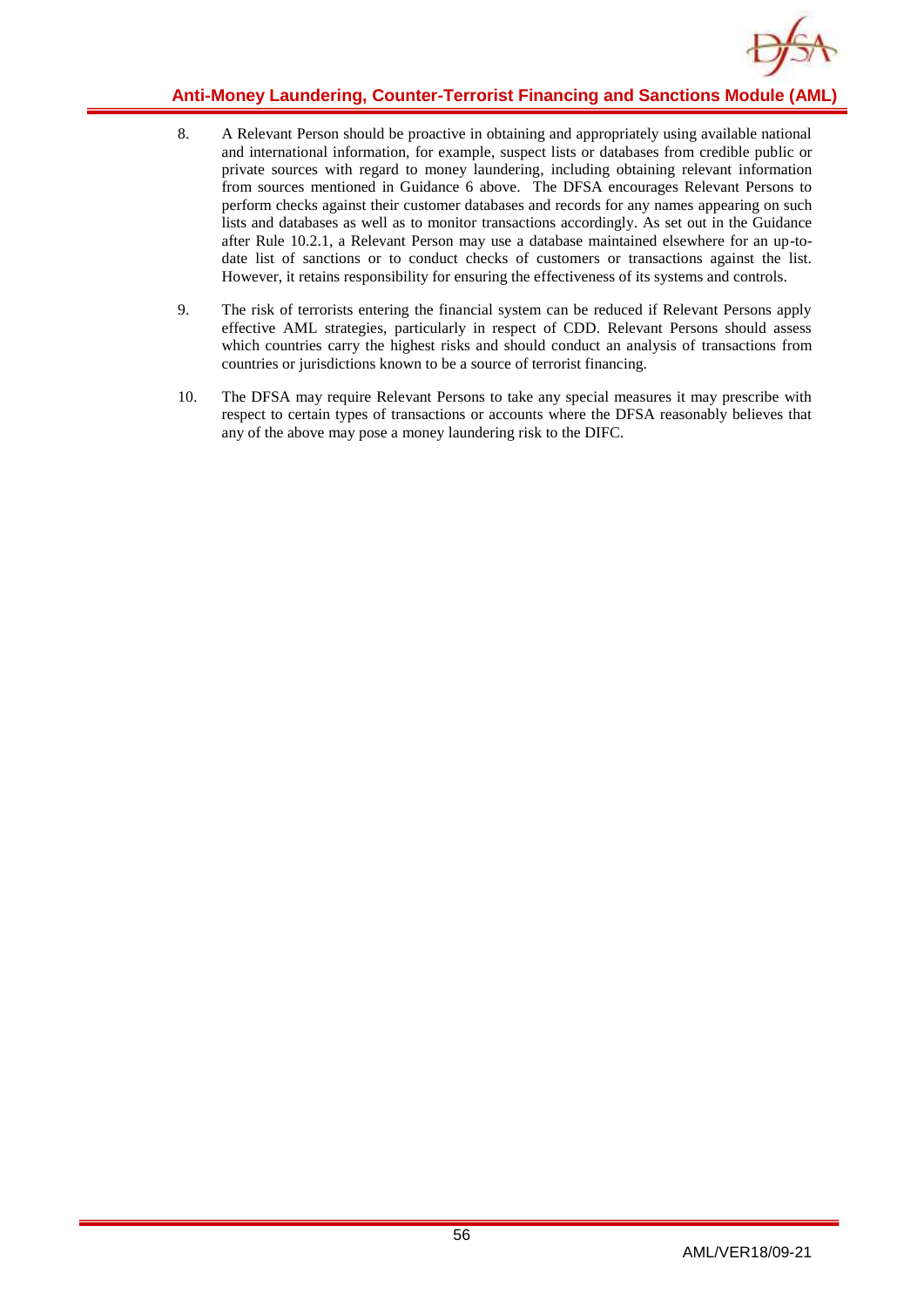

# **11 MONEY LAUNDERING REPORTING OFFICER**

## **11.1 Application**

[deleted]

# **11.2 Appointment of a MLRO**

- **11.2.1** (1) A Relevant Person must appoint an individual as MLRO, with responsibility for implementation and oversight of its compliance with the Rules in this module, who is suitable to perform the role and has an appropriate level of seniority and independence to act in the role.
	- (2) The MLRO in (1) and Rule 11.2.5 must be resident in the U.A.E, except in the case of the MLRO for a Registered Auditor.
- **11.2.2** The individual appointed as the MLRO of a Representative Office must be the same individual who holds the position of Principal Representative of that Representative Office.

### **Guidance**

- 1. Authorised Firms are reminded that under GEN Rule 7.5.1, the MLRO function is a mandatory appointment. For the avoidance of doubt, the individual appointed as the MLRO of an Authorised Firm, other than a Representative Office, is the same individual who holds the Licensed Function of Money Laundering Reporting Officer of that Authorised Firm. Authorised Firms are also reminded that the guidance under GEN Rule 7.5.2 sets out the grounds under which the DFSA will determine whether to grant a waiver from the residence requirements for an MLRO. The same guidance would apply by analogy to other Relevant Persons seeking a waiver from the MLRO residence requirements.
- 2. The individual appointed as the MLRO of an Authorised Market Institution is the same individual who holds the position of Money Laundering Reporting Officer of that Authorised Market Institution under the relevant AMI Rule.
- **11.2.3** An Authorised Firm, other than a Representative Office, must appoint an individual to act as a deputy MLRO of the Authorised Firm to fulfil the role of the MLRO in his absence.
- **11.2.4** A Relevant Person's MLRO must deal with the DFSA in an open and co-operative manner and must disclose appropriately any information of which the DFSA would reasonably be expected to be notified.

- 1. The individual appointed as the deputy MLRO of an Authorised Firm need not apply for Authorised Individual status for performing the Licensed Function of Money Laundering Reporting Officer, subject to Rules in GEN section 11.6.
- 2. A Relevant Person other than an Authorised Firm should make adequate arrangements to ensure that it remains in compliance with this module in the event that its MLRO is absent. Adequate arrangements would include appointing a temporary MLRO for the period of the MLRO's absence or making sure that the Relevant Person's AML systems and controls allow it to continue to comply with these Rules when the MLRO is absent.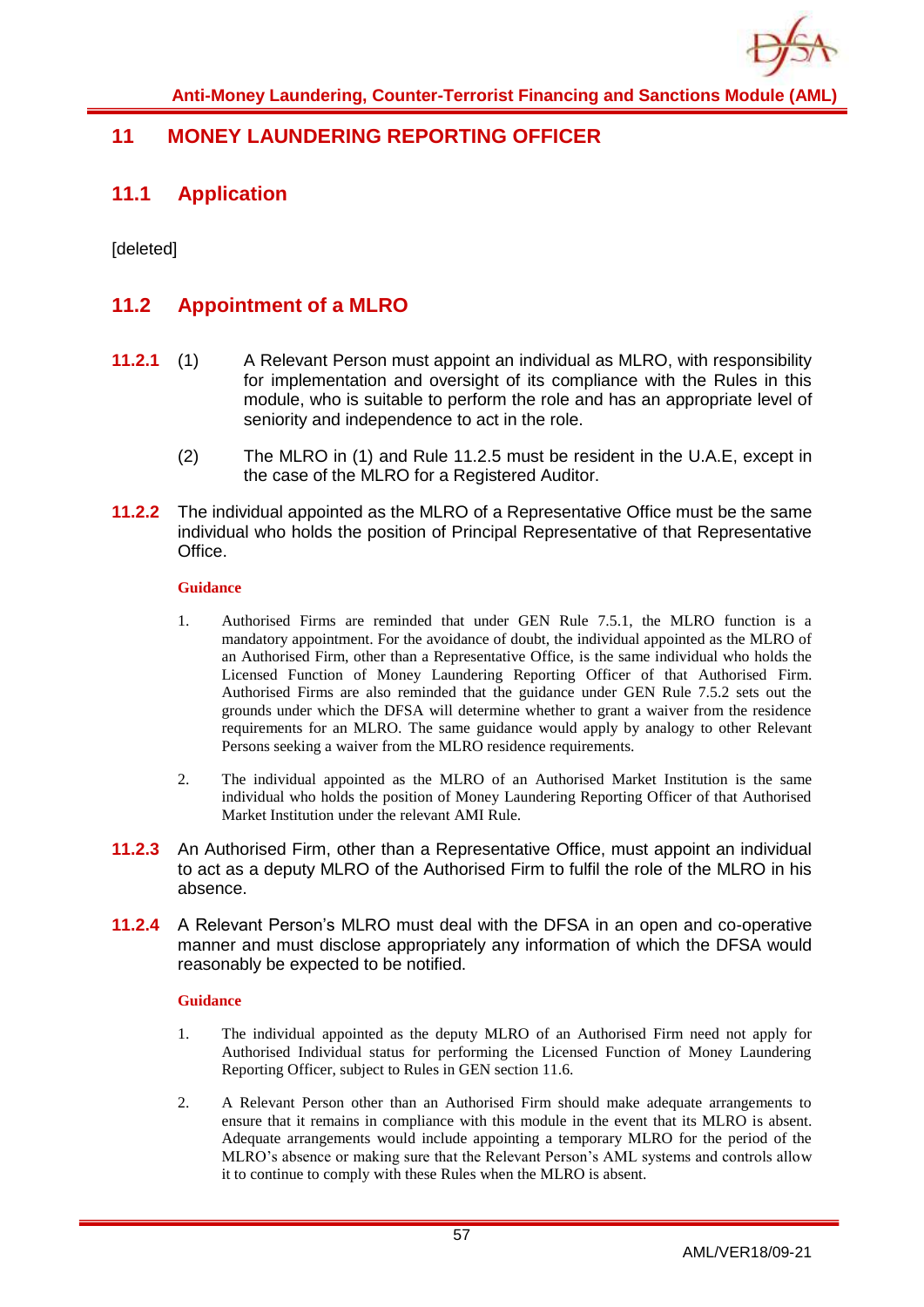

**11.2.5** A Relevant Person may outsource the role of MLRO to an individual outside the Relevant Person provided that the relevant individual under the outsourcing agreement is and remains suitable to perform the MLRO role.

#### **Guidance**

Where a Relevant Person outsources specific AML tasks of its MLRO to another individual or a third party provider, including within a corporate Group, the Relevant Person remains responsible for ensuring compliance with the responsibilities of the MLRO. The Relevant Person should satisfy itself of the suitability of anyone who acts for it.

## **11.3 Qualities of a MLRO**

- **11.3.1** A Relevant Person must ensure that its MLRO has:
	- (a) direct access to its senior management;
	- (b) sufficient resources including, if necessary, an appropriate number of appropriately trained Employees to assist in the performance of his duties in an effective, objective and independent manner;
	- (c) a level of seniority and independence within the Relevant Person to enable him to act on his own authority; and
	- (d) timely and unrestricted access to information sufficient to enable him to carry out his responsibilities in Rule 11.4.1.

### **Guidance**

The DFSA considers that a Relevant Person will need to consider this Rule when appointing an outsourced MLRO. Any external MLRO that is appointed will need to have the actual or effective level of seniority that the role requires.

# **11.4 Responsibilities of a MLRO**

- **11.4.1** A Relevant Person must ensure that its MLRO implements and has oversight of and is responsible for the following matters:
	- (a) the day-to-day operations for compliance by the Relevant Person with its AML policies, procedures, systems and controls;
	- (b) acting as the point of contact to receive notifications from the Relevant Person's Employees under Rule 13.2.2;
	- (c) taking appropriate action under Rule 13.3.1 following the receipt of a notification from an Employee ;
	- (d) making Suspicious Activity Reports in accordance with Federal AML legislation;
	- (e) acting as the point of contact within the Relevant Person for competent U.A.E. authorities and the DFSA regarding money laundering issues;
	- (f) responding promptly to any request for information made by competent U.A.E. authorities or the DFSA;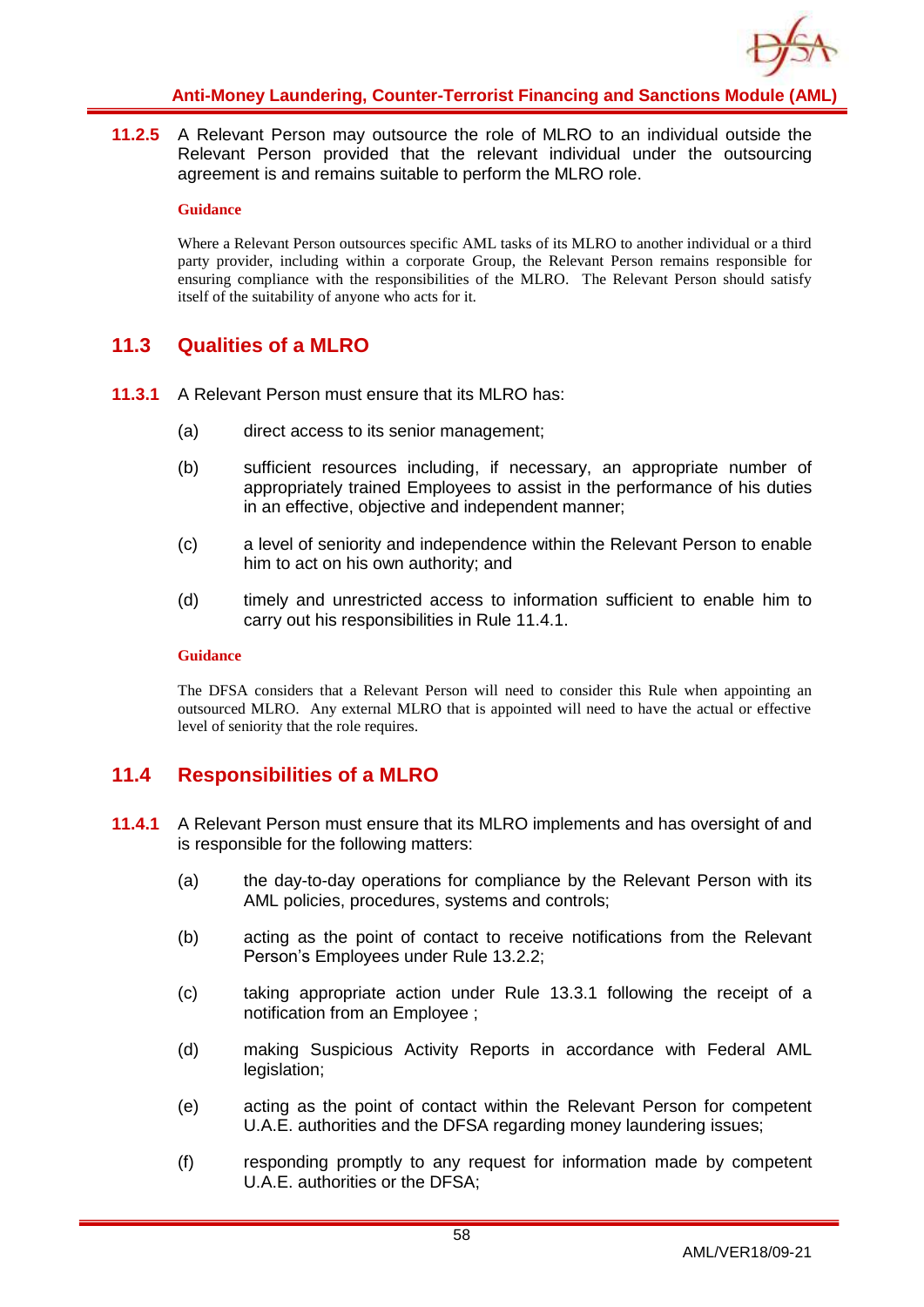

- (g) receiving and acting upon any relevant findings, recommendations, guidance, directives, resolutions, sanctions, notices or other conclusions described in chapter 10; and
- (h) establishing and maintaining an appropriate money laundering training programme and adequate awareness arrangements under chapter 12.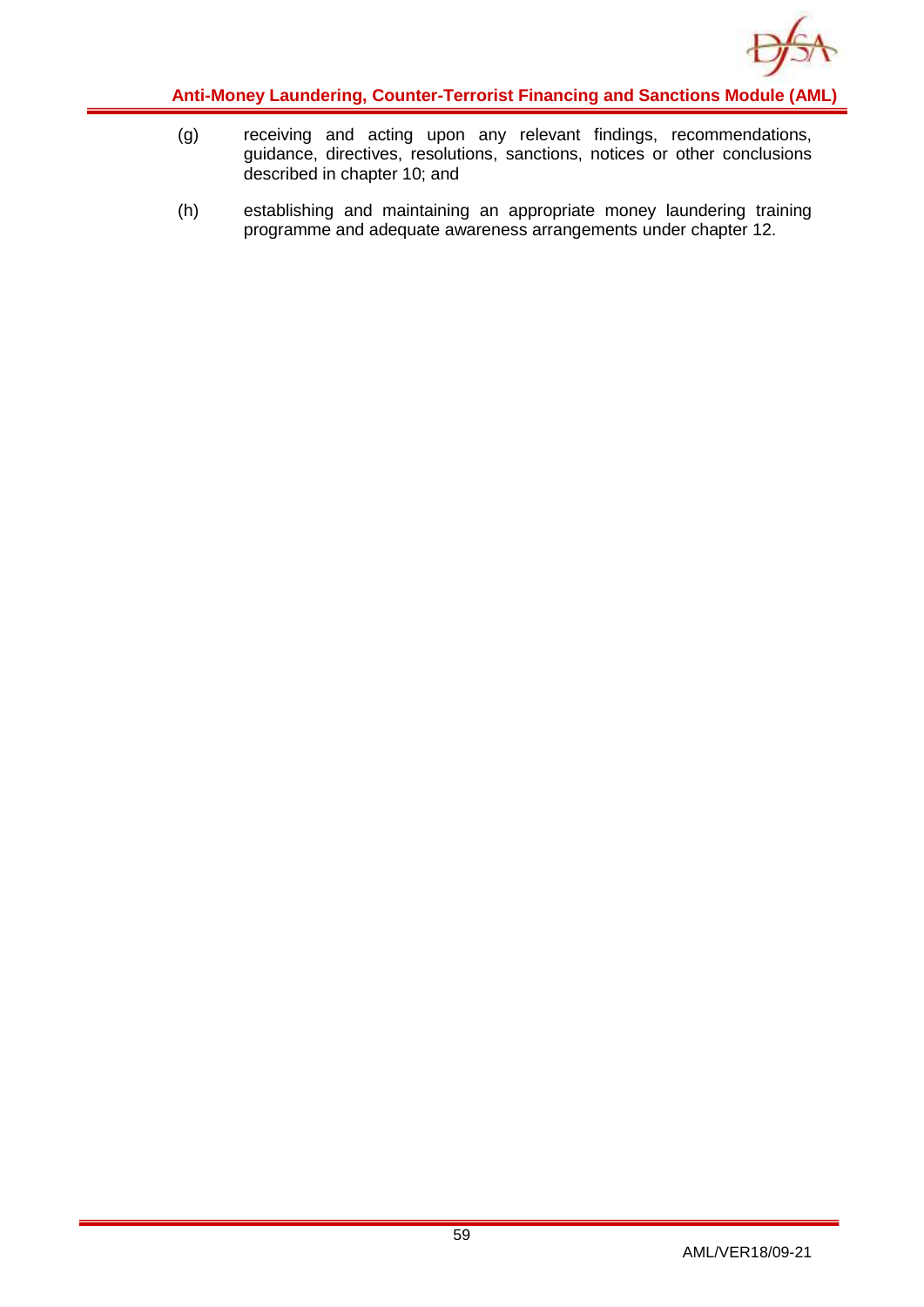

# **12 AML TRAINING AND AWARENESS**

### **12.1 Training and awareness**

- **12.1.1** A Relevant Person must
	- (a) provide AML training to all relevant Employees at appropriate and regular intervals;
	- (b) ensure that its AML training enables its Employees to:
		- (i) understand the relevant legislation relating to money laundering, including Federal AML legislation;
		- (ii) understand its policies, procedures, systems and controls related to money laundering and any changes to these;
		- (iii) recognise and deal with transactions and other activities which may be related to money laundering;
		- (iv) understand the types of activity that may constitute suspicious activity in the context of the business in which an Employee is engaged and that may warrant a notification to the MLRO under Rule 13.2.2;
		- (v) understand its arrangements regarding the making of a notification to the MLRO under Rule 13.2.2;
		- (vi) be aware of the prevailing techniques, methods and trends in money laundering relevant to the business of the Relevant Person;
		- (vii) understand the roles and responsibilities of Employees in combating money laundering, including the identity and responsibility of the Relevant Person's MLRO and deputy, where applicable; and
		- (viii) understand the relevant findings, recommendations, guidance, directives, resolutions, sanctions, notices or other conclusions described in chapter 10; and
	- (c) ensure that its AML training:
		- (i) is appropriately tailored to the Relevant Person's activities, including its products, services, customers, distribution channels, business partners, level and complexity of its transactions; and
		- (ii) indicates the different levels of money laundering risk and vulnerabilities associated with the matters in (c)(i).

- 1. The DFSA considers it appropriate that all new relevant Employees of a Relevant Person be given appropriate AML training as soon as reasonably practicable after commencing employment with the Relevant Person.
- 2. Relevant Persons should take a risk-based approach to AML training. The DFSA considers that AML training should be provided by a Relevant Person to each of its relevant Employees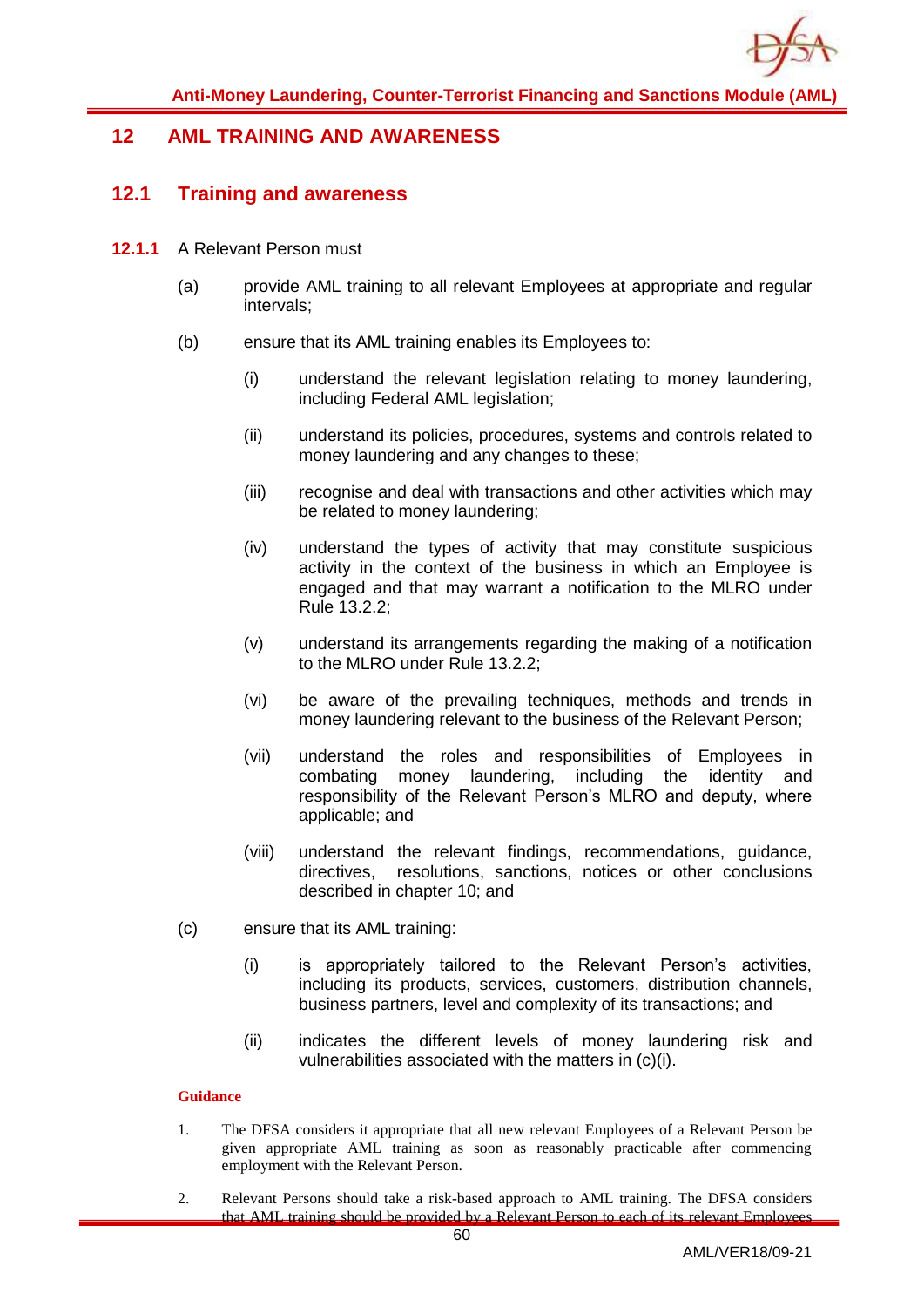

at intervals appropriate to the role and responsibilities of the Employee. In the case of an Authorised Firm the DFSA expects that training should be provided to each relevant Employee at least annually.

- 3. The manner in which AML training is provided by a Relevant Person need not be in a formal classroom setting, rather it may be via an online course or any other similarly appropriate manner.
- 4. A relevant Employee would include a member of the senior management or operational staff, any Employee with customer contact or which handles or may handle customer monies or assets, and any other Employee who might otherwise encounter money laundering in the business.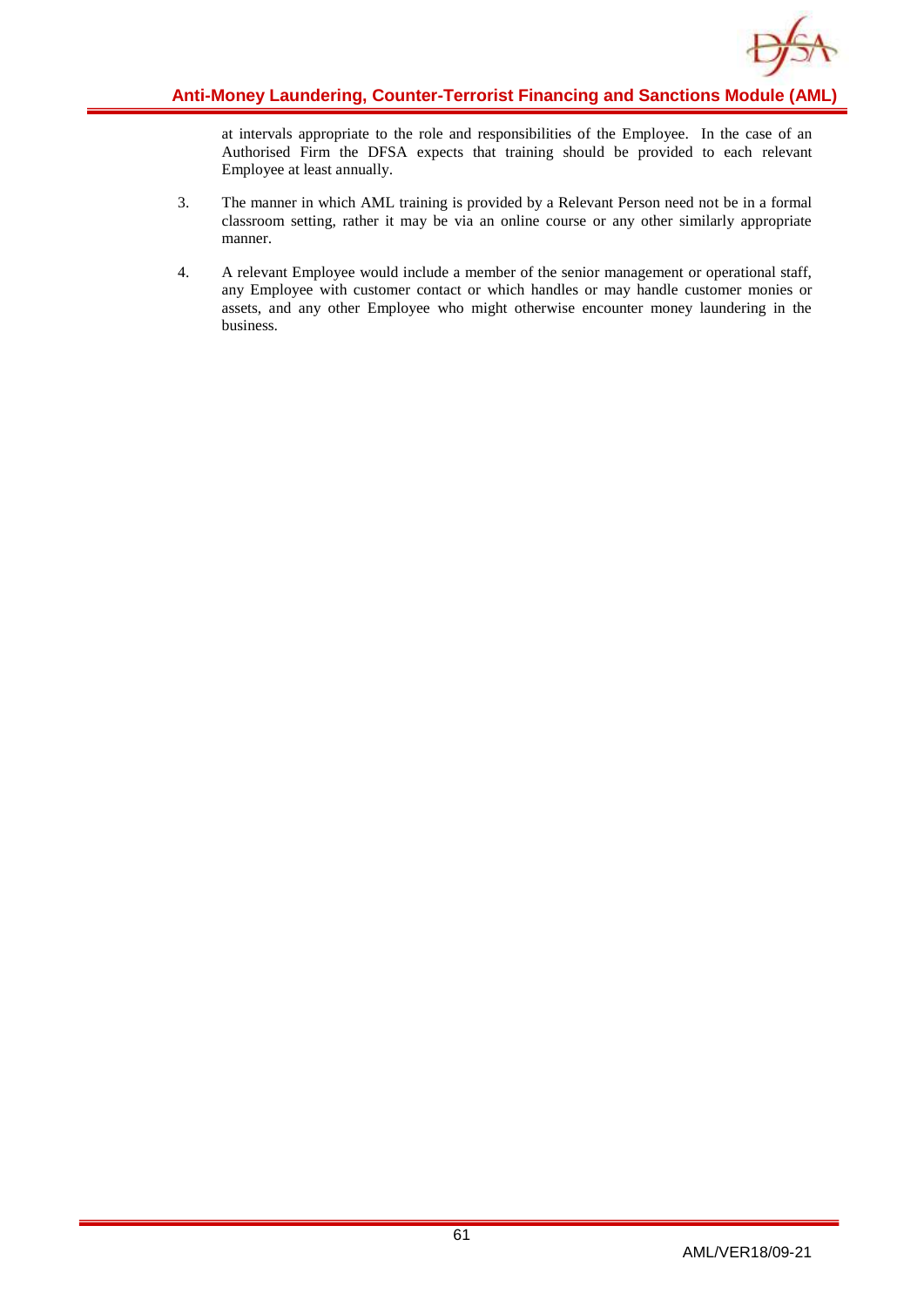

## **13 SUSPICIOUS ACTIVITY REPORTS**

### **13.1 Application and definitions**

- **13.1.1** [deleted]
- **13.1.2** In this chapter, "money laundering" and "terrorist financing" mean the criminal offences defined in the Federal AML legislation.

## **13.2 Internal reporting requirements**

- **13.2.1** A Relevant Person must establish and maintain policies, procedures, systems and controls in order to monitor and detect suspicious activity or transactions in relation to potential money laundering or terrorist financing.
- **13.2.2** A Relevant Person must have policies, procedures, systems and controls to ensure that whenever any Employee, acting in the ordinary course of his employment, either:
	- (a) knows;
	- (b) suspects; or
	- (c) has reasonable grounds for knowing or suspecting;

that a person is engaged in or attempting money laundering or terrorist financing, that Employee promptly notifies the Relevant Person's MLRO and provides the MLRO with all relevant details.

- 1. Circumstances that might give rise to suspicion or reasonable grounds for suspicion include:
	- a. Transactions which have no apparent purpose, which make no obvious economic sense, or which are designed or structured to avoid detection;
	- b. Transactions requested by a person without reasonable explanation, which are out of the ordinary range of services normally requested or are outside the experience of a Relevant Person in relation to a particular customer;
	- c. where the size or pattern of transactions, without reasonable explanation, is out of line with any pattern that has previously emerged or are deliberately structured to avoid detection;
	- d. where a customer refuses to provide the information requested without reasonable explanation;
	- e. where a customer who has just entered into a business relationship uses the relationship for a single transaction or for only a very short period of time;
	- f. an extensive use of offshore accounts, companies or structures in circumstances where the customer's economic needs do not support such requirements;
	- g. unnecessary routing of funds through third party accounts; or
	- h. unusual transactions without an apparently profitable motive.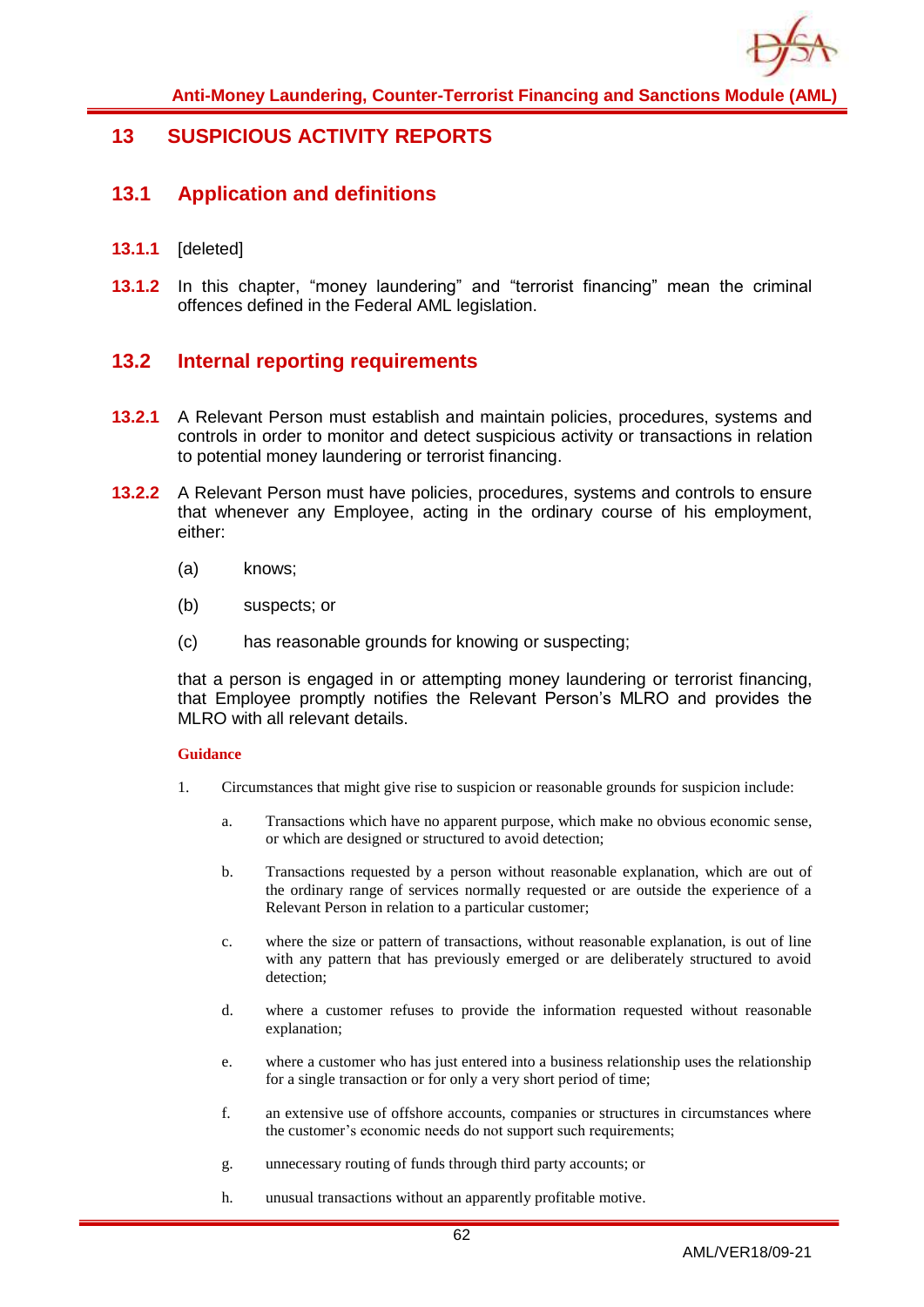

- 2. The requirement for Employees to notify the Relevant Person's MLRO should include situations when no business relationship was developed because the circumstances were suspicious.
- 3. A Relevant Person may allow its Employees to consult with their line managers before sending a report to the MLRO. The DFSA would expect that such consultation does not prevent making a report whenever an Employee has stated that he has knowledge, suspicion or reasonable grounds for knowing or suspecting that a person may be involved in money laundering. Whether or not an Employee consults with his line manager or other Employees, the responsibility remains with the Employee to decide for himself whether a notification to the MLRO should be made.
- 4. An Employee, including the MLRO, who considers that a person is engaged in or engaging in activity that he knows or suspects to be suspicious would not be expected to know the exact nature of the criminal offence or that the particular funds were definitely those arising from the crime of money laundering or terrorist financing.
- 5. CDD measures form the basis for recognising suspicious activity. Sufficient guidance must therefore be given to the Relevant Person's Employees to enable them to form a suspicion or to recognise when they have reasonable grounds to suspect that money laundering or terrorist financing is taking place. This should involve training that will enable relevant Employees to seek and assess the information that is required for them to judge whether a person is involved in suspicious activity related to money laundering or terrorist financing.
- 6. A transaction that appears unusual is not necessarily suspicious. Even customers with a stable and predictable transaction profile will have periodic transactions that are unusual for them. Many customers will, for perfectly good reasons, have an erratic pattern of transactions or account activity. So the unusual is, in the first instance, only a basis for further inquiry, which may in turn require judgement as to whether it is suspicious. A transaction or activity may not be suspicious at the time, but if suspicions are raised later, an obligation to report then arises.
- 7. Effective CDD measures may provide the basis for recognising unusual and suspicious activity. Where there is a customer relationship, suspicious activity will often be one that is inconsistent with a customer's known legitimate activity, or with the normal business activities for that type of account or customer. Therefore, the key to recognising 'suspicious activity' is knowing enough about the customer and the customer's normal expected activities to recognise when their activity is abnormal.
- 8. A Relevant Person may consider implementing policies and procedures whereby disciplinary action is taken against an Employee who fails to notify the Relevant Person's MLRO.

# **13.3 Suspicious activity report**

- **13.3.1** A Relevant Person must ensure that where the Relevant Person's MLRO receives a notification under Rule 13.2.2, the MLRO, without delay:
	- (a) inquires into and documents the circumstances in relation to which the notification made under Rule 13.2.2 was made;
	- (b) determines whether in accordance with Federal AML legislation a Suspicious Activity Report must be made to the FIU and documents such determination;
	- (c) if required, makes a Suspicious Activity Report to the FIU as soon as practicable; and
	- (d) notifies the DFSA of the making of such Suspicious Activity Report immediately following its submission to the FIU.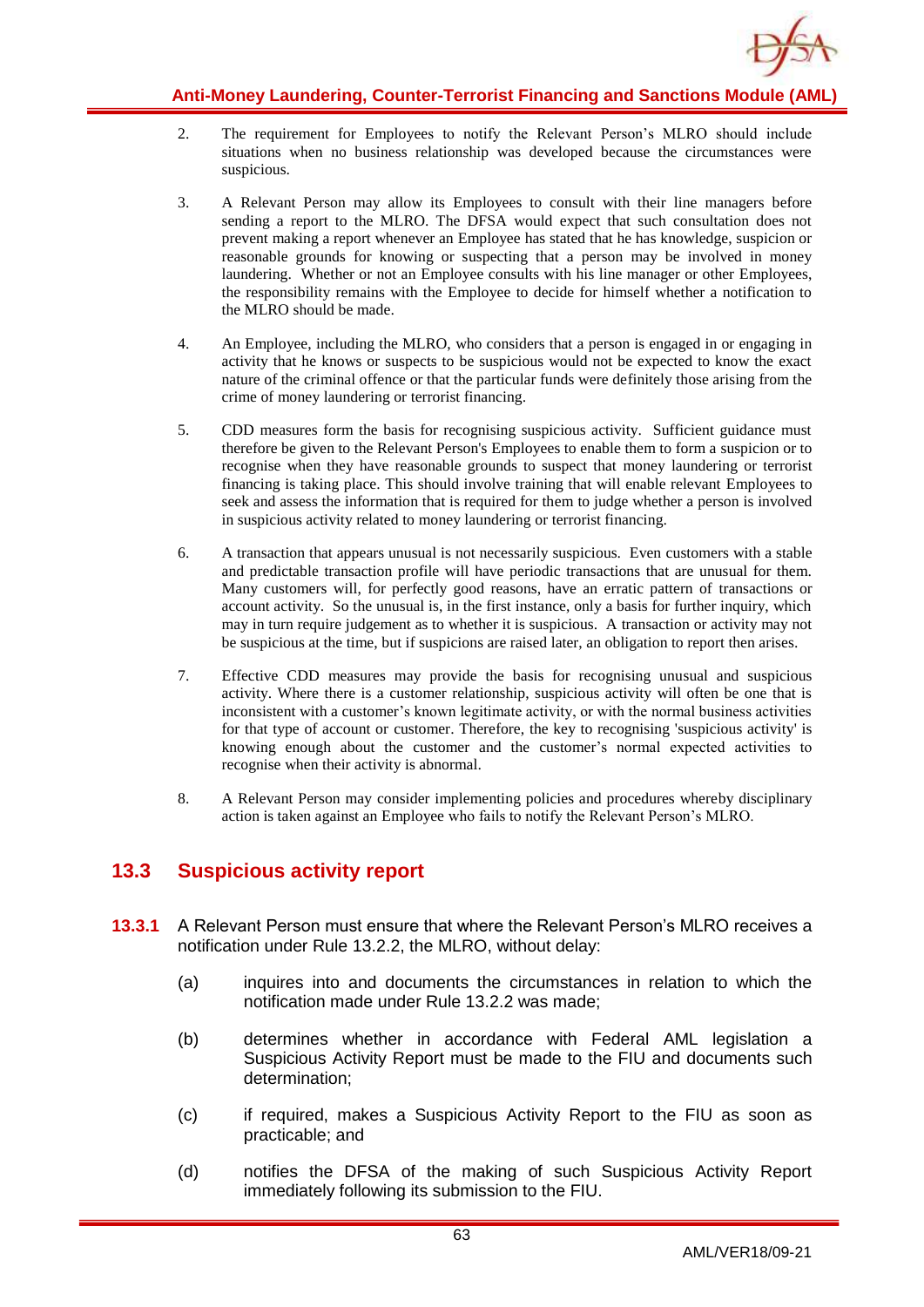

- **13.3.2** Where, following a notification to the MLRO under 13.2.2, no Suspicious Activity Report is made, a Relevant Person must record the reasons for not making a Suspicious Activity Report.
- **13.3.3** A Relevant Person must ensure that if the MLRO decides to make a Suspicious Activity Report, his decision is made independently and is not subject to the consent or approval of any other person.

- 1. Relevant Persons are reminded that the failure to report suspicions of money laundering or terrorist financing may constitute a criminal offence that is punishable under the laws of the State.
- 2. SARs under Federal AML legislation should be sent to the FIU via the FIU's electronic system or by other means approved by the FIU.
- 3. In the preparation of a SAR, if a Relevant Person knows or assumes that the funds which form the subject of the report do not belong to a customer but to a third party, this fact and the details of the Relevant Person's proposed course of further action in relation to the case should be included in the report.
- 4. If a Relevant Person has reported a suspicion to the FIU, it must in accordance with the Federal AML legislation provide any additional information requested by the FIU. The FIU may instruct the Relevant Person on how to continue its business relationship, including effecting any transaction with a person. If the customer in question expresses his wish to move the funds before the Relevant Person receives instruction from the FIU on how to proceed, the Relevant Person should immediately contact the FIU for further instructions.

# **13.4 Tipping-off**

### **Guidance**

- 1. Relevant Persons are reminded that in accordance with Federal AML legislation, Relevant Persons or any of their Employees must not disclose, directly or indirectly, to the Customer or to any other person that they have reported, or are intending to report, a suspicious transaction. They also must not disclose information contained in an SAR or the fact that a suspicious transaction is being investigated.
- 2. If a Relevant Person reasonably believes that performing CDD measures will tip-off a customer or potential customer, it may choose not to pursue that process and should file a SAR. Relevant Persons should ensure that their Employees are aware of and sensitive to these issues when considering the CDD measures.

# **13.5 Freezing assets**

#### **Guidance**

The DFSA has power under the Regulatory Law to restrict an Authorised Person from disposing of or transferring property including, for example, assets or other funds suspected of relating to money laundering. It may also apply to the Court for an order restraining a person from transferring or disposing of any assets suspected of relating to money laundering. In cases involving suspected money laundering, the DFSA will usually take such action in co-ordination with the FIU.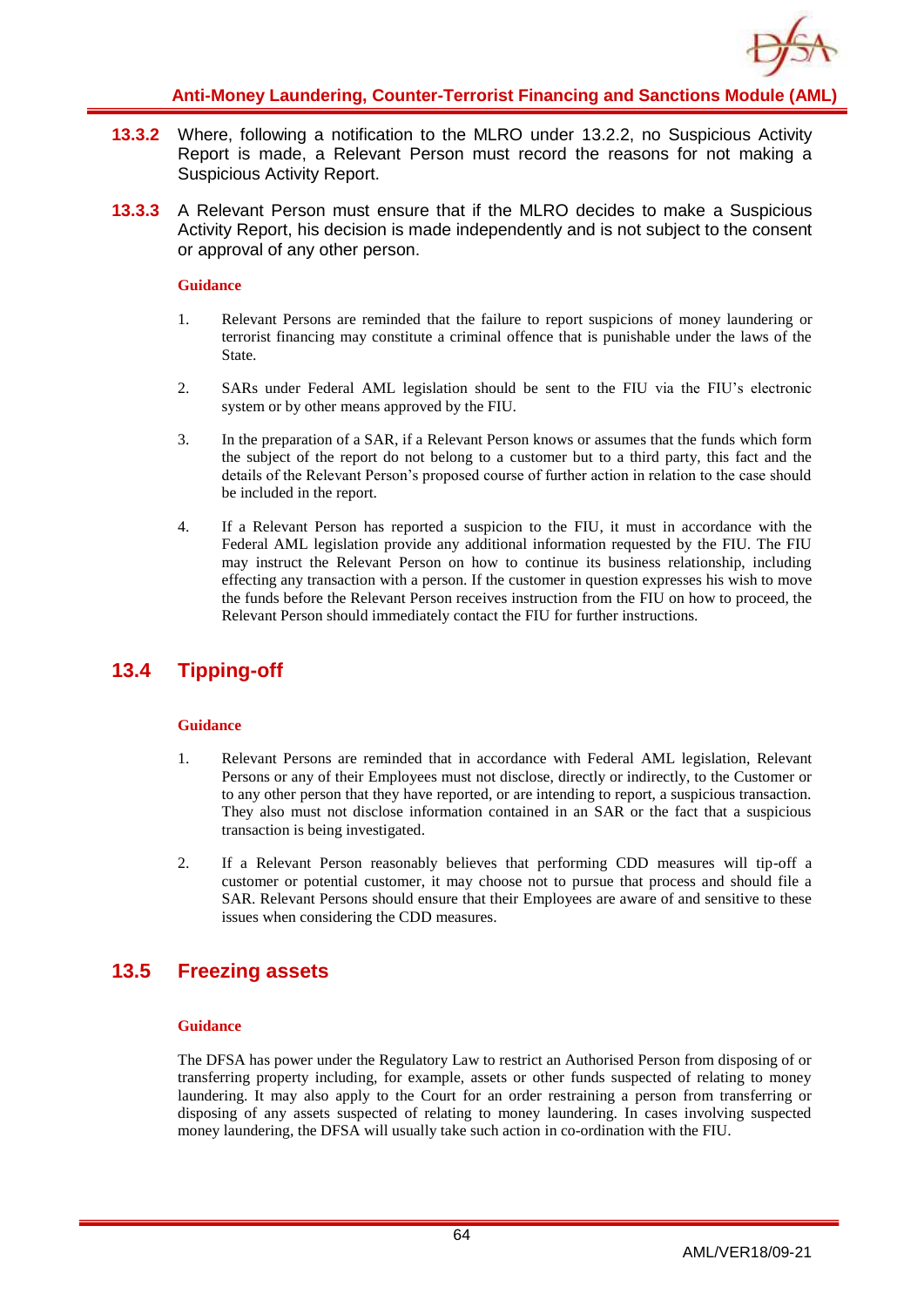

# **14 GENERAL**

## **14.1 Groups, branches and subsidiaries**

- **14.1.1** (1) A Relevant Person which is a DIFC entity must ensure that its policies, procedures, systems and controls required by Rule 5.2.1 apply to:
	- (a) any of its branches or Subsidiaries; and
	- (b) any of its Group entities in the DIFC.
	- (2) Where the anti-money laundering requirements in another jurisdiction differ from those in the DIFC, the Relevant Person must require its branch or Subsidiary in that jurisdiction to apply the higher of the two standards, to the extent permitted by the law of that jurisdiction.
	- (3) Where the law of another jurisdiction does not permit the implementation of policies, procedures, systems and controls that are equivalent to or higher than those that apply to the Relevant Person in the DIFC, the Relevant Person must:
		- (a) inform the DFSA in writing; and
		- (b) apply appropriate additional measures to manage the money laundering risks posed by the relevant branch or Subsidiary.

### **Guidance**

A Relevant Person which is a DIFC entity should conduct a periodic review to verify that any branch or Subsidiary operating in another jurisdiction is in compliance with the obligations imposed under these Rules.

### **14.1.2** A Relevant Person must:

- (a) communicate the policies and procedures which it establishes and maintains in accordance with these Rules to its Group entities, branches and Subsidiaries; and
- (b) document the basis for its satisfaction that the requirement in Rule 14.1.1(2) is met.

### **Guidance**

In relation to an Authorised Firm, if the DFSA is not satisfied in respect of AML compliance of its branches and Subsidiaries in a particular jurisdiction, it may take action, including making it a condition on the Authorised Firm's Licence that it must not operate a branch or Subsidiary in that jurisdiction.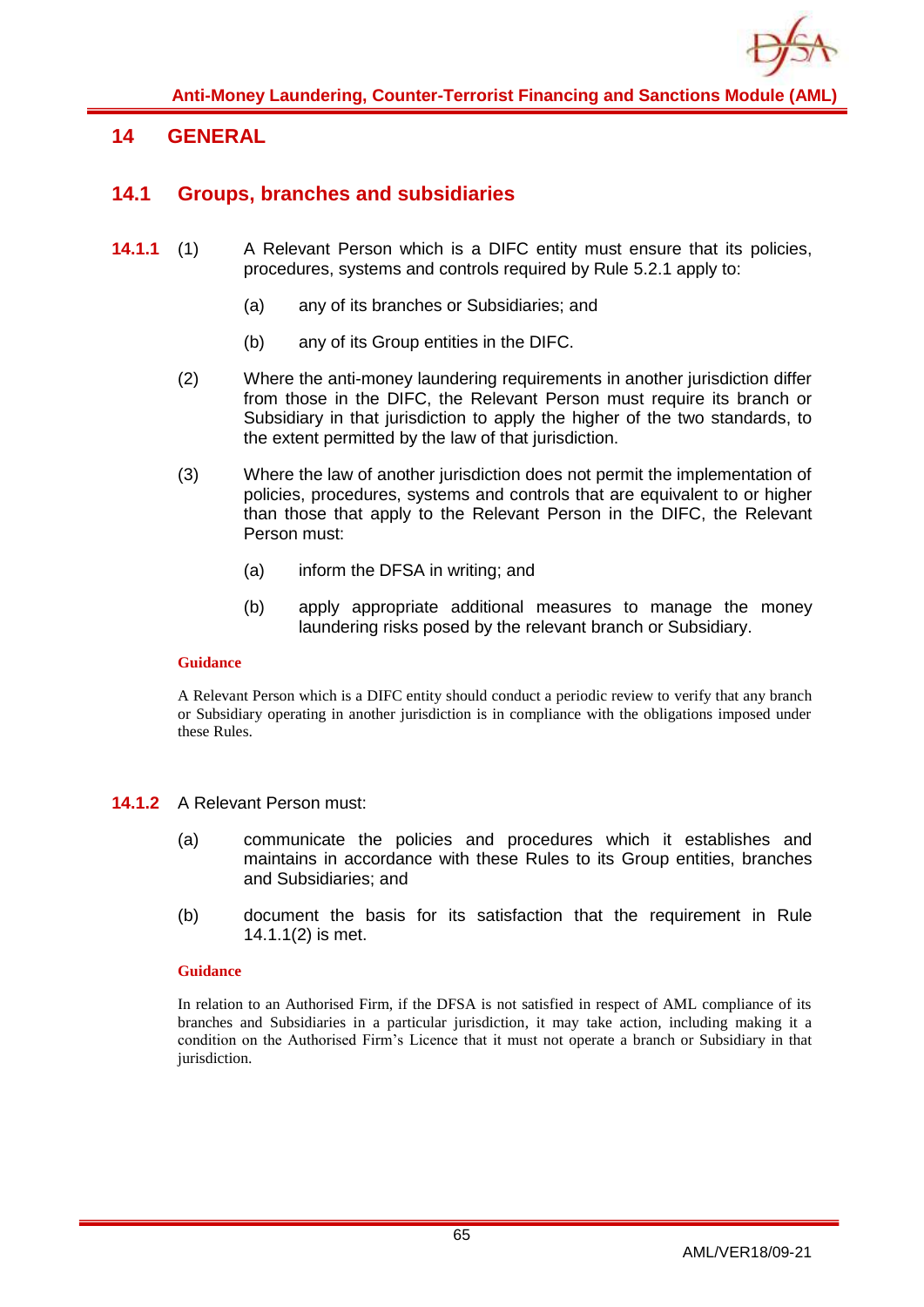

## **14.2 Group policies**

- **14.2.1** A Relevant Person which is part of a Group must ensure that it:
	- (a) has developed and implemented policies and procedures for the sharing of information between Group entities, including the sharing of information relating to Customer Due Diligence and money laundering risks;
	- (b) has in place adequate safeguards on the confidentiality and use of information exchanged between Group entities, including consideration of relevant data protection legislation;
	- (c) remains aware of the money laundering risks of the Group as a whole and of its exposure to the Group and takes active steps to mitigate such risks;
	- (d) contributes to a Group-wide risk assessment to identify and assess money laundering risks for the Group; and
	- (e) provides its Group-wide compliance, audit and AML functions with customer account and transaction information from branches and subsidiaries when necessary for AML purposes.

## **14.3 Notifications**

- **14.3.1** A Relevant Person must inform the DFSA in writing as soon as possible if, in relation to its activities carried on in or from the DIFC or in relation to any of its branches or Subsidiaries, it:
	- (a) receives a request for information from a regulator or agency responsible for AML, counter-terrorism financing, or sanctions regarding enquiries into potential money laundering or terrorist financing or sanctions breaches;
	- (b) becomes aware, or has reasonable grounds to believe, that a money laundering event has occurred or may have occurred in or through its business;
	- (c) becomes aware of any money laundering or sanctions matter in relation to the Relevant Person or a member of its Group which could result in adverse reputational consequences to the Relevant Person; or
	- (d) becomes aware of a significant breach of a Rule in this module or a breach of Federal AML legislation by the Relevant Person or any of its Employees.

## **14.4 Record keeping**

- **14.4.1** A Relevant Person must maintain the following records:
	- (a) a copy of all documents and information obtained in undertaking initial and ongoing Customer Due Diligence;
	- (b) records (consisting of the original documents or certified copies) in respect of the customer business relationship, including: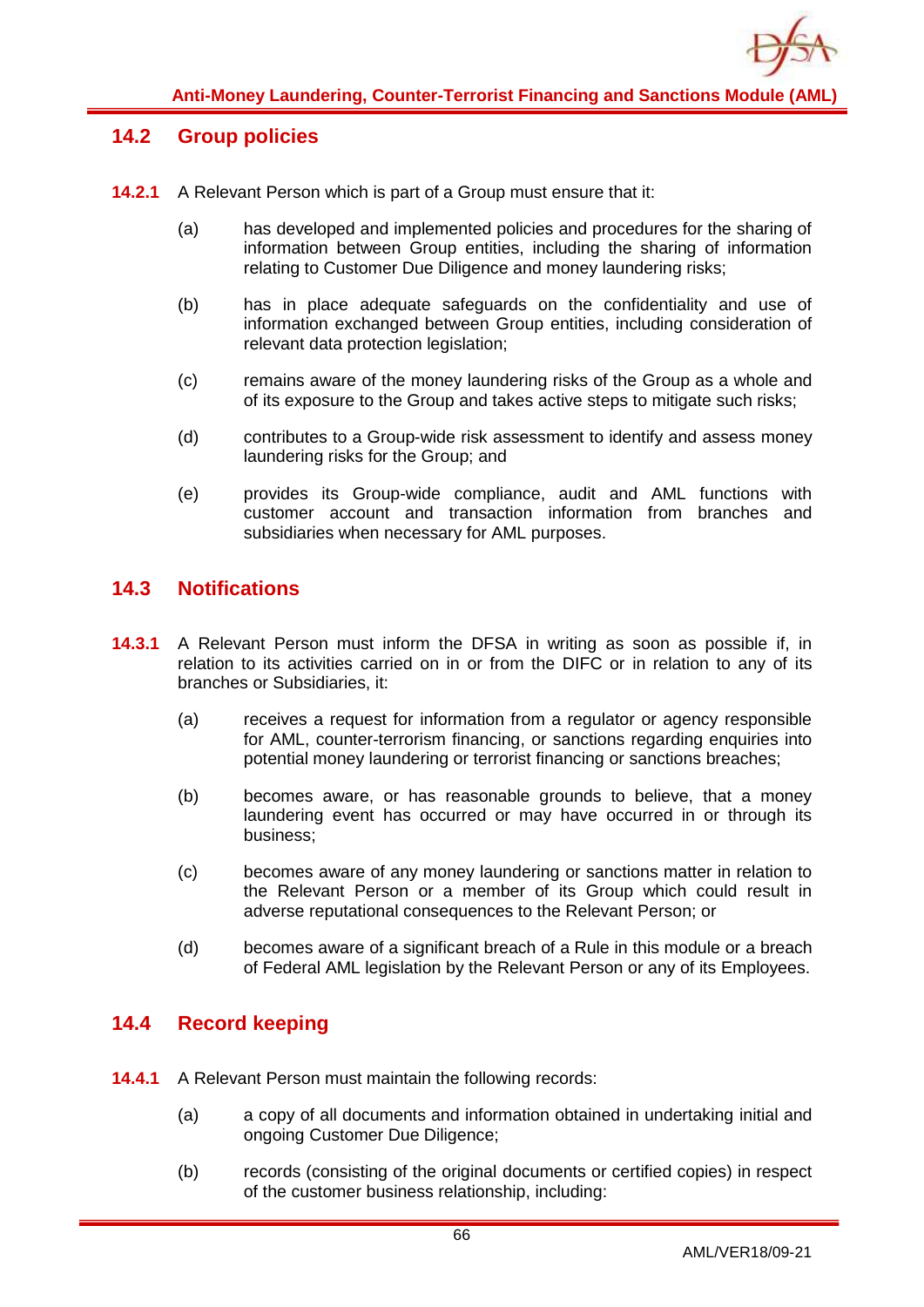

- (i) business correspondence and other information relating to a customer's account;
- (ii) sufficient records of transactions to enable individual transactions to be reconstructed; and
- (iii) internal findings and analysis relating to a transaction or any business, such as if the transaction or business is unusual or suspicious, whether or not it results in a Suspicious Activity Report:
- (c) notifications made under Rule 13.2.2;
- (d) Suspicious Activity Reports and any relevant supporting documents and information, including internal findings and analysis;
- (e) any relevant communications with the FIU;
- (f) the documents in Rule 14.4.2; and
- (g) any other matter that the Relevant Person is expressly required to record under these Rules,

for at least six years from the date on which the notification or report was made, the business relationship ends or the transaction is completed, whichever occurs last.

- **14.4.1A** A Relevant Person must provide to the DFSA or a law enforcement agency immediately on request a copy of a record referred to in Rule 14.4.1.
- **14.4.2** A Relevant Person must document, and provide to the DFSA immediately on request, any of the following:
	- (a) the risk assessment of its business undertaken under Rule 5.1.1;
	- (b) how the assessment in (a) was used for the purposes of complying with Rule 6.1.1(1);
	- (c) the risk assessment of the customer undertaken under Rule 6.1.1(1)(a); and
	- (d) the determination made under Rule  $6.1.1(1)(b)$ .

- 1. The records required to be kept under Rule 14.4.1 may be kept in electronic format, provided that such records are readily accessible and available to respond promptly to any DFSA requests for information. Authorised Persons are reminded of their obligations in GEN Rule 5.3.24.
- 2. If the date on which the business relationship with a customer has ended remains unclear, it may be taken to have ended on the date of the completion of the last transaction.
- 3. The records maintained by a Relevant Person should be kept in such a manner that:
	- a. the DFSA or another competent authority is able to assess the Relevant Person's compliance with legislation applicable in the DIFC;
	- b. any transaction which was processed by or through the Relevant Person on behalf of a customer or other third party can be reconstructed;
	- c. any customer or third party can be identified; and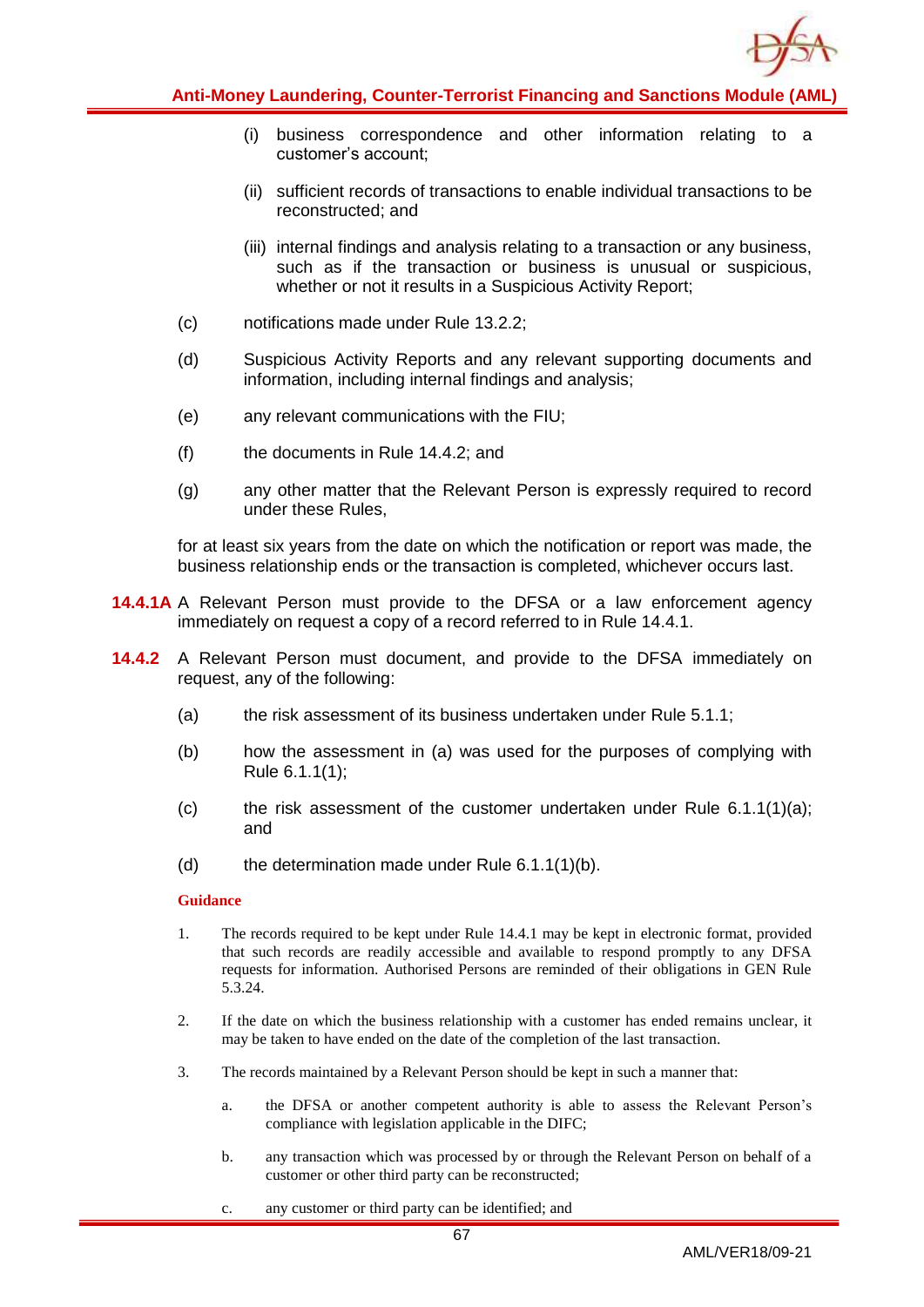

- d. the Relevant Person can satisfy without delay any regulatory enquiry or court order to disclose information.
- 4. The DFSA would ordinarily expect a Relevant Person to be able to provide a copy of a record or assessment referred to in Rule 14.4.1 or 14.4.2 within 24 hours of a request by the DFSA. However, if a request is complex or if records are kept outside the DIFC as set out in Rule 14.4.3, the DFSA may allow further time to comply with the request.
- **14.4.3** Where the records referred to in Rule 14.4.1 are kept by the Relevant Person outside the DIFC, a Relevant Person must:
	- (a) take reasonable steps to ensure that the records are held in a manner consistent with these Rules;
	- (b) ensure that the records are easily accessible to the Relevant Person; and
	- (c) upon request by the DFSA, ensure that the records are immediately available for inspection.
- **14.4.4** A Relevant Person must:
	- (a) verify if there is secrecy or data protection legislation that would restrict access without delay to the records referred to in Rule 14.4.1 by the Relevant Person, the DFSA or the law enforcement agencies of the U.A.E.; and
	- (b) where such legislation exists, obtain without delay certified copies of the relevant records and keep such copies in a jurisdiction which allows access by those persons in (a).
- **14.4.5** A Relevant Person must be able to demonstrate that it has complied with the training and awareness requirements in chapter 12 through appropriate measures, including the maintenance of relevant training records.

- 1. In complying with Rule 14.4.3, Authorised Persons are reminded of their obligations in GEN Rule 5.3.24.
- 2. The DFSA considers that "appropriate measures" in Rule 14.4.5 may include the maintenance of a training log setting out details of:
	- a. the dates when the training was given;
	- b. the nature of the training; and
	- c. the names of Employees who received the training.

# **14.5 Annual AML return**

**14.5.1** A Relevant Person must complete the AML Return form in AFN and submit it to the DFSA by the end of September each year. The annual AML Return must cover the period from 1 August of the previous year to 31 July of the reporting year.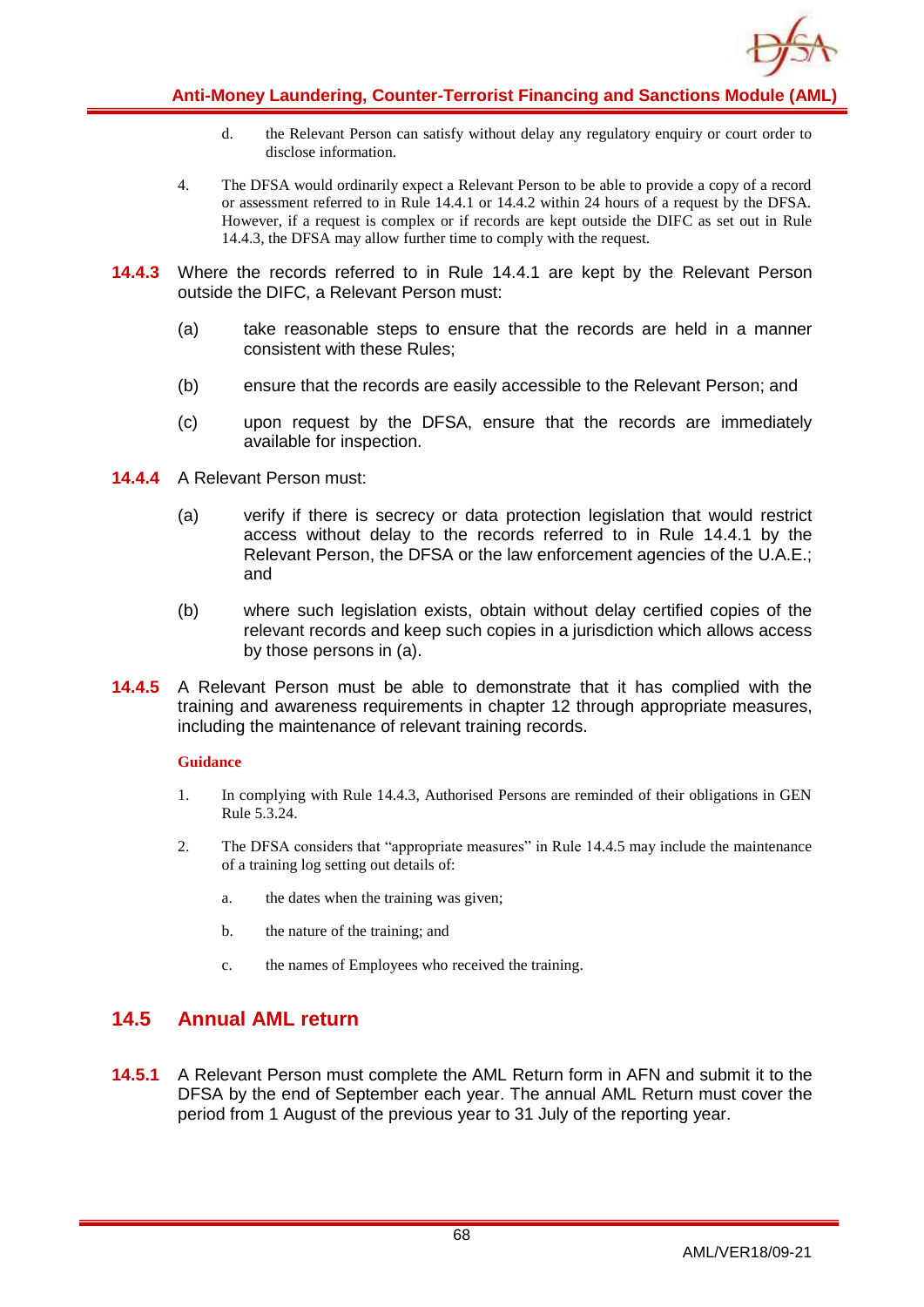Relevant Persons should be aware of their obligation under Cabinet Decision No. 10 of 2019 to prepare and submit semi-annual reports to their senior management, and to send a copy of those reports, with senior management remarks and decisions, to the relevant Supervisory Authority.

### **Transitional**

- **14.5.2** A Relevant Person must:
	- (a) for its financial year ending in 2016, complete and submit the AML Return form under Rule 14.5.1 within four months of its financial year end and the return must cover that financial year; and
	- (b) for the 2017 calendar year, complete and submit the AML Return form by the end of September 2017 and the return must cover the period from 1 August 2016 until 31 July 2017.

### **Guidance**

In respect of a financial year ending in 2016, a Relevant Person must submit its AML Return four months after its financial year end. For the 2017 calendar year, it must report for the period 1 August 2016 to 31 July 2017. For some Relevant Persons, this may result in an overlap of periods covered by each return.

# **14.6 Communication with the DFSA**

- **14.6.1** A Relevant Person must:
	- (a) be open and cooperative in all its dealings with the DFSA; and
	- (b) ensure that any communication with the DFSA is conducted in the English language.

# **14.7 Employee disclosures**

**14.7.1** A Relevant Person must ensure that it does not prejudice an Employee who discloses any information regarding money laundering to the DFSA or to any other relevant body involved in the prevention of money laundering.

### **Guidance**

The DFSA considers that "relevant body" in Rule 14.7.1 would include the FIU or another financial intelligence unit, the police, or a Dubai or Federal ministry.

# **14.8 Decision making procedures**

**14.8.1** The procedures in Schedule 3 to the Regulatory Law apply to a decision of the DFSA to impose an administrative penalty under Article 14(1) of Federal Law No. 20 of 2018.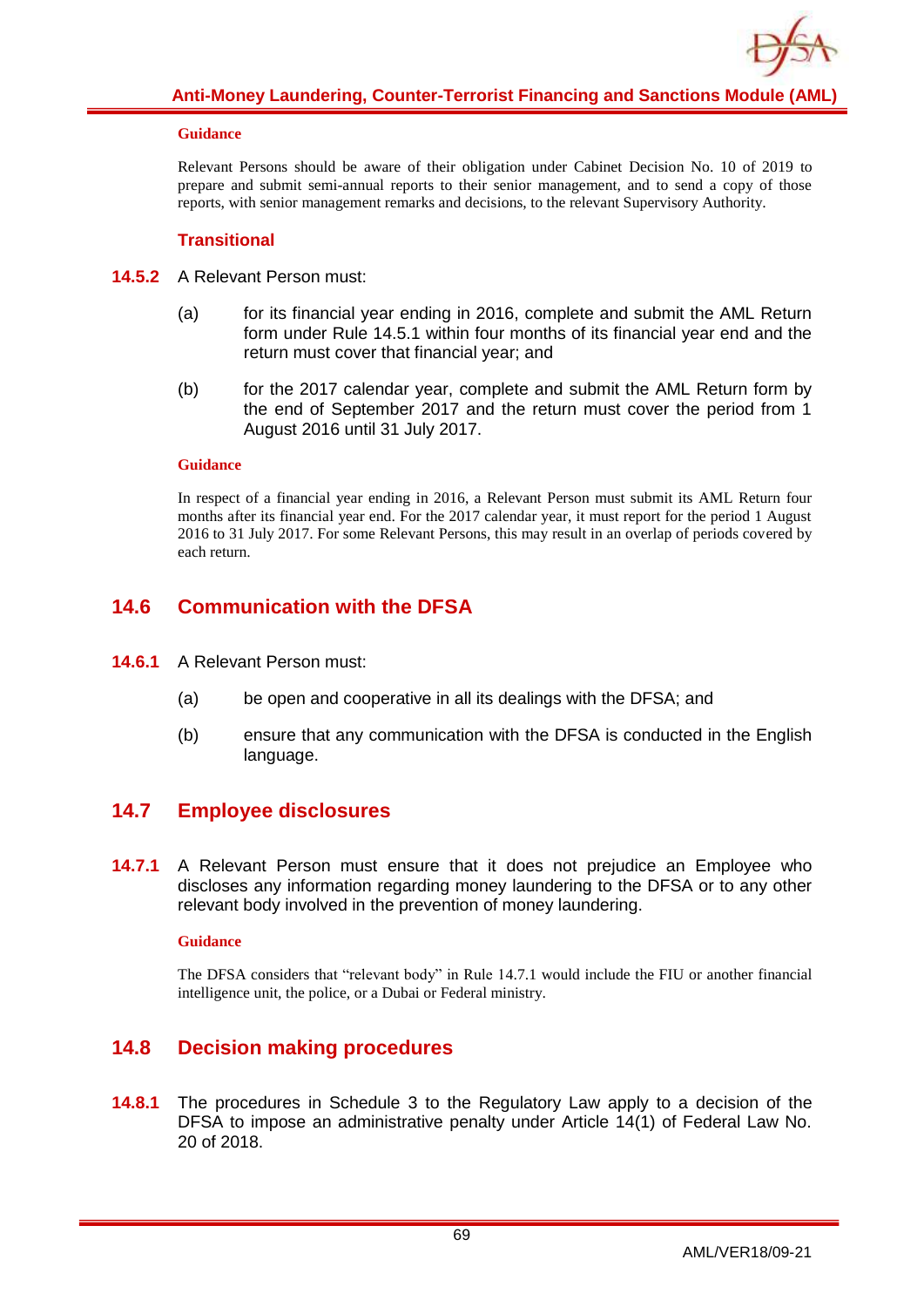

**14.8.2** If the DFSA decides to exercise its power under Article 14(1) of Federal Law No. 20 of 2018 in relation to a person, the person may refer the matter to the FMT for review.

#### **Guidance**

The Rules in this section apply where the DFSA makes a decision to impose an administrative penalty under Federal Law No. 20 of 2018. The administrative penalties referred to in that Article include fines, bans from working in a sector, suspension or restriction of activities and other measures. The DFSA may also impose sanctions under DIFC laws, for example, under Article 90 of the Regulatory Law, in which case, the relevant provision will specify the procedures that apply.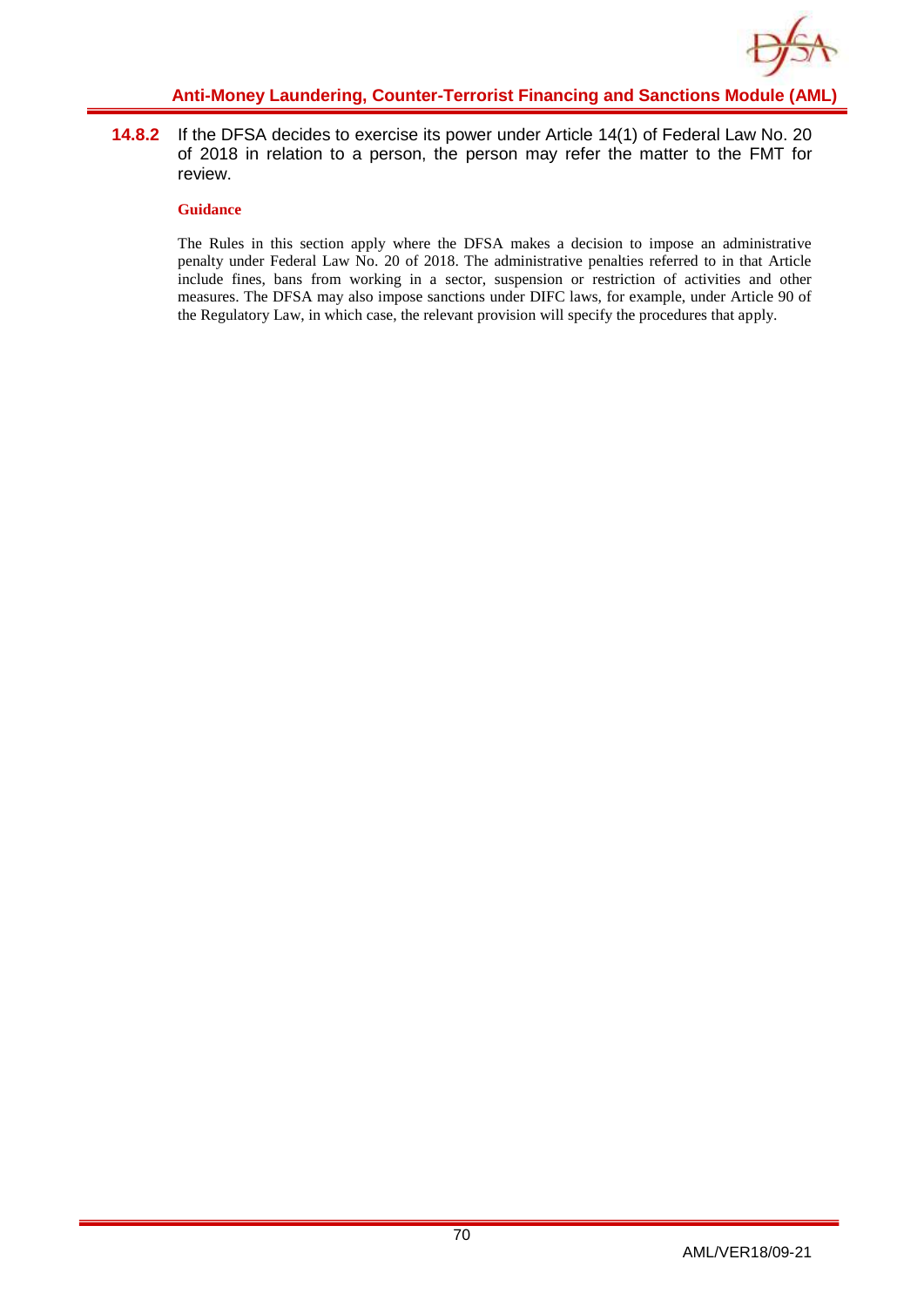# **15 DNFBP REGISTRATION AND SUPERVISION**

#### **Guidance**

- 1. A DNFBP should ensure that it complies with and has regard to relevant provisions of the Regulatory Law. The Regulatory Law gives the DFSA a power to supervise DNFBPs' compliance with relevant AML laws in the State. The Regulatory Law requires a DNFBP to be registered by the DFSA to conduct its activities in the DIFC. Rule 15.1.2 sets out the criteria a DNFBP must meet to be registered. The Regulatory Law also gives the DFSA a number of other important powers in relation to DNFBPs, including powers of enforcement. This includes a power to obtain information and to conduct investigations into possible breaches of the Regulatory Law. The DFSA may impose fines for breaches of the Regulatory Law or the Rules. It may also suspend or withdraw the registration of a DNFBP in various circumstances.
- 2. The DFSA takes a risk-based approach to regulation of persons which it supervises. Generally, the DFSA will work with DNFBPs to identify, assess, mitigate and control relevant risks where appropriate. RPP describes the DFSA's enforcement powers under the Regulatory Law and outlines its policy for using these powers.
- 3. Rule 3.2.1 defines a DNFBP by setting out a list of businesses or professions which, if carried on in or from the DIFC, constitute a DNFBP.
- 4. In determining if a person is carrying on a business or profession in the DIFC that falls within the DNFBP definition, the DFSA will adopt a 'substance over form' approach. That is, it will consider what business or profession is in fact being carried on, and its main characteristics, and not just what business or profession the person purports, or is licensed, to carry on in the DIFC.
- 5. The DFSA considers that "a law firm, notary firm or other independent legal business" in paragraph (1)(d) of the DNFBP definition, includes any business or profession that involves a legal service, including advice or services related to laws in the State or other jurisdictions. The DFSA does not consider it necessary for the purposes of the definition that:
	- a. the relevant person is licensed to provide legal services in the State; or
	- b. the individuals or employees providing the legal service are qualified or authorised to do so, whether in the State or in any other jurisdiction.
- 6. The DFSA considers that "an accounting firm, audit firm or insolvency firm" in paragraph (1)(e) of the DNFBP definition, includes forensic accounting services that use accounting skills, principles and techniques to investigate suspected illegal activity or to analyse financial information for use in legal proceedings.
- 7. The DFSA would also consider a tax advisory business carried on in or from the DIFC to be a DNFBP as it is likely to involve elements of both legal and accounting services i.e. advice on taxation law and the use of accounting skills to analyse financial records, and so fall within either paragraph (1)(d) or (e) of the DNFBP definition.

## **15.1 Registration and notifications**

- **15.1.1** An applicant for registration as a DNFBP must apply to the DFSA by completing and submitting the appropriate form in the AFN Sourcebook.
- **15.1.2** (1) To be registered as a DNFBP, an applicant must demonstrate to the DFSA's satisfaction that:
	- (a) it is fit and proper to perform anti-money laundering functions; and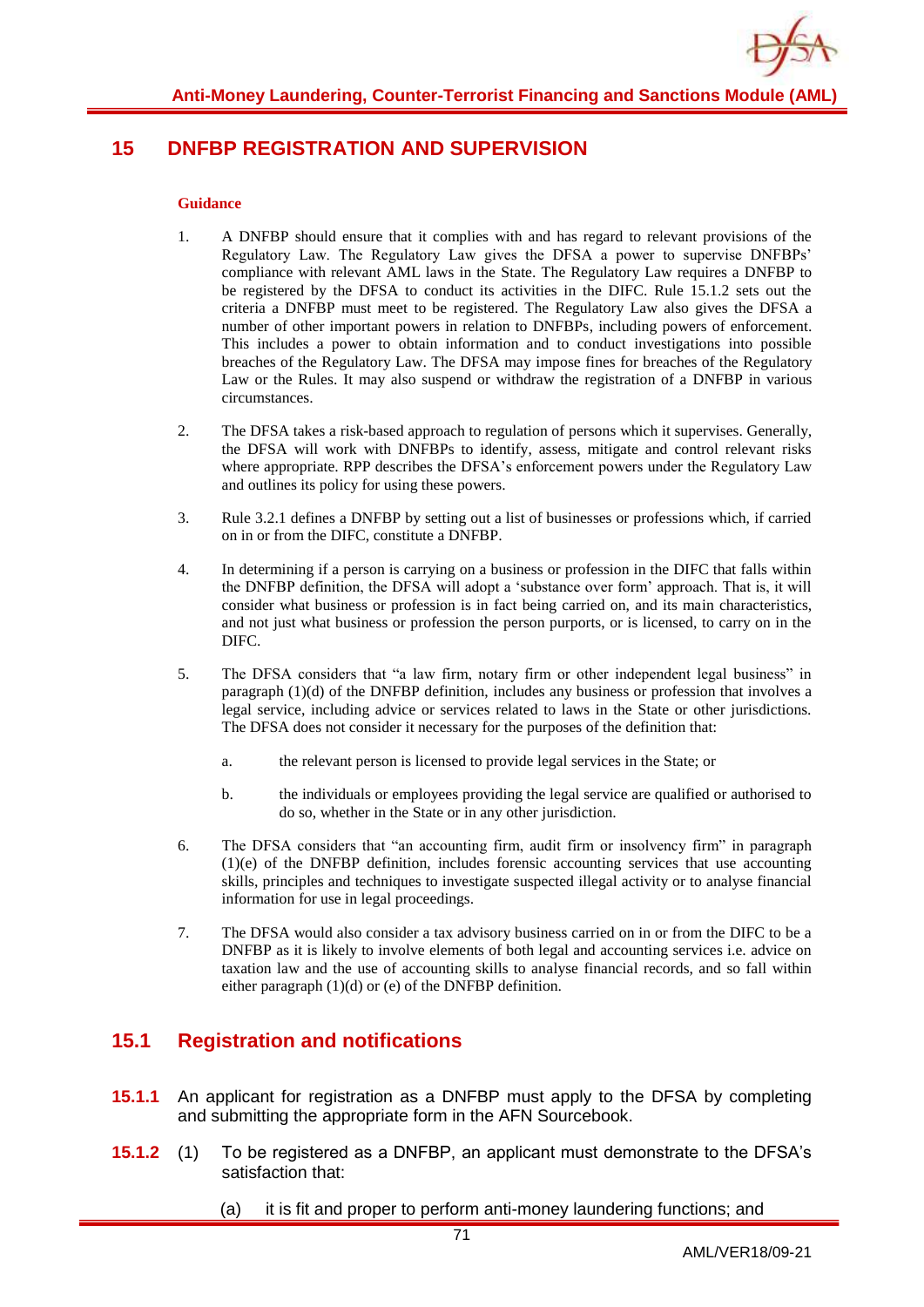

- (b) it has adequate resources and systems and controls, including policies and procedures, to comply with applicable anti-money laundering requirements under Federal AML legislation, the Regulatory Law and these Rules.
- $(2)$  In assessing if an applicant is fit and proper under  $(1)(a)$ , the DFSA may, without limiting the matters it may take into account under that paragraph, consider the applicant, its senior management, its beneficial owners, other entities in its Group and any other person with whom it has a relationship.
- (3) The DFSA will in assessing if an applicant is fit and proper, consider the cumulative effect of matters that, if taken individually, may be regarded as insufficient to give reasonable cause to doubt the fitness and propriety of the applicant.

### **Annual Information Return**

**15.1.3** A DNFBP must complete the annual information return in AFN for each calendar year and submit the return to the DFSA by 31 January of the following year.

### **Notification of changes**

- **15.1.4** A DNFBP must promptly notify the DFSA of any change in its:
	- (a) name;
	- (b) legal status;
	- (c) address;
	- (d) MLRO;
	- (e) senior management; or
	- (f) beneficial ownership.

# **15.2 Request to withdraw registration**

- **15.2.1** (1) A DNFBP must notify the DFSA in writing 14 days in advance of it ceasing to carry on its DNFBP business activities in or from the DIFC.
	- (2) The notice must include a request to cancel its registration, an explanation of the reason for it ceasing business, and attached copies of any relevant documents.

#### **Guidance**

- 1. A DNFBP may request the withdrawal of its registration because, for example, it no longer meets the definition of a DNFBP, becomes insolvent or enters into administration, or proposes to leave the DIFC.
- 2. In addition to being able to withdraw registration at a DNFBP's request, the DFSA may suspend or withdraw the registration of a DNFBP on its own initiative in various circumstances (see Article 71F of the Regulatory Law).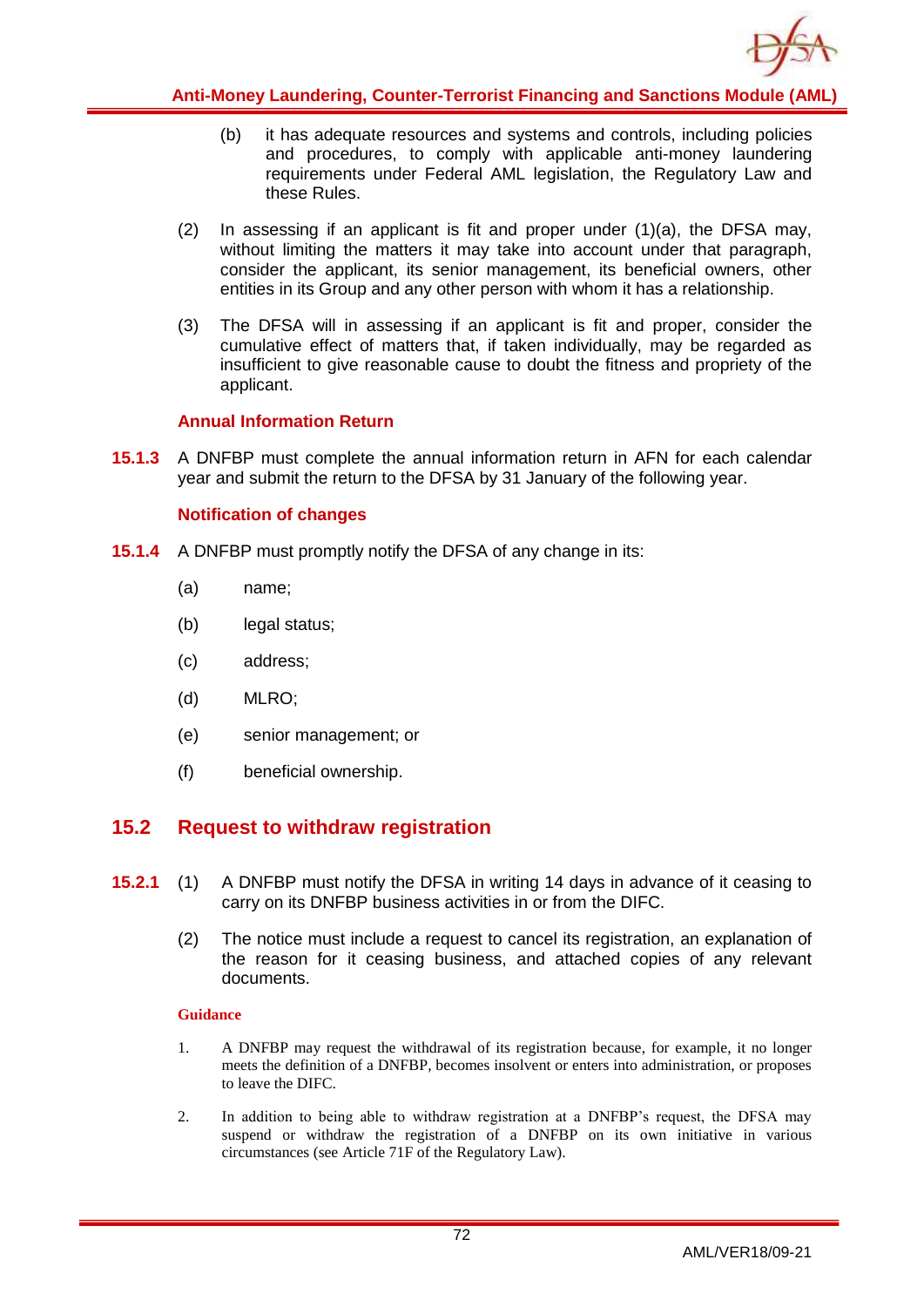### **15.3 Disclosure of regulatory status**

- **15.3.1** A DNFBP must not:
	- (a) misrepresent its regulatory status with respect to the DFSA expressly or by implication; or
	- (b) use or reproduce the DFSA logo without express written permission from the DFSA and in accordance with any conditions for use.

## **15.4 Transitional**

- **15.4.1** (1) This Rule applies to a Person who, immediately before the commencement date, was registered as a DNFBP, other than a Person who was registered as a DNFBP by reason only of being a dealer in any saleable item of a price equal to or greater than \$15,000.
	- (2) The Person is on the commencement date taken to continue to be registered by the DFSA as a DNFBP.
	- (3) The Person must, by no later than the end of the transitional period, certify in writing to the DFSA:
		- (a) that it continues to carry on its DNFBP business or profession in or from the DIFC;
		- (b) the names of the individuals who comprise its senior management;
		- (c) details of its beneficial owners;
		- (d) the name of the individual it has appointed as MLRO; and
		- (e) that it has in place adequate resources and systems and controls to comply with applicable anti-money laundering requirements under the Law, these Rules and Federal AML legislation.
	- (4) The DFSA may require the certification in (3) to be in such form and verified in such manner as it thinks fit.
	- (5) In this Rule:
		- (a) "commencement date" means the day on which the Regulatory Law Amendment Law 2018 comes into force; and
		- (b) "transitional period" means the period starting on the commencement date and ending three months after that date.

#### **Guidance**

If a DNFBP fails to provide the duly completed certification to the DFSA by the end of the transitional period, it will contravene these Rules. The DFSA may because of that failure take steps to suspend or withdraw the DNFBP's registration.